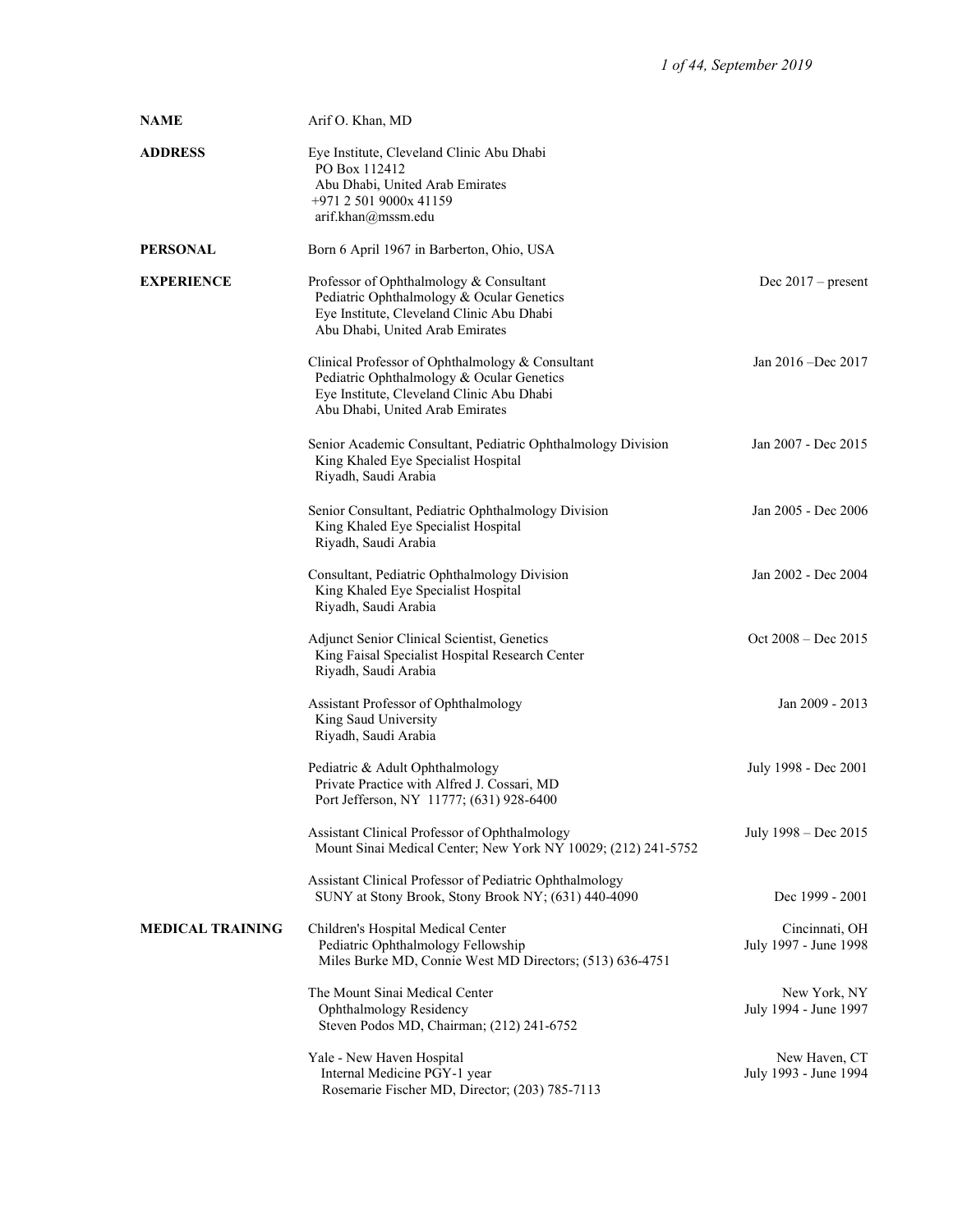| <b>EDUCATION</b>     | State University of New York                                                                                                                                                                                                                                   |                                                |
|----------------------|----------------------------------------------------------------------------------------------------------------------------------------------------------------------------------------------------------------------------------------------------------------|------------------------------------------------|
|                      | Health Science Center at Syracuse<br>M.D.                                                                                                                                                                                                                      | Syracuse, NY<br>May 1993                       |
|                      | Honors:                                                                                                                                                                                                                                                        |                                                |
|                      | -Alpha Omega Alpha Honor Society<br>-Top 10% of class with Dean's Commendation                                                                                                                                                                                 |                                                |
|                      | Yale University                                                                                                                                                                                                                                                |                                                |
|                      | B.A., "The Computer Science Track in Psychology"                                                                                                                                                                                                               | May 1989                                       |
|                      | Honors:                                                                                                                                                                                                                                                        |                                                |
|                      | -Magna Cum Laude                                                                                                                                                                                                                                               |                                                |
|                      | -Distinction in the Major<br>-The Center for Arabic Studies Abroad                                                                                                                                                                                             | Cairo, Egypt                                   |
|                      | Arabic Language Study Grant                                                                                                                                                                                                                                    | Summer 1989                                    |
|                      | -Fellowship Recipient, Advanced Language Study, National Resource<br>(Federal Title VI) Funds (Middlebury College, Vermont, Summer 1988)                                                                                                                       |                                                |
| <b>CERTIFICATION</b> | US National Board Medical Examination certification #425729<br>American Board of Ophthalmology certification (renewal in 2019)<br>Saudi Council for Health Specialties 03-R-M-5493 (renewal March 2018)                                                        |                                                |
| <b>LICENSURE</b>     | NY #198273<br>OH #35.072621                                                                                                                                                                                                                                    |                                                |
| <b>AWARDS</b>        | American Ophthalmological Society Election 2015<br>Thesis: "Phenotypes of recessive pediatric cataract in a cohort of children with<br>identified homozygous gene mutations"<br>American Association for Pediatric Ophthalmology & Strabismus Honor Award 2015 |                                                |
|                      | American Academy of Ophthalmology International Scholar Award 2012<br>American Academy of Ophthalmology International Education Award 2010<br>American Academy of Ophthalmology Achievement Award 2010                                                         |                                                |
| <b>APPOINTMENTS</b>  | Eye Institute, Cleveland Clinic Abu Dhabi<br>Consultant, Pediatric Ophthalmology & Ocular Genetics                                                                                                                                                             | Abu Dhabi, UAE<br>Jan $2016$ – present         |
|                      | Cleveland Clinic Lerner College of Medicine at Case Western University<br>Professor of Ophthalmology                                                                                                                                                           | Cleveland, OH<br>Dec $2017$ – present          |
|                      | Cleveland Clinic Lerner College of Medicine at Case Western University<br>Clinical Professor of Ophthalmology                                                                                                                                                  | Cleveland, OH<br>Jan 2016 - Dec 2017           |
|                      | King Khaled Eye Specialist Hospital<br>Senior Academic Consultant, Pediatric Ophthalmology                                                                                                                                                                     | Riyadh, KSA<br>Jan 2007 - Dec 2015             |
|                      | King Khaled Eye Specialist Hospital<br>Senior Consultant, Pediatric Ophthalmology                                                                                                                                                                              | Riyadh, KSA<br>Jan 2005 - Dec 2006             |
|                      | King Khaled Eye Specialist Hospital<br>Consultant, Pediatric Ophthalmology                                                                                                                                                                                     | Riyadh, KSA<br>Jan 2002 - Dec 2004             |
|                      | King Faisal Specialist Hospital & Research Center<br>Adjunct Senior Clinical Scientist, Genetics                                                                                                                                                               | Riyadh, KSA<br>October 2008 - present          |
|                      | State University of New York at Stony Brook<br>Assistant Clinical Professor, Pediatric Ophthalmology                                                                                                                                                           | Stony Brook, NY<br>Dec1999 - Dec 2001          |
|                      | Mather & St. Charles Health Alliance<br>Attending, Ophthalmology                                                                                                                                                                                               | Port Jefferson, NY<br>October 1998 - July 2003 |
|                      | Mount Sinai Medical Center<br>Assistant Clinical Professor, Ophthalmology                                                                                                                                                                                      | New York, NY<br>July 1998 - present            |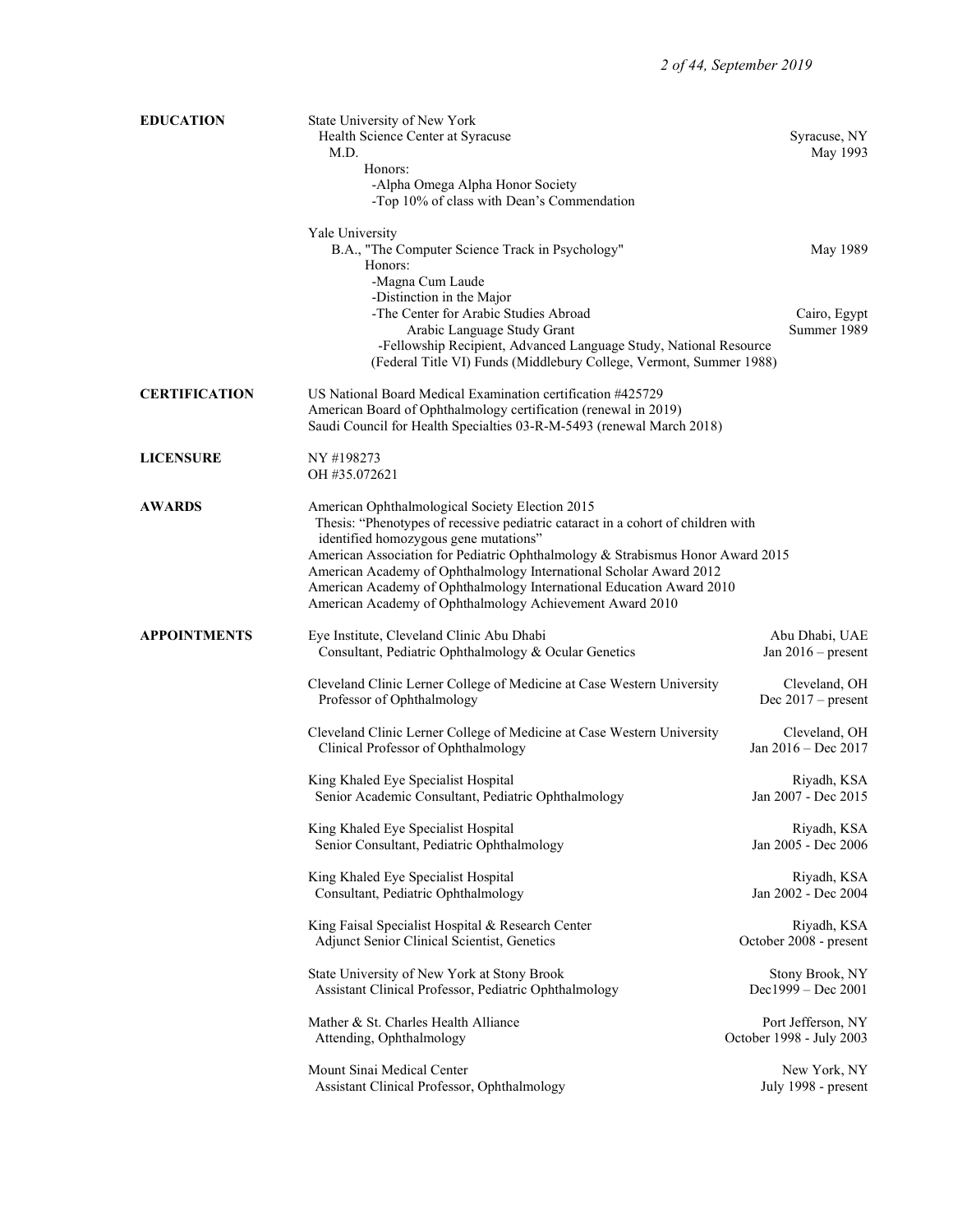|                          | Children's Hospital Medical Center<br>Attending, Ophthalmology                                              | Cincinnati, OH<br>July 1997 - June 1998        |
|--------------------------|-------------------------------------------------------------------------------------------------------------|------------------------------------------------|
| <b>TEACHING/TRAINING</b> | Residency committee<br>Cleveland Clinic Abu Dhabi Ophthalmology Program                                     | Abu Dhabi, UAE<br>June 2018 - present          |
|                          | Examiner, fourth year resident oral promotion exam<br>King Saud University Fellowship in Ophthalmology      | Riyadh, KSA<br>12/07, 9/08, 9/11, 11/13, 11/14 |
|                          | Examiner, Saudi Board of Ophthalmology<br>Oral Boards Certification                                         | Riyadh, KSA<br>11/2006, 11/2015, 11/2017       |
|                          | Clinical $\&$ surgical supervision of residents $\&$ fellows<br>King Khaled Eye Specialist Hospital         | Riyadh, KSA<br>Jan 2002 - Dec 2015             |
|                          | Examiner, second year resident oral promotion examination<br>Greater Riyadh Ophthalmology Residency Program | Riyadh, KSA<br>June 2004 & 2006                |
|                          | Clinical & surgical supervision of residents<br>Mount Sinai Medical Center Ophthalmology Residency          | New York, NY<br>July 1998 - Dec 2001           |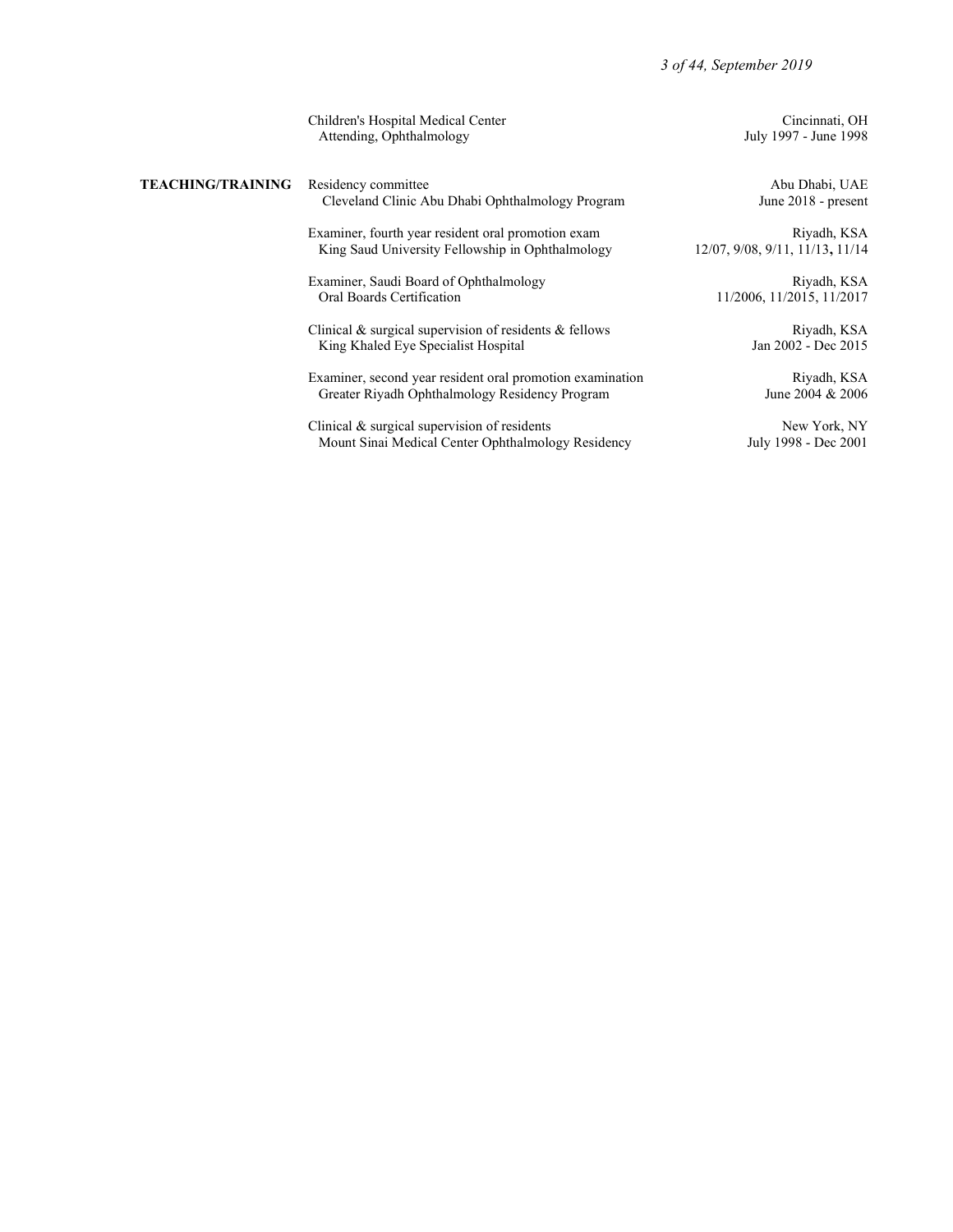### PUBLICATIONS (316 to date)

### Peer-Reviewed Original Articles

- 153) Khan AO. Homozygosity for a novel double mutant allele (G1961E/L857P) underlies childhood-onset ABCA4-related retinopathy in the United Arab Emirates. Retina 2019 [Epub ahead of print]
- 152) Khan AO, Al Teneiji AM. Homozygous and heterozygous retinal phenotypes in families harbouring IMPG2 mutations. Ophthalmic Genet 2019 Jun;40(3):247-251.
- 151) Whitman MC, Miyake N, Nguyen EH, Bell JL, Matos Ruiz PM, Chan WM, Di Gioia SA, Mukherjee N, Barry BJ, Bosley TM, Khan AO, Engle EC. Decreased ACKR3 (CXCR7) function causes oculomotor synkinesis in mice and humans. Hum Mol Genet 2019 [Epub ahead of print]
- 150) Khan AO, El-Ghrably IA. Overlapping retinal phenotypes in a consanguineous family harboring mutations in CRB1 and RS1. Ophthalmic Genet 2019 Feb; 40(1): 17-21.
- 149) Khan AO, Patel N, Ghazi NG, Alzahrani SS, Arold ST, Alkuraya FS. Familial nonsyndromic macular pseudocoloboma secondary to homozygous CLDN19 mutation. Ophthalmic Genet 2018 Oct;39(5):577-583.
- 148) Patel N, Alkuraya H, Alzahrani SS, Nowilaty SR, Seidahmed MZ, Alhomedan A, Ben-Omran T, Ghazi NG, Al-Aqeel A, Al-Owain M, Alzaidan HI, Faqeih E, Kurdi W, Rahbeeni Z, Ibrahim N, Abdulwahab F, Hashem M, Shaheen R, Abouelhoda M, Monies D, Khan AO, Aldahmesh MA, Alkuraya FS. Mutations in known disease genes account for the majority of autosomal recessive retinal dystrophies. Clin Genet 2018 Dec; 94(6): 554-563.
- 147) Khan AO, Basamh OS. Pediatric primary calcific band keratopathy with or without glaucoma from biallelic SLC4A4 mutations. Ophthalmic Genet 2018 Aug;39(4):425-427.
- 146) Maddirevula S, Alsahli S, Alhabeeb L, Patel N, Alzahrani F, Shamseldin HE, Anazi S, Ewida N, Alsaif HS, Mohamed JY, Alazami AM, Ibrahim N, Abdulwahab F, Hashem M, Abouelhoda M, Monies D, Al Tassan N, Alshammari M, Alsagheir A, Seidahmed MZ, Sogati S, Aglan MS, Hamad MH, Salih MA, Hamed AA, Alhashmi N, Nabil A, Alfadli F, Abdel-Salam GMH, Alkuraya H, Peitee WO, Keng WT, Qasem A, Mushiba AM, Zaki MS, Fassad MR, Alfadhel M, Alexander S, Sabr Y, Temtamy S, Ekbote AV, Ismail S, Hosny GA, Otaify GA, Amr K, Al Tala S, Khan AO, Rizk T, Alaqeel A, Alsiddiky A, Singh A, Kapoor S, Alhashem A, Faqeih E, Shaheen R, Alkuraya FS. Expanding the phenome and variome of skeletal dysplasia. Genet Med 2018 Dec;20(12):1609-1616.
- 145) lsaif HS, Khan AO, Patel N, Alkuraya H, Hashem M, Abdulwahab F, Ibrahim N, Aldahmesh MA, Alkuraya FS. Congenital glaucoma and CYP1B1: an old story revisited. Hum Genet 2018 Mar 19. [Epub ahead of print]
- 144) Patel N, Khan AO, Alsahli S, Abdel-Salam G, Nowilaty SR, Mansour AM, Nabil A, Al-Owain M, Sogati S, Salih MA, Kamal AM, Alsharif H, Alsaif HS, Alzahrani SS, Abdulwahab F, Ibrahim N, Hashem M, Faquih T, Shah ZA, Abouelhoda M, Monies D, Dasouki M, Shaheen R, Wakil SM, Aldahmesh MA, Alkuraya FS. Genetic investigation of 93 families with microphthalmia or posterior microphthalmos. Clin Genet 2018 Jun;93(6):1210-1222.
- 143) Khan AO, AlBakri A. Clinical features of LONP1-related infantile cataract. J AAPOS. 2018 Jun;22(3):229-231.
- 142) Khan AO, Ghazi NG. The distinct optic disk and peripapillary appearance in Donnai-Barrow syndrome. Ophthalmic Genet. 2018 Jun;39(3):321-324.
- 141) Khan AO. The clinical presentation of bradyopsia in children. J AAPOS 2017 Dec; 21(6): 507-509.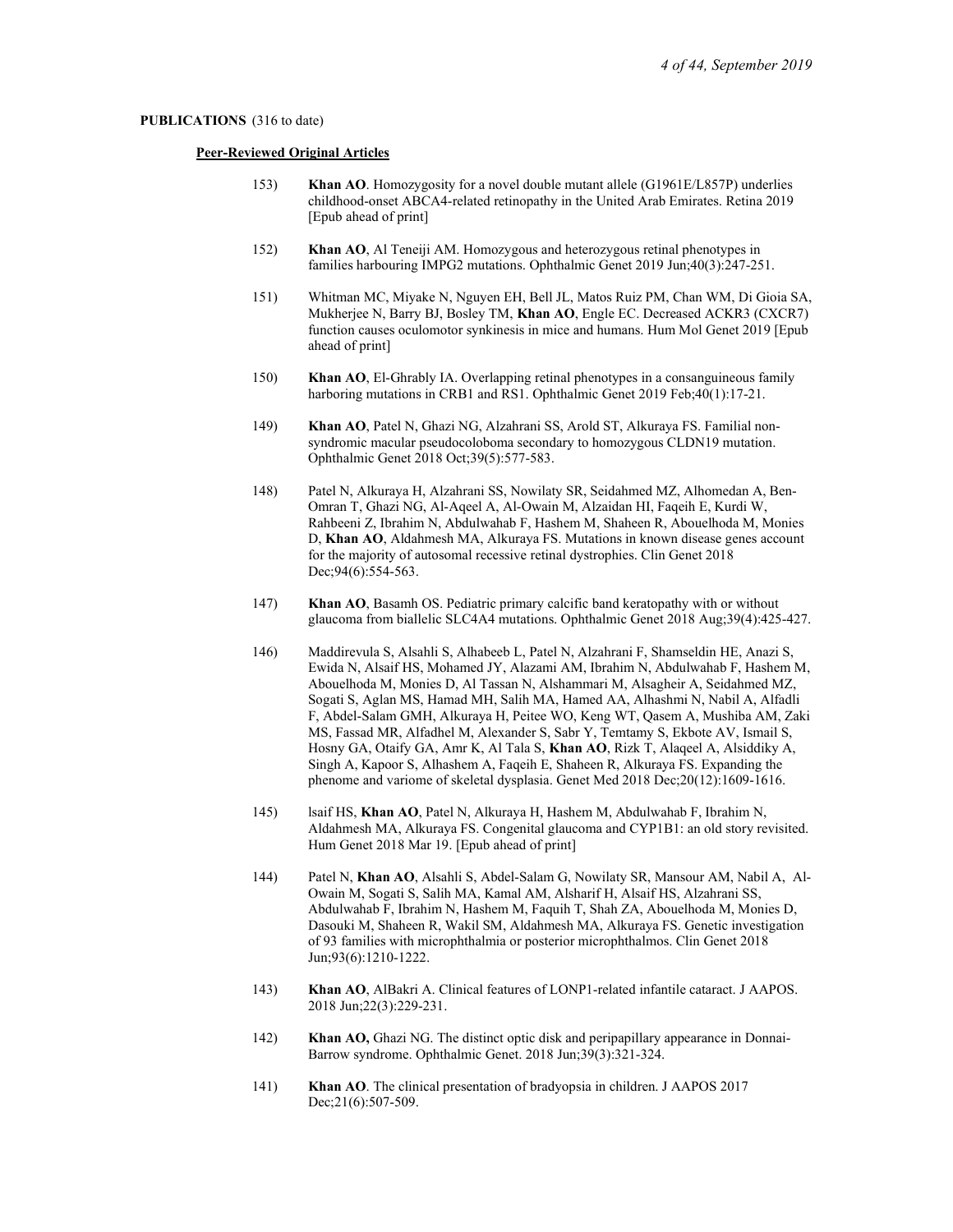- 140) Neuhaus C, Eisenberger T, Decker C, Nagl S, Blank C, Pfister M, Kennerknecht I, Müller-Hofstede C, Charbel Issa P, Heller R, Beck B, Rüther K, Mitter D, Rohrschneider K, Steinhauer U, Korbmacher HM, Huhle D, Elsayed SM, Taha HM, Baig SM, Stöhr H, Preising M, Markus S, Moeller F, Lorenz B, Nagel-Wolfrum K, Khan AO, Bolz HJ. Next-generation sequencing reveals the mutational landscape of clinically diagnosed Usher syndrome: copy number variations, phenocopies, a predominant target for translational read-through, and PEX26 mutated in Heimler syndrome. Mol Genet Genomic Med 2017 Jul 6;5(5):531-552.
- 139) Al-Omairi AM, Al Ameri AH, Al-Shahwan S, Khan AO, Al-Jadaan I, Mousa A, Edward DP. Outcomes of Ahmed Glaucoma Valve Revision in Pediatric Glaucoma. Am J Ophthalmol 2017 Nov;183:141-146.
- 138) Patel N, Khan AO, Al-Saif M, Moghrabi WN, AlMaarik BM, Ibrahim N, Abdulwahab F, Hashem M, Alshidi T, Alobeid E, Alomar RA, Al-Harbi S, Abouelhoda M, Khabar KSA, Alkuraya FS. A novel mechanism for variable phenotypic expressivity in Mendelian diseases uncovered by an AU-rich element (ARE)-creating mutation. Genome Biol 2017 Jul 28;18(1):144.
- 137) Schatz P, Elsayed MEAA, Khan AO. Multimodal imaging in CABP4-related retinopathy. Ophthalmic Genet. 2017 Sep-Oct;38(5):459-464.
- 136) Van De Weghe JC, Rusterholz TDS, Latour B, Grout ME, Aldinger KA, Shaheen R, Dempsey JC, Maddirevula S, Cheng YH, Phelps IG, Gesemann M, Goel H, Birk OS, Alanzi T, Rawashdeh R, Khan AO; University of Washington Center for Mendelian Genomics, Bamshad MJ, Nickerson DA, Neuhauss SCF, Dobyns WB, Alkuraya FS, Roepman R, Bachmann-Gagescu R, Doherty D. Mutations in ARMC9, which Encodes a Basal Body Protein, Cause Joubert Syndrome in Humans and Ciliopathy Phenotypes in Zebrafish. Am J Hum Genet 2017 Jul 6;101(1):23-36.
- 135) Patel N, Shamseldin HE, Sakati N, Khan AO, Softa A, Al-Fadhli FM, Hashem M, Abdulwahab FM, Alshidi T, Alomar R, Alobeid E, Wakil SM, Colak D, Alkuraya FS. GZF1 Mutations Expand the Genetic Heterogeneity of Larsen Syndrome. Am J Hum Genet 2017 May 4;100(5):831-836.
- 134) Khan AO, Becirovic E, Betz C, Neuhaus C, Altmüller J, Maria Riedmayr L, Motameny S, Nürnberg G, Nürnberg P, Bolz HJ. A deep intronic CLRN1 (USH3A) founder mutation generates an aberrant exon and underlies severe Usher syndrome on the Arabian Peninsula. Sci Rep 2017 May 3;7(1):1411.
- 133) Khan AO, Budde BS, Nürnberg P, Kawalia A, Lenzner S, Bolz HJ. Genome-wide linkage and sequence analysis challenge CCDC66 as a human retinal dystrophy candidate gene and support a distinct NMNAT1-related fundus phenotype. Clin Genet 2017 Mar 30. doi: 10.1111/cge.13022. [Epub ahead of print]
- 132) Irum B, Khan SY, Ali M, Daud M, Kabir F, Rauf B, Fatima F, Iqbal H, Khan AO, Al Obaisi S, Naeem MA, Nasir IA, Khan SN, Husnain T, Riazuddin S, Akram J, Eghrari AO, Riazuddin SA. Deletion at the GCNT2 Locus causes autosomal recessive congenital cataracts. PLoS One 2016 Dec 9;11(12):e0167562.
- 131) Patel N, Anand D, Monies D, Maddirevula S, Khan AO, Algoufi T, Alowain M, Faqeih E, Alshammari M, Qudair A, Alsharif H, Aljubran F, Alsaif HS, Ibrahim N, Abdulwahab FM, Hashem M, Alsedairy H, Aldahmesh MA, Lachke SA, Alkuraya FS. Novel phenotypes and loci identified through clinical genomics approaches to pediatric cataract. Hum Genet 2017 Feb;136(2):205-225.
- 130) Irum B, Khan SY, Ali M, Kaul H, Kabir F, Rauf B, Fatima F, Nadeem R, Khan AO, Al Obaisi S, Naeem MA, Nasir IA, Khan SN, Husnain T, Riazuddin S, Akram J, Eghrari AO, Riazuddin SA. Mutation in LIM2 is responsible for autosomal recessive congenital cataracts. PLoS One 2016 Nov 4;11(11):e0162620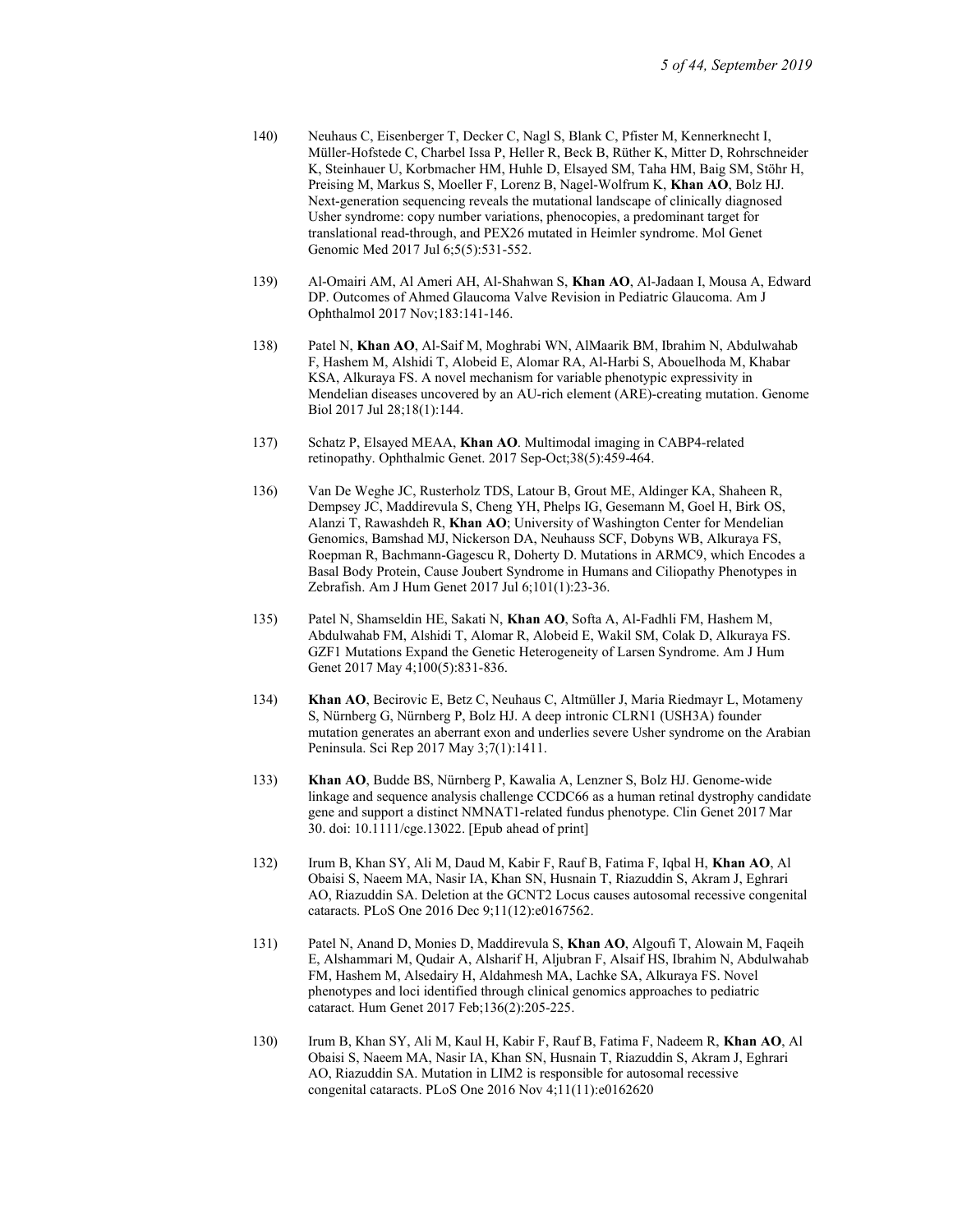- 129) Abu-Amero KK, Khan AO, Oystreck DT, Kondkar AA, Bosley TM. The genetics of nonsyndromic bilateral Duane retraction syndrome. J AAPOS 2016 Oct;20(5):396- 400.e2.
- 128) Al-Shahrani NO, Khan AO. Observations regarding gender and response to initial angle surgery in CYP1B1-related primary congenital glaucoma. Ophthalmic Genet 2017 May-Jun;38(3):294.
- 127) Jiao X, Kabir F, Irum B, Khan AO, Wang Q, Li D, Khan AA, Husnain T, Akram J, Riazuddin S, Hejtmancik JF, Riazuddin SA. A common ancestral mutation in CRYBB3 identified in multiple consanguineous families with congenital cataracts. PloS One 2016 Jun 21;11(6):e0157005.
- 126) Meeraalam ZA, Khan AO. Reasons for unplanned pediatric readmissions at a referral eye center in the Middle East. J AAPOS 2016 Aug;20(4):362-4.
- 125) Khan SY, Vasanth S, Kabir F, Gottsch JD, Khan AO, Chaerkady R, Lee MC, Leitch CC, Ma Z, Laux J, Villasmil R, Khan SN, Riazuddin S, Akram J, Cole RN, Talbot CC, Pourmand N, Zaghloul NA, Hejtmancik JF, Riazuddin SA. FOXE3 contributes to Peters anomaly through transcriptional regulation of an autophagy-associated protein termed DNAJB1. Nat Commun 2016 Apr 6;7:10953
- 124) AlHarkan DH, Al-Shamlan FT, Edward DP, Khan AO. A comparison of rebound to indentation tonometry in supine sedated children with glaucoma. Middle East Afr J Ophthalmol 2016 Apr-Jun;23(2):183-6.
- 123) AlBakri A, Ghazi NG, Khan AO. Biometry, optical coherence tomography, and further clinical observations in Knobloch syndrome. Ophthalmic Genet 2017 Mar-Apr;38(2):138-142.
- 122) Khan AO, Bolz HJ. Phenotypic observations in "hypotrichosis with juvenile macular dystrophy" (recessive CDH3 mutations). Ophthalmic Genet 2016 Sep;37(3):301-6.
- 121) Khan AO, Tamimi M, Lenzner S, Bolz HJ. Hermansky-Pudlak syndrome genes are frequently mutated in patients with albinism from the Arabian Peninsula. Clin Genet 2016 Jul;90(1):96-8.
- 120) Khan AO, Aldahmesh MA, Alkuraya FS. Phenotypes of recessive pediatric cataract in a cohort of children with identified homozygous gene mutations (An American Ophthalmological Society Thesis). Trans Am Ophthalmol Soc 2015;113:T71-T715.
- 119) Jiaox X, Khan SY, Irum B, Khan AO, Wang Q, Kabir F, Khan AA, Husnain T, Akram J, Riazuddin S, Hejtmancik JF, Riazuddin SA. Missense mutations in CRYAB are liable for recessive congenital cataracts. PLoS One 2015 Sep 24;10(9):e0137973.
- 118) Patel N, Aldahmesh MA, Alkuraya H, Anazi S, Alsharif H, Khan AO, Sunker A, Al-Mohsen S, Abboud EB, Nowilaty SR, Alowain M, Al-Zaidan H, Al-Saud B, Alasmari A, Abdel-Salam GM, Abouelhoda M, Abdulwahab FM, Ibrahim N, Naim E, Al-Younes B, E AlMostafa A, AlIssa A, Hashem M, Buzovetsky O, Xiong Y, Monies D, Altassan N, Shaheen R, Al-Hazzaa SA, Alkuraya FS. Expanding the clinical, allelic, and locus heterogeneity of retinal dystrophies. Genet Med 2016 Jun;18(6):554-62.
- 117) Bifari IN, Elkhamary SM, Bolz HJ, Khan AO. The ophthalmic phenotype of IFT140 related ciliopathy ranges from isolated to syndromic congenital retinal dystrophy. Br J Ophthalmol 2016 Jun;100(6):829-33.
- 116) Khan AO, Eisenberger T, Nagel-Wolfrum K, Wolfrum U, Bolz HJ. C21orf2 is mutated in recessive early-onset retinal dystrophy with macular staphyloma and encodes a protein that localises to the photoreceptor primary cilium. Br J Ophthalmol 2015 Dec; 99(12): 1725-31.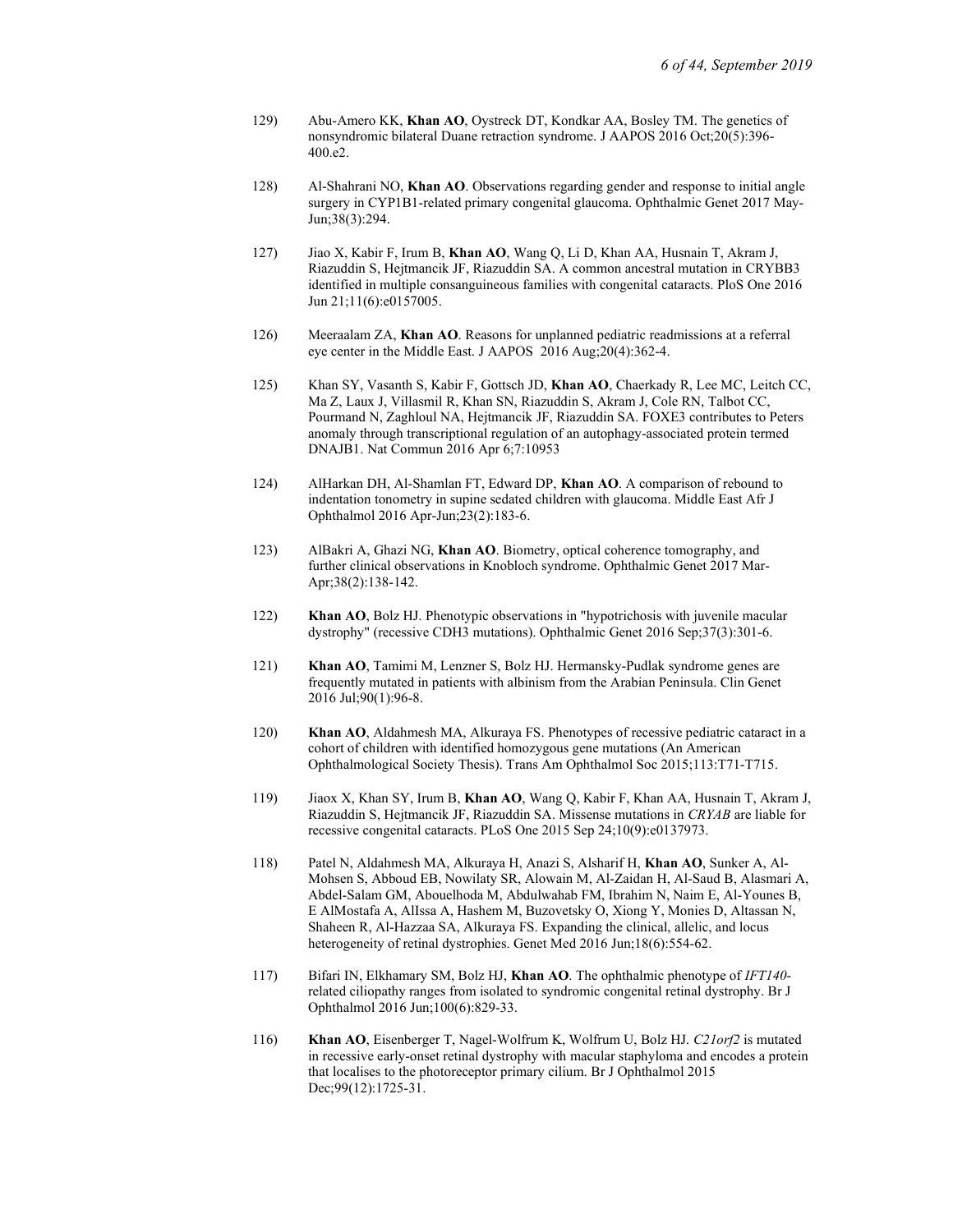- 115) Khan AO, Aldahmesh MA, Alkuraya FS. Clinical characterization of LRPAP1-related pediatric high myopia. Ophthalmology 2016 Feb;123(2):434-5.
- 114) Alswaina N, Elkhamary SM, Shammari MA, Khan AO. Ophthalmic features of outpatient children diagnosed with intracranial space-occupying lesions by ophthalmologists. Middle East Afr J Ophthalmol 2015;22(3):327-330.
- 113) Khan AO, Al Rashaed S, Neuhaus C, Bergmann C, Bolz HJ. Peripherin mutations cause a distinct form of recessive Leber congenital amaurosis and dominant phenotypes in asymptomatic parents heterozygous for the mutation. Br J Ophthalmol 2016;100(2):209- 15.
- 112) Al Rashaed S, Khan AO, Nowilaty SR, Edward DP, Kozak I. Spectral-domain optical coherence tomography reveals prelaminar membranes in optic nerve head pallor in eyes with retinitis pigmentosa. Graefes Arch Clin Exp Ophthalmol 2016 Jan;254(1):77-81.
- 111) Khan AO, Bifari IN, Bolz HJ. Ophthalmic Features of Children Not Yet Diagnosed with Alstrom Syndrome. Ophthalmology 2015 Aug;122(8):1726-7.
- 110) Davidson AE, Borasio E, Liskova P, Khan AO, Hassan H, Cheetham ME, Plagnol V, Alkuraya FS, Tuft SJ, Hardcastle AJ. Brittle cornea syndrome ZNF469 mutation carrier phenotype and segregation analysis of rare ZNF469 variants in familial keratoconus. Invest Ophthalmol Vis Sci 2015 Jan 6;56(1):578-86.
- 109) Shinwari JM, Khan A, Awad S, Shinwari Z, Alaiya A, Alanazi M, Tahir A, Poizat C, Al Tassan N. Recessive mutations in COL25A1 are a cause of congenital cranial dysinnervation disorder. Am J Hum Genet 2015 Jan 8;96(1):147-52.
- 108) Khan AO, Aldahmesh MA, Alsharif H, Alkuraya FS. Recessive mutations in LEPREL1 underlie a recognizable lens subluxation phenotype. Ophthalmic Genet 2015 Mar;36(1):58-63.
- 107) Khan AO, Bergmann C, Eisenberger T, Bolz HJ. A TULP1 founder mutation, p.Gln301\*, underlies a recognisable congenital rod-cone dystrophy phenotype on the Arabian Peninsula. Br J Ophthalmol 2015 Apr;99(4):488-92
- 106) AlHarkan DH, Khan AO. False amblyopia prediction in strabismic patients by fixation preference testing correlates with contralateral ocular dominance. J AAPOS 2014 Oct;18(5):453-6.
- 105) Khan AO, Shaheen R, Alkuraya FS. The *ECEL1*-related strabismus phenotype is consistent with congenital cranial dysinnervation disorder. J AAPOS 2014 Aug;18(4):362-7.
- 104) Khan AO, Al-Mesfer S, Al-Turkmani S, Bergmann C, Bolz HJ. Genetic analysis of strictly defined Leber congenital amaurosis with (and without) neurodevelopmental delay. Br J Ophthalmol 2014 Dec;98(12):1724-8.
- 103) Khan AO, Almutlaq M, Oystreck DT, Engle EC, Abu-Amero K, Bosley T. Retinal dysfunction in patients with congenital fibrosis of the extraocular muscles type 2. Ophthalmic Genet 2016 Jun;37(2):130-6.
- 102) Mataftsi A, Haidich AB, Kokkali S, Rabiah PK, Birch E, Stager DR Jr, Cheong-Leen R, Singh V, Egbert JE, Astle WF, Lambert SR, Amitabh P, Khan AO, Grigg J, Arvanitidou M, Dimitrakos SA, Nischal KK. Postoperative glaucoma following infantile cataract surgery: an individual patient data meta-analysis. JAMA Ophthalmol 2014 Sep;132(9):1059-67.
- 101) Patel N, Khan AO, Mansour A, Mohamed JY, Al-Assiri A, Haddad R, Jia X, Xiong Y, Mégarbané A, Traboulsi EI, Alkuraya FS. Mutations in ASPH cause facial dysmorphism, lens dislocation, anterior-segment abnormalities, and spontaneous filtering blebs, or Traboulsi syndrome. Am J Hum Genet 2014 May 1;94(5):755-9.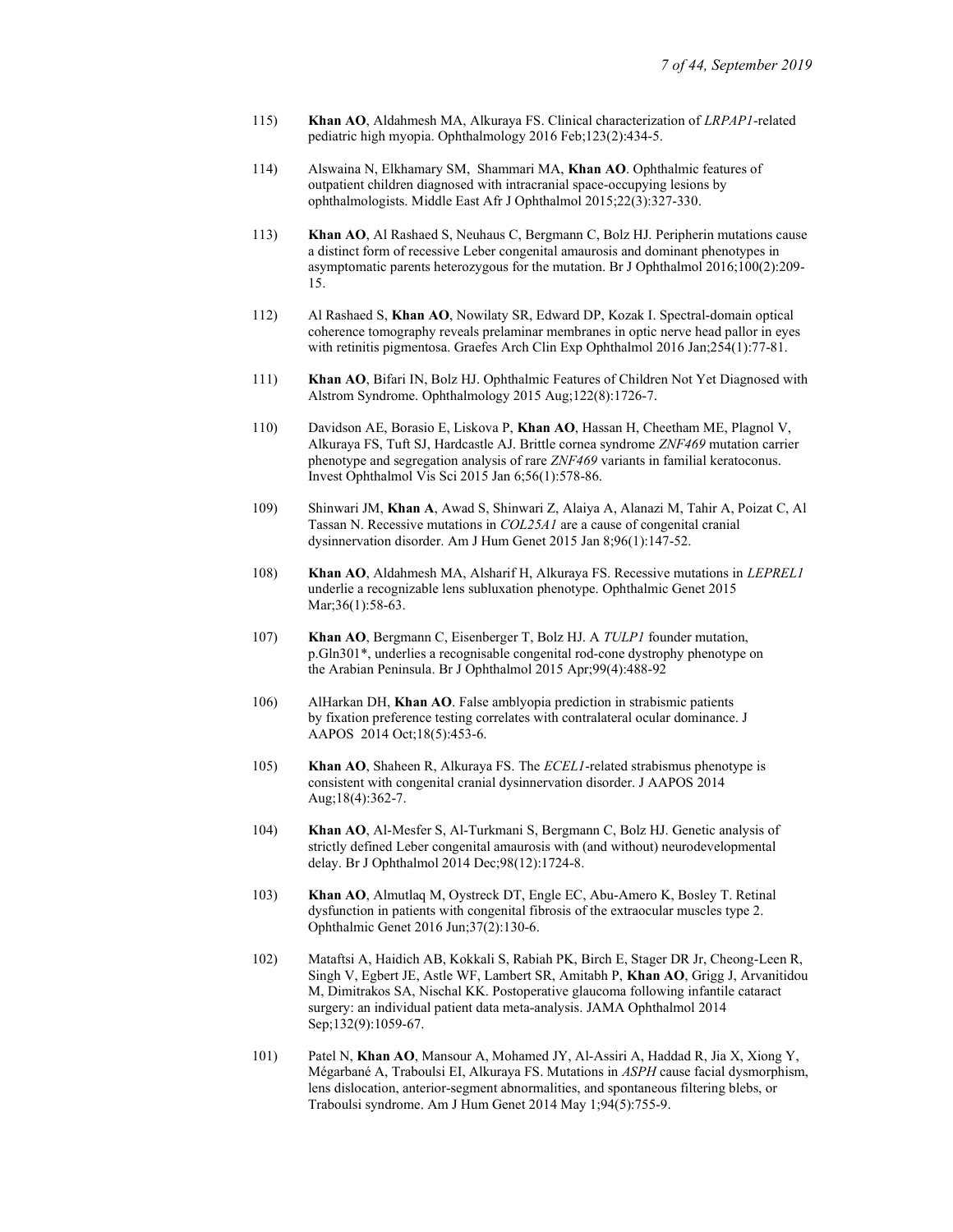- 100) Khan AO, Bolz HJ, Bergmann C. Results of fibrillin-1 gene analysis in children from inbred families with lens subluxation. J AAPOS 2014 Apr;18(2):134-9.
- 99) Khan AO, Aldrees A, Elmalik SA, Hassan HH, Koenig M, Stevanin G, Azzedine H, Salih MA.Ophthalmic features of PLA2G6-related paediatric neurodegeneration with brain iron accumulation. Br J Ophthalmol 2014 Jul;98(7):889-93.
- 98) Kruer MC, Salih MA, Mooney C, Alzahrani J, Elmalik SA, Kabiraj MM, Khan AO, Paudel R, Houlden H, Azzedine H, Alkuraya F. C19orf12 mutation leads to a pallidopyramidal syndrome. Gene 2014 Mar 10;537(2):352-6.
- 97) Al Hazimi A, Khan AO. Axial lengths in children with recessive cornea plana. Ophthalmic Genet 2015 Jun;36(2):123-5.
- 96) Al-Salem A, Khan AO. Amblyopia in children referred with congenital dacryostenosis from the Arabian Peninsula. J Pediatr Ophthalmol Strabismus 2013 Nov 1;50(6):327-8.
- 95) Eisenberger T, Neuhaus C, Khan AO, Decker C, Preising MN, Friedburg C, Bieg A, Gliem M, Charbel Issa P, Holz FG, Baig SM, Hellenbroich Y, Galvez A, Platzer K, Wollnik B, Laddach N, Ghaffari SR, Rafati M, Botzenhart E, Tinschert S, Börger D, Bohring A, Schreml J, Körtge-Jung S, Schell-Apacik C, Bakur K, Al-Aama JY, Neuhann T, Herkenrath P, Nürnberg G, Nürnberg P, Davis JS, Gal A, Bergmann C, Lorenz B, Bolz HJ. Increasing the yield in targeted next-generation sequencing by implicating CNV analysis, non-coding exons and the overall variant load: the example of retinal dystrophies. PLoS One 2013 Nov 12;8(11):e78496.
- 94) Khan AO, Aldahmesh MA, Mohamed JY, Alkuraya FS. Corneal enlargement without optic disk cupping in children with recessive CYP1B1 mutations. J AAPOS 2013 Dec;17(6):643-5.
- 93) Salih MA, Mundwiller E, Khan AO, Aldrees A, Elmalik SA, Hassan HH, Al-Owain M, Alkhalidi HM, Katona I, Kabiraj MM, Chrast R, Kentab AY, Alzaidan H, Rodenburg RJ, Bosley TM, Weis J, Koenig M, Stevanin G, Azzedine H. New findings in a global approach to dissect the whole phenotype of PLA2G6 gene mutations. PLoS One 2013 Oct 9;8(10):e76831.
- 92) Aldahmesh MA, Khan AO, Alkuraya H, Adly N, Anazi S, Al-Saleh AA, Mohamed JY, Hijazi H, Prabakaran S, Tacke M, Al-Khrashi A, Hashem M, Reinheckel T, Assiri A, Alkuraya FS. Mutations in LRPAP1 are associated with severe myopia in humans. Am J Hum Genet 2013 Aug 8;93(2):313-2.
- 91) Shaheen R, Al-Owain M, Khan A, Zaki M, Hossni H, Al-Tassan R, Eyaid W, Alkuraya F. Identification of three novel ECEL1 mutations in three families with distal arthrogryposis type 5D. Clin Genet 2014 Jun;85(6):568-72.
- 90) Aldahmesh MA, Alshammari MJ, Khan AO, Mohamed JY, Alhabib FA, Alkuraya FS. The syndrome of microcornea, myopic chorioretinal atrophy, and telecanthus (MMCAT) is caused by mutations in ADAMTS18. Hum Mutat 2013 Sep;34(9):1195-9.
- 89) Khan AO, Aldahmesh MA, Mohamed JY, Hijazi H, Alkuraya FS. Complete aniridia with central keratopathy and congenital glaucoma is a CYP1B1-related phenotype. Ophthalmic Genet 2014 Sep;35(3):187-9
- 88) Khan AO, Aldahmesh MA, Abu-Safieh L, Alkuraya FS. Childhood cone-rod dystrophy with macular cystic degeneration from recessive CRB1mutation. Ophthalmic Genet 2014 Sep;35(3):130-7.
- 87) Aldahmesh MA, Khan AO, Mohamed JY, Levin AV, Wuthisiri W, Lynch S, McCreery K, Alkuraya FS. No evidence for locus heterogeneity in Knobloch syndrome. J Med Genet 2013 Aug;50(8):565-6.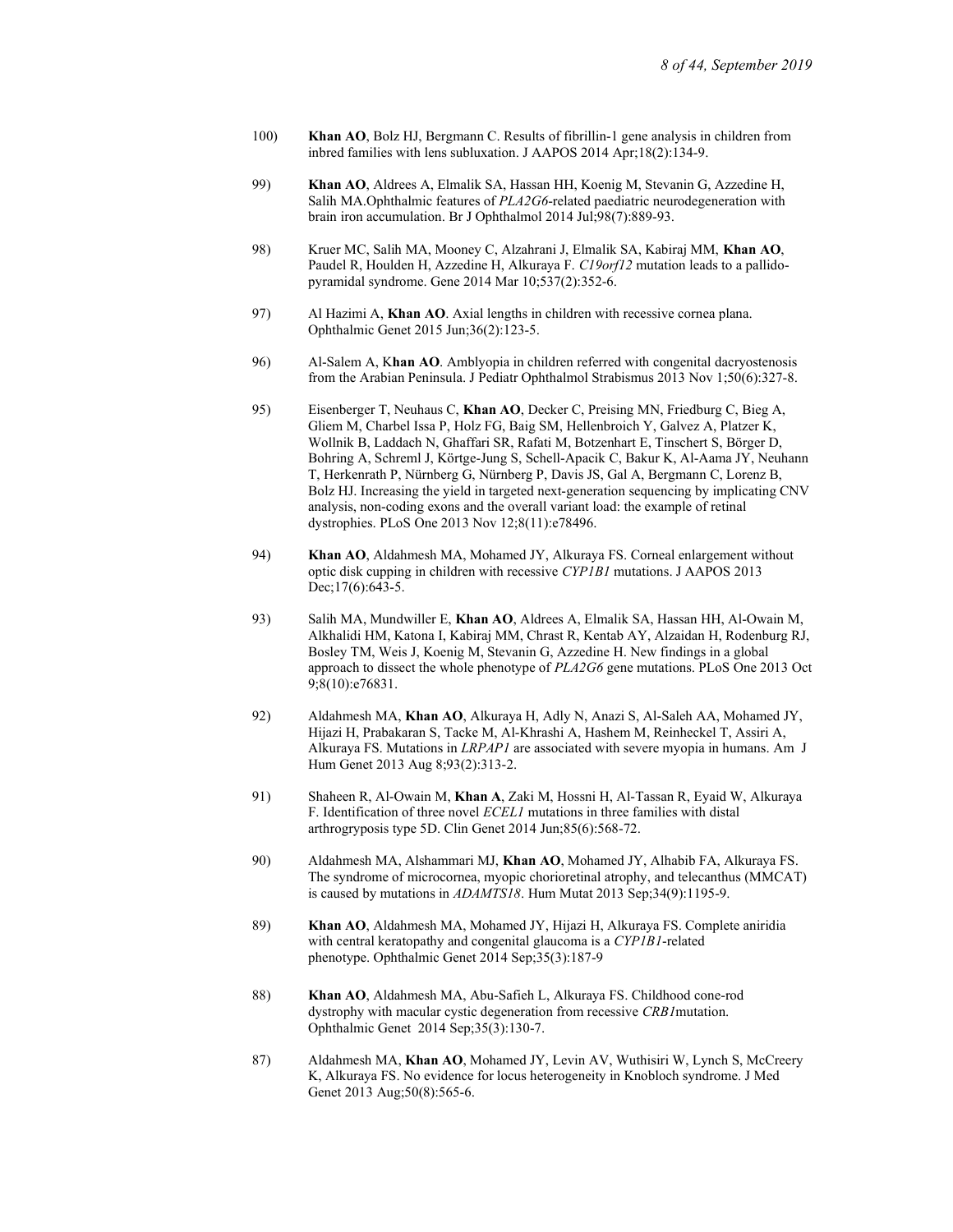- 86) Aldahmesh MA, Khan AO, Hijazi H, Alkuraya FS. Mutations in ALDH1A3 cause microphthalmia. Clin Genet 2013 Aug;84(2):128-31.
- 85) Khan AO, Abu-Safieh L, Eisenberger T, Bolz HJ, Alkuraya FS. The RPGRIP1-related retinal phenotype in children. Br J Ophthalmol 2013 Jun;97(6):760-4.
- 84) Khan AO, Aldahmesh MA, Mohamed JY, Alkuraya FS. Juvenile cataract morphology in 3 siblings not yet diagnosed with cerebrotendinous xanthomatosis. Ophthalmology 2013 2013 May;120(5):956-60.
- 83) Aldahmesh M, Khan A, Hijazi H, Alkuraya F. Homozygous truncation of SIX6 causes complex microphthalmia in humans. Clin Genet 2013 Aug;84(2):198-9.
- 82) Khan AO, Aldahmesh MA, Mohamed JY, Hijazi H, Alkuraya FS. CYP1B1 analysis of unilateral primary newborn glaucoma in Saudi children. J AAPOS 2012 Dec;16(6):571-2.
- 81) Nowilaty SR, Khan AO, Aldahmesh MA, Tabbara KF, Al-Amri A, Alkuraya FS. Biometric and molecular characterization of clinically diagnosed posterior microphthalmos. Am J Ophthalmol 2013 Feb;155(2):361-372.
- 80) Abu-Safieh L, Alrashed M, Anazi S, Alkuraya H, Khan AO, Al-Owain M, Al-Zahrani J, Al-Abdi L, Hashem M, Al-Tarimi S, Sebai MA, Shamia A, Ray-Zack MD, Nassan M, Al-Hassnan ZN, Rahbeeni Z, Waheeb S, Alkharashi A, Abboud E, Al-Hazzaa SA, Alkuraya FS. Autozygome-guided exome sequencing in retinal dystrophy patients reveals pathogenetic mutations and novel candidate disease genes. Genome Res 2013 Feb;23(2):236-47
- 79) Khan AO, Alrashed M, Alkuraya FS. Clinical characterisation of the CABP4-related retinal phenotype. Br J Ophthalmol 2013 Mar;97(3):262-5.
- 78) Aldahmesh MA, Khan AO, Mohamed JY, Hijazi H, Al-Owain M, Alswaid A, Alkuraya FS. Genomic analysis of pediatric cataract in Saudi Arabia reveals novel candidate disease genes. Genet Med 2012 Dec;14(12):955-62
- 77) Khan AO. An analysis of 5 Duane's retraction syndrome patients with preoperative abnormal face turn reversal and (or) worsening after standard horizontal eye muscle surgery. Binocul Vis Strabolog Q Simms Romano 2012;27(2):108-12.
- 76) Alazami AM, Alshammari MJ, Salih MA, Alzahrani F, Hijazi H, Seidahmed MZ, Safieh LA, Aldosary M, Khan AO, Alkuraya FS. Molecular characterization of Joubert syndrome in Saudi Arabia. Hum Mutat 2012 Oct;33(10):1423-8.
- 75) Khan AO. Microcornea with myopic chorioretinal atrophy, telecanthus and posteriorlyrotated ears: a distinct clinical syndrome. Ophthalmic Genet 2012 Dec;33(4):196-9.
- 74) Khan AO. Double elevator weakening for unilateral congenital superior oblique palsy with ipsilateral superior rectus contracture and lax superior oblique tendon. J AAPOS 2012 Jun;16(3):301-3.
- 73) Aldahmesh MA, Khan AO, Mohamed JY, Alghamdi MH, Alkuraya FS. Identification of a truncation mutation of acylglycerol kinase  $(AGK)$  gene in a novel autosomal recessive cataract locus. Hum Mutat 2012 Jun;33(6):960-2.
- 72) Khan AO, Aldahmesh MA, Mohamed JY, Alkuraya FS. The distinct ophthalmic phenotype of Knobloch syndrome in children. Br J Ophthalmol 2012 Jun;96(6):890-5
- 71) Shammari MA, Elkhamary SM, Khan AO. Intracranial pathology in young children with apparently isolated nystagmus. J Pediatr Ophthalmol Strabismus 2012 Jul-Aug;49(4):242-6.
- 70) Khan AO. The relationship of axial length to cycloplegic refraction and keratometry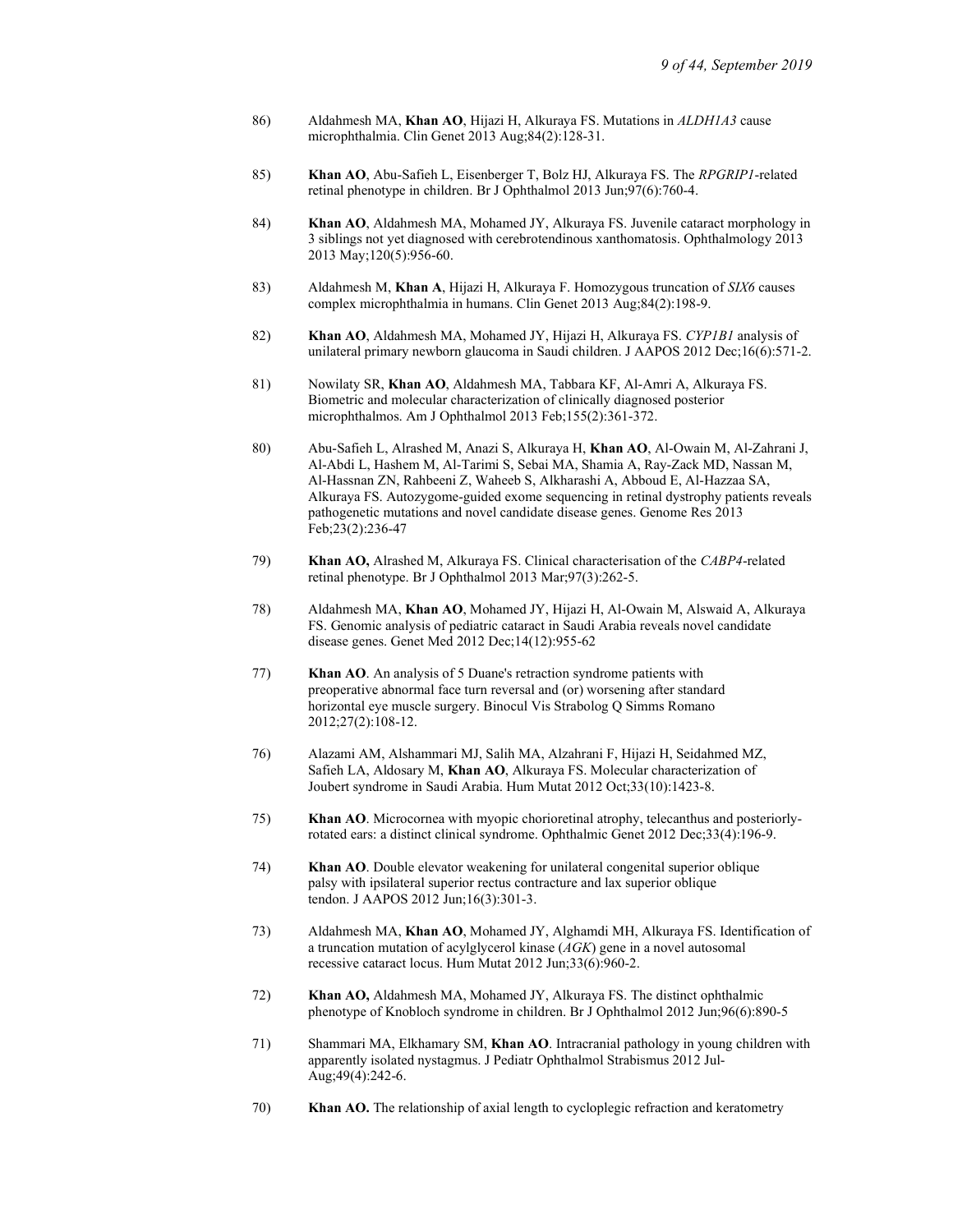in amblyopic eyes of hyperopic children. J AAPOS 2012 Feb;16(1):46-8.

- 69) Abu-Safieh L, Al-Anazi S, Al-Abdi L, Hashem M, Alkuraya H, Alamr M, Sirelkhatim MO, Al-Hassnan Z, Alkuraya B, Mohamed JY, Al-Salem A, Alrashed M, Faqeih E, Softah A, Al-Hashem A, Wali S, Rahbeeni Z, Alsayed M, Khan AO, Al-Gazali L, Taschner PE, Al-Hazzaa S, Alkuraya FS. In search of triallelism in Bardet-Biedl syndrome. Eur J Hum Genet 2012 Apr;20(4):420-7.
- 68) Khan AO, Aldahmesh MA, Mohamed JY, Alkuraya FS. Clinical and molecular analysis of children with central pulverulent cataract from the Arabian Peninsula. Br J Ophthalmol 2012 May;96(5):650-5.
- 67) Khan AO, Aldahmesh MA, Alkuraya FS. Phenotype-genotype correlation in potential female carriers of X-linked developmental cataract (Nance-Horan syndrome). Ophthalmic Genet 2012 Jun;33(2):89-95.
- 66) Khan AO, Aldahmesh MA, Alkuraya FS. Congenital megalocornea with zonular weakness and childhood lens-related secondary glaucoma - a distinct phenotype caused by recessive LTBP2 mutations. Mol Vis 2011;17:2570-9. Epub 2011 Oct 4.
- 65) Khan AO, Alrashed M, Alkuraya FS. 'Cone dystrophy with supranormal rod response' in children. Br J Ophthalmol 2012 Mar;96(3):422-6.
- 64) Aldahmesh MA, Khan AO, Mohamed JY, Alkuraya H, Ahmed H, Bobis S, Al-Mesfer S, Alkuraya FS. Identification of ADAMTS18 as a gene mutated in Knobloch syndrome. J Med Genet 2011 Sep;48(9):597-601.
- 63) Khan AO, Shinwari J, Al Sharif L, Khalil D, Al-Gehedan S, Tassan NA. Infantile esotropia could be oligogenic and allelic with Duane retraction syndrome. Mol Vis 2011;17:1997-2002. Epub 2011 Jul 20.
- 62) Aldahmesh MA, Khan AO, Mohamed J, Alkuraya FS.. Novel recessive BFSP2 and PITX3 mutations: Insights into mutational mechanisms from consanguineous populations. Genet Med 2011 Nov;12(11):978-81.
- 61) Khan AO, Shinwari J, Al-Sharif L, Khalil DS, Al Tassan N. Prolonged saccades in female carriers of a novel FRMD7 mutation. Arch Ophthalmol 2011 Jul;129(7):936-40. Erratum in: Arch Ophthalmol 2011 Sep 1;129(9):1217.
- 60) Aldahmesh MA, Nowilaty SR, Alzahrani F, Al-Ebdi L, Mohamed JY, Rajab M, Khan AO, Alkuraya FS. Posterior microphthalmos as a genetically heterogeneous condition that can be allelic to nanophthalmos. Arch Ophthalmol 2011 Jun;129(6):805-7.
- 59) Khan AO. The relationships among cycloplegic refraction, keratometry, and axial length in children with refractive accommodative esotropia. J AAPOS 2011 Jun;15(3):241-4.
- 58) Khan AO, Aldahmesh MA, Alkuraya FS. Genetic and genomic analysis of classic aniridia in Saudi Arabia. Mol Vis 2011 Mar 11;17:708-14.
- 57) Khan AO, Shinwari J, Abu Dhaim N, Khalil D, Al Sharif L, Al Tassan N. Potential linkage of different phenotypic forms of childhood strabismus to a recessive susceptibility locus (16p13.12-p12.3). Mol Vis 2011 Apr 19;17:971-6.
- 56) Khan AO, Shinwari J, Omar A, Khalil D, Al-Anazi M, Al-Amri A, Al-Tassan NA. The optic nerve head in congenital fibrosis of the extraocular muscles. Ophthalmic Genet 2011 Sep;32(3):175-80.
- 55) Khan AO, Aldahmesh MA, Al-Abdi L, Mohamed JY, Hashem M, Al-Ghamdi I, Alkuraya FS. Molecular characterization of newborn glaucoma including a distinct aniridic phenotype. Ophthalmic Genet 2011 Sep;32(3):138-42.
- 54) Khan AO, Shinwari J, Omar A, Al-Sharif L, Khalil DS, Alanazi M, Al-Amri A, Al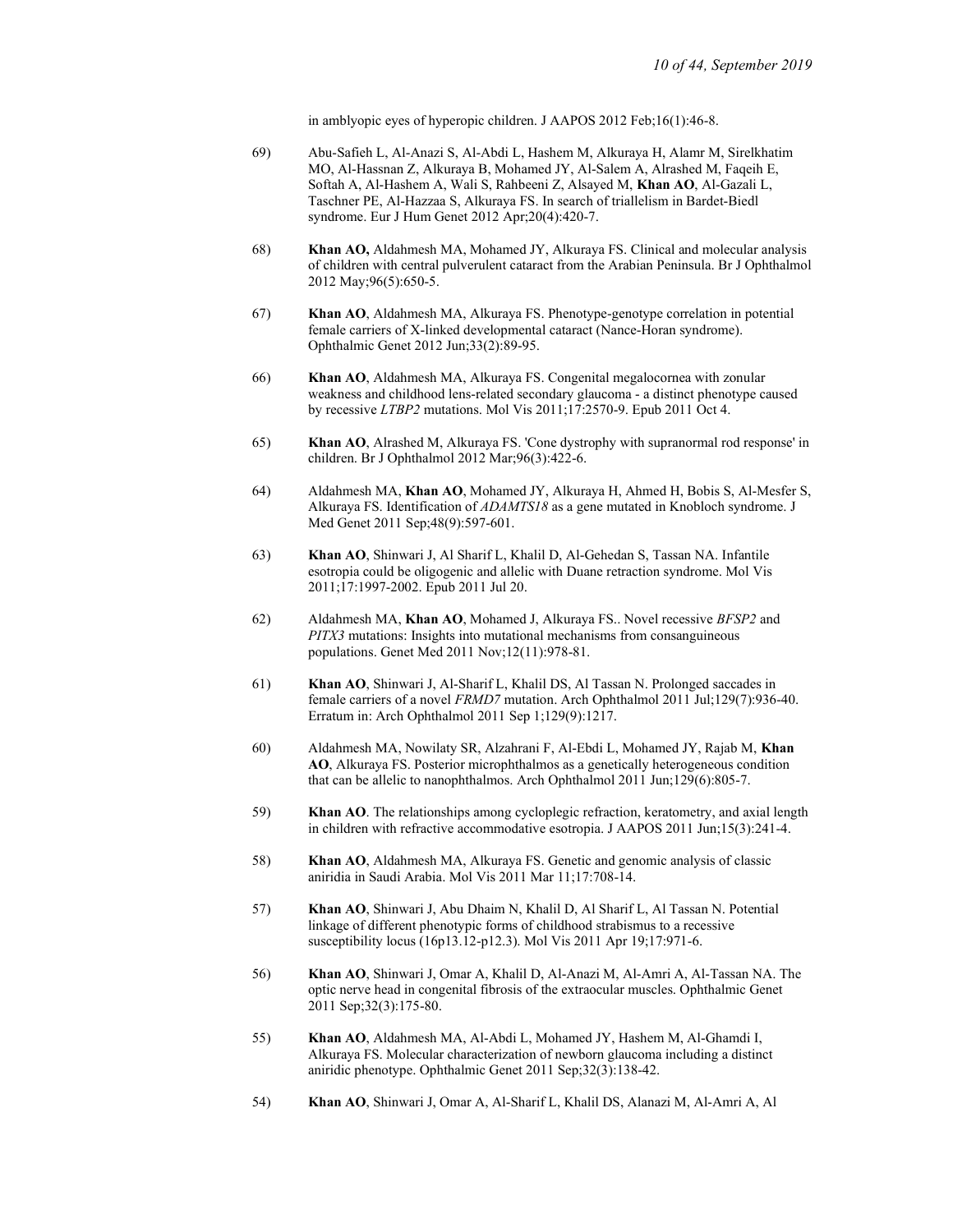Tassan N. Lack of KIF21A mutations in congenital fibrosis of the extraocular muscles type I patients from consanguineous Saudi Arabian families. Mol Vis 2011 Jan 20;17:218-24.

- 53) Khan AO, Aldahmesh MA, Mohamed JN, Alkuraya FS. Blue sclera with and without corneal fragility (brittle cornea syndrome) in a consanguineous family harboring ZNF469 mutation (p.E1392X). Arch Ophthalmol 2010 Oct;128(10):1376-9
- 52) Al-Dahmash S, Khan AO. Pediatric pseudophakic glaucoma following surgery for isolated childhood cataract. Ophthalmic Surg Lasers Imaging 2010 Jul-Aug;41(4):463-6.
- 51) Khan AO, Al-Dahmash S. Lack of glaucoma following infantile cataract surgery with primary posterior chamber intraocular lens implantation. Ophthalmic Surg Lasers Imaging 2010 Jul-Aug;41(4):459-62.
- 50) Al-Dahmash S, Khan AO. Aphakic glaucoma after cataract surgery for isolated nontraumatic pediatric cataract. Eye Contact Lens 2010 May;36(3):177-80.
- 49) Khan AO, Aldahmesh MA, Al-Harthi E, Alkuraya FS. Helicoid subretinal fibrosis associated with a novel recessive NR2E3 mutation p.S44X Arch Ophthalmol 2010 Mar;128(3):344-8.
- 48) Khan AO, Safieh LA, Alkuraya F. Later retinal degeneration following childhood surgical aphakia in a family with recessive *CRYAB* mutation (p.R56W). Ophthalmic Genet 2010 Mar;31(1):30-6.
- 47) Aldahmesh MA, Safieh LA, Alkuraya H, Al-Rajhi A, Shamseldin H, Hashem M, Alzahrani F, Khan AO, Alqahtani F, Rahbeeni Z, Alowain M, Khalak H, Al-Hazzaa S, Meyer BF, Alkuraya FS. Molecular characterization of retinitis pigmentosa in Saudi Arabia. Mol Vis 2009 Nov 24;15:2464-9.
- 46) Khan AO, Aldahmesh MA, Al-Gehedan S, Meyer BF, Alkuraya FS. Corneal decompensation in recessive cornea plana. Ophthalmic Genet 2009 Sep;30(3):142-5.
- 45) Aldahmesh MA, Humeidan A, Almojalli HA, Khan AO, Rajab M, AL-Abbad AA, Meyer BF, Alkuraya FS Characterization of CTNS mutations in Arab patients with cystinosis. Ophthalmic Genet 2009 Dec;30(4):185-9.
- 44) Khan AO. Cycloplegic refractions in children who never wore and who always wore prescribed spectacles for refractive accommodative esotropia: exploring the natural history of this form of strabismus and the effect of treatment on their hyperopia. Binocul Vis Strabismus Q 2009;24(3):151-6.
- 43) Khan AO, Al-Shehah A, Ghadhfan FE. High measured intraocular pressure in children with recessive congenital hereditary endothelial dystrophy. J Pediatr Ophthalmol Strabismus 2010 Jan-Feb;47(1):29-33.
- 42) Khan AO, Khalil DS, Al-Sharif LJ, Al-Tassan NA. Mutations in *KIF21A* and *PHOX2A* are absent in 16 patients with congenital vertical incomitant strabismus. Ophthalmic Genet 2009 Dec;30(4):206-7.
- 41) Khan AO, Aldahmesh MA, Ghadhfan FE, Al-Mesfer S, Alkuraya FS. Founder heterozygous P23T CRYGD mutation associated with cerulean (and coralliform) cataract in 2 Saudi families. Mol Vis 2009 Jul 24;15:1407-11.
- 40) Al-Mobarak F, Khan AO. Two-year survival of Ahmed valve implantation in the first 2 years of life with and without intraoperative mitomycin-C. Ophthalmology 2009 Oct;116(10):1862-5.
- 39) Oystreck DT, Khan AO, Vila-Coro AA, Oworu O, Al-Tassan N, Chan WM, Engle EC, Bosley TM. Synergistic divergence: a distinct ocular motility dysinnervation pattern. Invest Ophthalmol Vis Sci 2009 Nov;50(11):5213-6.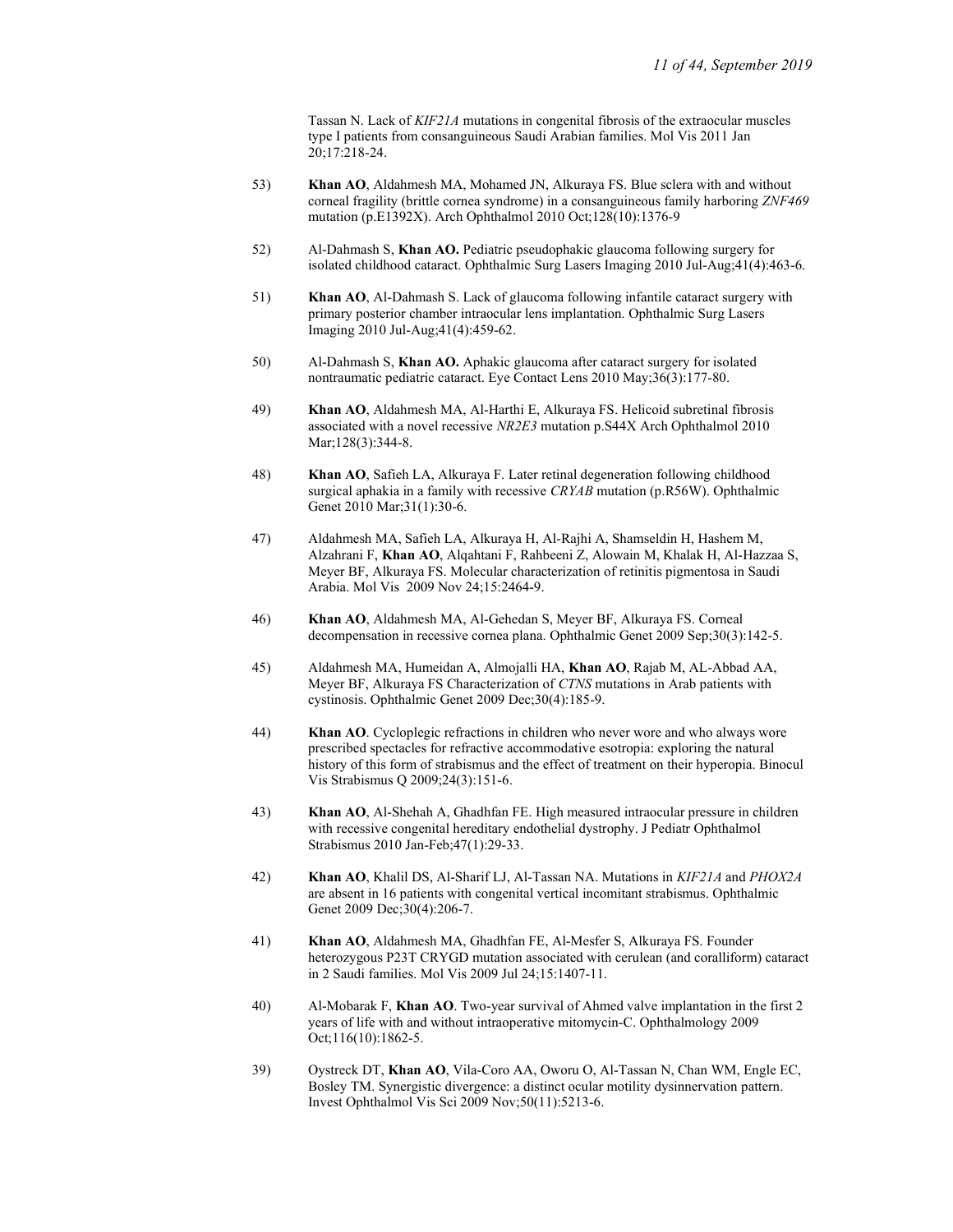- 38) Aldahmesh MA, Khan AO, Meyer BF, Alkuraya FS. Mutational spectrum of SLC4A11 in autosomal recessive CHED in Saudi Arabia. Invest Ophthalmol Vis Sci 2009 Sep;50(9):4142-5.
- 37) Ghadhfan FE, Khan AO. Delayed suprachoroidal hemorrhage after pediatric glaucoma surgery. J AAPOS 2009 Jun;13:283-6.
- 36) Safieh LA, Khan AO, Alkuraya FS. Identification of a novel CRYAB mutation associated with autosomal recessive juvenile cataract in a Saudi family. Mol Vis 2009 May 15;15:980-4.
- 35) Khan AO, Al-Dahmash S. Age at the time of cataract surgery and relative risk for aphakic glaucoma in non-traumatic infantile cataract without microcornea. J AAPOS 2009 Apr;13(2):166-9.
- 34) Khan AO. Cycloplegic refractions as a function of age in children with infantile esotropia. Binocul Vis Strabismus Q 2009;24(1):39-42.
- 33) Aldahmesh MA, Abu-Safieh L, Khan AO, Al-Hassnan Z, Rajab M, Monies D, Meyer BF, Alkuraya FS. Allelic heterogeneity in inbred populations: the Saudi experience with Alström syndrome as an illustrative example. Am J Med Genet A 2009 Feb 15;149A(4):662-5.
- 32) Ito YA, Footz TK, Berry FB, Mirzayans F, Yu M, Khan AO, Walter MA. Severe molecular defects of a novel FOXC1 W152G mutation result in aniridia. Invest Ophthalmol Vis Sci 2009 Aug;50(8):3573-9
- 31) Khan AO, Al-Mobarak F. Comparison of polypropylene and silicone Ahmed valve survival 2 years following implantation in the first 2 years of life. Br J Ophthalmol 2009 Jun;93(6):791-4
- 30) Al-Mobarak F, Khan AO. Complications and 2-year valve survival following Ahmed valve implantation during the first 2 years of life. Br J Ophthalmol 2009 Jun;93(6):795-8.
- 29) Khan AO, Oystreck DT, Seidahmed MZ, AlDrees A, Elmalik SA, Alorainy IA, Salih MA. Ophthalmic features of Joubert syndrome. Ophthalmology 2008 Dec;115(12):2286- 9.
- 28) Khan AO. Monocular elevation deficiency with contralateral superior oblique muscle tendon laxity. Binocul Vis Strabismus Q 2008;23(3):159-63.
- 27) Khan AO, Aldahmesh MA. PAX6 analysis of two unrelated families from the Arabian Peninsula with classic hereditary aniridia. Ophthalmic Genet 2008 Sep;29(3):145-8.
- 26) Khan AO, Aldahmesh MA, Al-Amri A. Heterozygous FOXC1 mutation (M161K) associated with congenital glaucoma and clinical aniridia in an infant and with a milder phenotype in her mother. Ophthalmic Genet 2008 Jun;29(2):67-71.
- 25) Khan AO, Khalil D, Al-Tassan N. Congenital fibrosis of the extraocular muscles type I on the Arabian Peninsula. Ophthalmic Genet 2008 Mar;29(1):25-8.
- 24) Khan AO, Aldahmesh M, Meyer B. Correlation of ophthalmic examination with carrier status in females potentially harboring a severe Norrie disease gene mutation. Ophthalmology 2008 Apr;115:730-3.
- 23) Khan AO, Al-Shamsi H. Binocular diplopia following vision restoration in patients with keratoconus and sensory strabismus. Strabismus 2008 Jan-Mar;16(1):19-22.
- 22) Khan AO, Aldahmesh MA, Meyer B. Recessive congenital total cataract with microcornea and heterozygote carrier signs caused by a novel missense CRYAA mutation (R54C). Am J Ophthalmol 2007 Dec;144(6):949-952.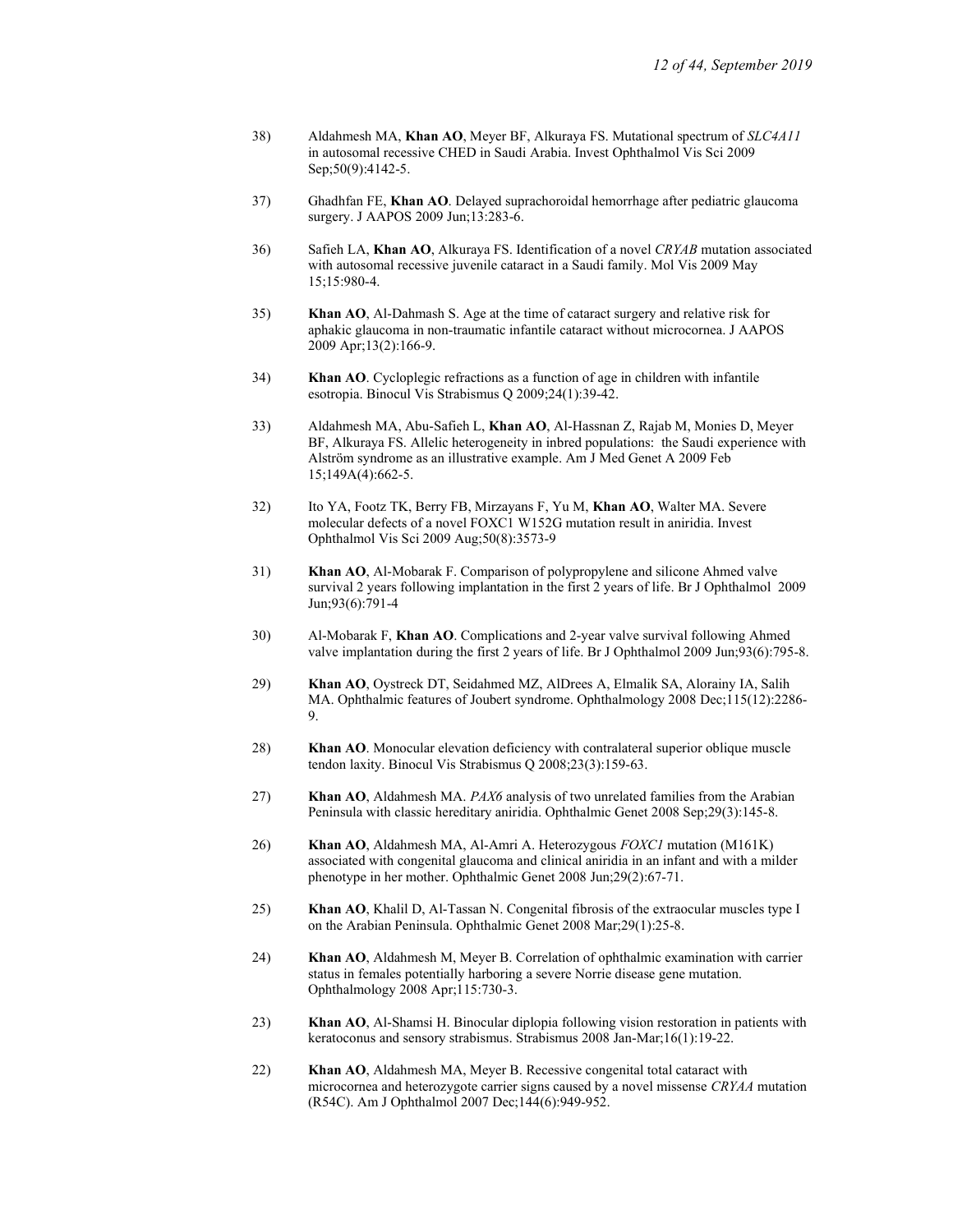- 21) Khan AO, Oystreck DT, Koenig M, Salih MA. Ophthalmic features of ataxiatelangiectasia-like Disorder. J AAPOS 2008 Dec;115(12):2286-9.
- 20) Khan AO, Oystreck DT, Wilken K, Akbar F. Duane retraction syndrome on the Arabian Peninsula. Strabismus 2007 Oct-Dec;15(4):205-8
- 19) Al-Harthi E, Al-Shahwan S, Al-Turkmani S, Khan AO. Retinal detachment in pediatric glaucoma. Ophthalmology 2007 Aug;114(8):1590-1.
- 18) Khan AO. Persistent diplopia following secondary intraocular lens placement in patients with sensory strabismus from uncorrected monocular aphakia. Br J Ophthalmol 2008 Jan;92(1):51-3.
- 17) Yousef SA, Khan AO. Presenting features suggestive for later recurrence of idiopathic sixth nerve paresis in children. J AAPOS 2007 Oct;11(5):452-5
- 16) Khan AO, Aldahmesh M, Meyer B. The enhanced S-cone syndrome in children. Br J Ophthalmol 2007 Mar;91(3):394-6.
- 15) Khan AO, Al-Assiri A, Al-Mesfer S. Ophthalmic features of hypoparathyroidismretardation-dysmorphism. J AAPOS 2007 Jun;11(3):288-90.
- 14) Khan AO, AlGaeed A. Pediatric secondary intraocular lens estimation from the aphakic refraction alone: a comparison with standard biometric technique. Br J Ophthalmol 2006 Dec;90(12):1458-60
- 13) Khan AO, Alam SK, Aldahmesh M, Rajab M, Meyer B. Familial blepharophimosis-like syndrome with esotropia, uveal coloboma, and short stature. Ophthalmic Genet 2006 Sep;27(3):79-82.
- 12) Khan AO, Aldahmesh M, Meyer B. Recessive cornea plana in the Kingdom of Saudi Arabia. Ophthalmology 2006 Oct;113(10):1773-8.
- 11) Khan AO. Retinoscopic (refractive) estimation of axial length in pediatric aphakia: a comparison with ultrasonic measurement. Br J Ophthalmol 2006 Aug;90(8):987-9.
- 10) Khan AO, Oystreck D. Clinical features of bilateral Duane syndrome. J AAPOS 2006 Jun;10(3):198-201.
- 9) Khan AO, Oystreck D. Fixation preference for the affected eye in unilateral Duane syndrome. J AAPOS 2006 Jun;10(3):275-6.
- 8) Khan AO. A "new" congenital cranial dysinnervation disorder ptotic lid elevation with ipsilateral abduction." Saudi J Ophthalmol 2005;19:167-72.
- 7) Khan AO, Aldahmesh M, Al-Saif A, Meyer B. Pellucid marginal degeneration coexistent with cornea plana in one member of a family exhibiting a novel KERA mutation. Br J Ophthalmol 2005 Nov;89(11):1538-40.
- 6) Khan AO, Al-Mesfer S. Lack of efficacy of the dilated red reflex as a screening test for retinoblastoma. J Pediatr Ophthalmol Strabismus 2005 Jul-Aug;42(4):205-10; CME quiz 233-4.
- 5) Khan AO. Two muscle horizontal rectus surgery combined with botulinum toxin in the treatment of very large angle esotropia. Binocul Vis Strabismus Q 2005;20(1):15-20.
- 4) Khan AO, Al-Hommaidi A, Al-Turkmani S. Familial ptotic lid elevation during ipsilateral abduction. J AAPOS 2004 Dec;8(6):571-5.
- 3) Khan AO, Shamsi F, Al-Saif A, Kambouris M. A novel Norrie disease mutation associated with a severe ocular phenotype. J Pediatr Ophthalmol Strabismus 2004 Nov-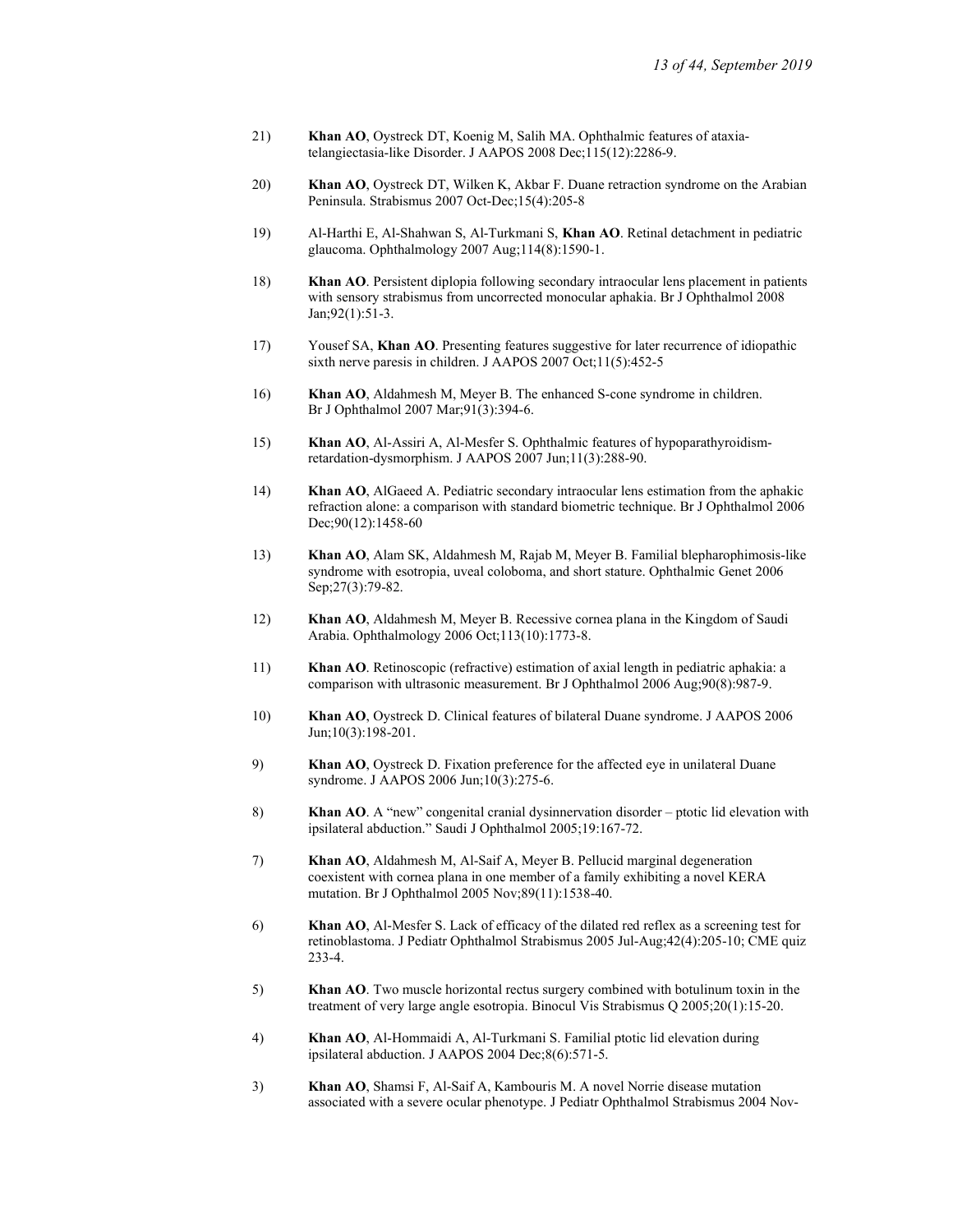Dec; 41(6): 361-3.

- 2) Khan A, Al-Saif A, Kambouris M. A novel KERA mutation associated with autosomal recessive cornea plana. Ophthalmic Genet 2004 Jun;25(2):147-52
- 1) Awad A, Digout L, Al-Turkmani S, Khan AO, Fallata A. Large-segment superior oblique expanders in the management of congenital Brown syndrome. J AAPOS 2003 Aug;7(4):274-8.

#### Peer-Reviewed Original Articles From Study Group Participation

- 5) Shaheen R, Szymanska K, Basu B, Patel N, Ewida N, Faqeih E, Al Hashem A, Derar N, Alsharif H, Aldahmesh MA, Alazami AM, Hashem M, Ibrahim N, Abdulwahab FM, Sonbul R, Alkuraya H, Alnemer M, Al Tala S, Al-Husain M, Morsy H, Seidahmed MZ, Meriki N, Al-Owain M, AlShahwan S, Tabarki B, Salih MA; Ciliopathy WorkingGroup., Faquih T, El-Kalioby M, Ueffing M, Boldt K, Logan CV, Parry DA, Al Tassan N, Monies D, Megarbane A, Abouelhoda M, Halees A, Johnson CA, Alkuraya FS. Characterizing the morbid genome of ciliopathies. Genome Biol 2016 Nov 28;17(1):242.
- 4) Saudi Mendeliome Group. Comprehensive gene panels provide advantages over clinical exome sequencing for Mendelian diseases. Genome Biol 2015 Jun 26;16:134.
- 3) Engel RR, Oden NL, Cohen GR, Phelps DL; STOP-ROP Multicenter Study Group. Influence of prior assignment on refusal rates in a trial of supplemental oxygen for retinopathy of prematurity. Paediatr Perinat Epidemiol Jul;20(4):348-59.
- 2) Oden NL, Phelps DL; STOP-ROP Multicenter Study Group. Statistical issues related to early closure of STOP-ROP, a group-sequential trial. Control Clin Trials 2003 Feb;24(1):28-38
- 1) [The STOP-ROP Multicenter Study Group] Supplemental Therapeutic Oxygen for Prethreshold Retinopathy Of Prematurity (STOP-ROP), a randomized, controlled trial. I: primary outcomes. Pediatrics 2000 Feb;105(2):295-310.

### Peer-Reviewed Reviews/Editorials

- 15) Pichi F, Abboud EB, Ghazi NG, Khan AO. Fundus autofluorescence imaging in hereditary retinal diseases. Acta Ophthalmol2018 Aug;96(5):e549-e561.
- 14) Paul Chan RV, Khan AO, Levin AV, Paysse EA, DeRespinis PA. Marfan Syndrome: Staging Nonsurgical vs Surgical Treatments in Children With Subluxated Lenses and Refractive Problems. J Pediatr Ophthalmol Strabismus 2017 Mar 1;54(2):70-73.
- 13) Khan AO. Reconciling genotype with phenotype: Lessons learned on the Arabian Peninsula. Ophthalmic Genet 2017 Jan-Feb;38(1):2-6.
- 12) Guo S, Khan AO, Lenhart P, DeRespinis P. Options in the management of reduced vision in a case of ectopia lentis. J Pediatr Ophthalmol Strabismus. 2015 Sep 1;52(5):262-264
- 11) Khan AO. A modern approach to incomitant strabismus. Middle East Afr J Ophthalmol 2015;22(3):263-4.
- 10) Khan AO. A surgical approach to pediatric glaucoma. Open Ophthalmol J 2015 May 15;9:104-12.
- 9) Khan AO. Ocular genetic disease in the Middle East. Curr Opin Ophthalmol 2013 Sep; 24(5): 369-78.
- 8) Khan AO. Hereditary pediatric cataract on the Arabian Peninsula. Saudi J Ophthalmol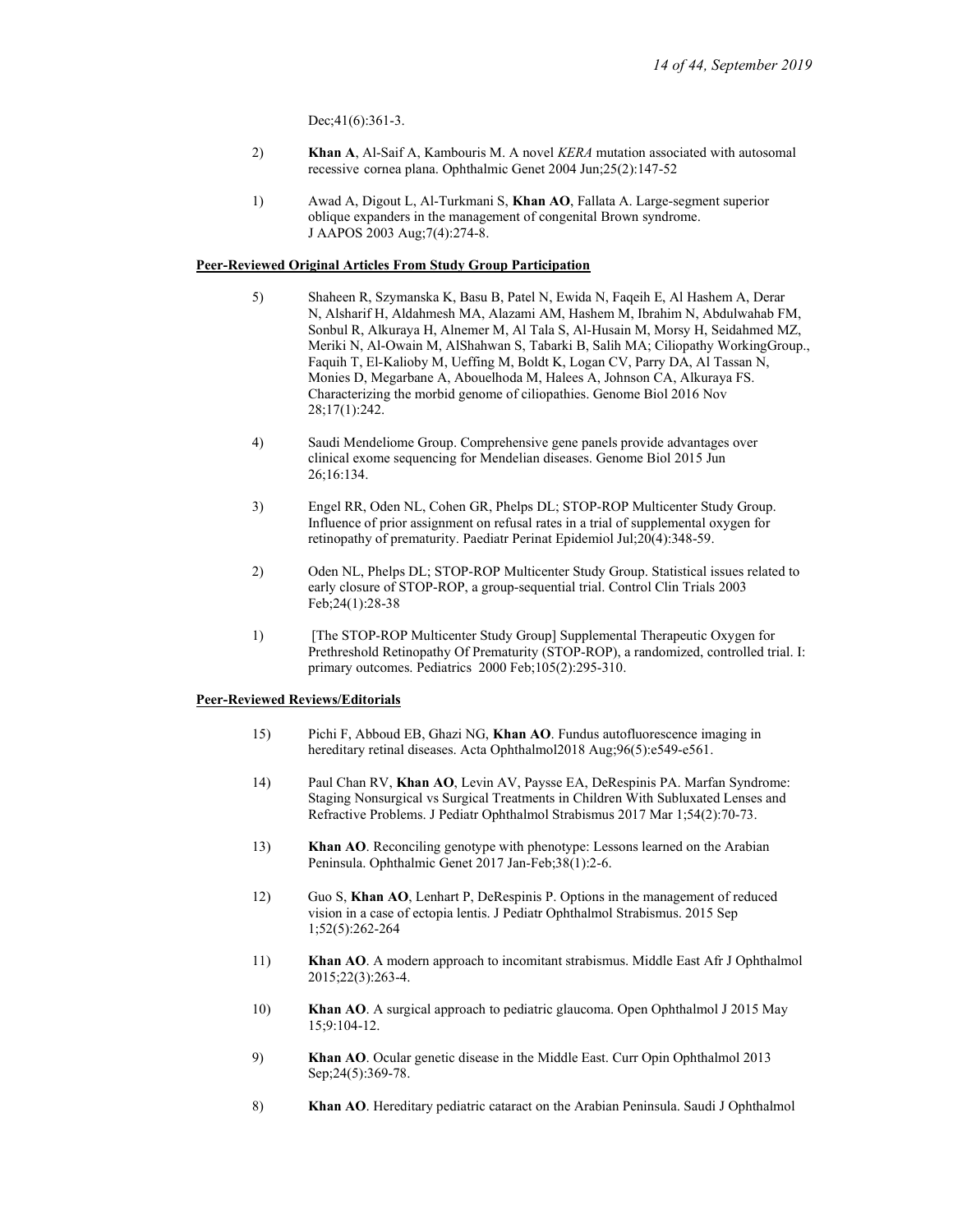2012 Jan;26(1):67-71.

- 7) Khan AO. Genetics of primary open-angle glaucoma. Curr Opin Ophthalmol 2011 Sep;22(5):347-55.
- 6) Khan AO. Conditions that can be mistaken as early childhood glaucoma. Ophthalmic Genet 2011 Sep;32(3):129-37.
- 5) Khan AO. A surgical approach to paediatric glaucoma. Ophthalmology International 2009 Autumn; 77-81.
- 4) Khan A, Conley A. An explanation for intraocular instrument visualization by patients. J Cataract Refract Surg Jan;31(1):237-8.
- 3) Khan AO, Al-Mesfer S. Pediatric Ophthalmology in the Kingdom of Saudi Arabia. J AAPOS 2004 Dec;8(6):513-4.
- 2) Khan AO. Genetics for ophthalmologists. Saudi J Ophthalmol 2004;17:17-24.
- 1) Khan A. Ophthalmology on the World Wide Web. Surv Ophthalmol Mar-Apr 1996;40(5):416-7.

#### Peer-Reviewed Case Reports

- 96) Khan AO. Recessive pediatric-onset cone-rod dysfunction or dominant maculopathy in a consanguineous family harboring the peripherin mutation p.Arg220Gln. Ophthalmic Genet 2019 Feb;40(1):60-63.
- 95) Khan AO, AlBasamh O, AlKatan H. Ophthalmic diagnosis and optical coherence tomography of abetalipoproteinemia, a treatable form of pediatric retinal dystrophy. J AAPOS 2019 Feb 4. [Epub ahead of print]
- 94) Khan AO. Further phenotypic characterization of LEPREL1-related ectopia lentis. Ophthalmic Genet 2019 Feb;40(1):80-82.
- 93) Khan AO, Al Teneiji AM. Retinal venous tortuosity in a woman hemizygous for MBTPS2 mutation. Ophthalmic Genet 2019 Feb;40(1):69-70.
- 92) Khan AO. Accommodative esotropia and Brown syndrome in girl with recessive geleophysic dysplasia. J AAPOS 2018 Nov 8. [Epub ahead of print]
- 91) Khan AO. Early-onset retinal dystrophy and chronic dermatitis in a girl with an undiagnosed congenital disorder of glycosylation (SRD5A3-CDG). Ophthalmic Genet 2018 Oct;39(5):628-630.
- 90) Abdalla-Elsayed ME, Schatz P, Neuhaus C, Khan AO. Heterozygous mutation in OTX2 associated with early-onset retinal dystrophy with atypical maculopathy. Mol Vis 2017 Nov 13;23:778-784.
- 89) Abu-Amero KK, Kondkar AA, Khan AO. A microdeletion in the GRHL2 Gene in two unrelated patients with congenital fibrosis of the extra ocular muscles. BMC Res Notes. 2017 Nov 6;10(1):562.
- 88) Khan AO, Khan Z. Gustatory lid retraction: an unusual congenital cranial dysinnervation disorder. J AAPOS 2017 Dec;21(6):511-512.
- 87) Khan AO. Corneal ectasia in a boy with homozygous KERA mutation. Ophthalmic Genet 2018 Jan-Feb;39(1):141-143.
- 86) Schatz P, Khan AO. Variable Familial Exudative Vitreoretinopathy in a family harbouring variants in both FZD4 and TSPAN12. Acta Ophthalmol. 2017 [Epub ahead of print]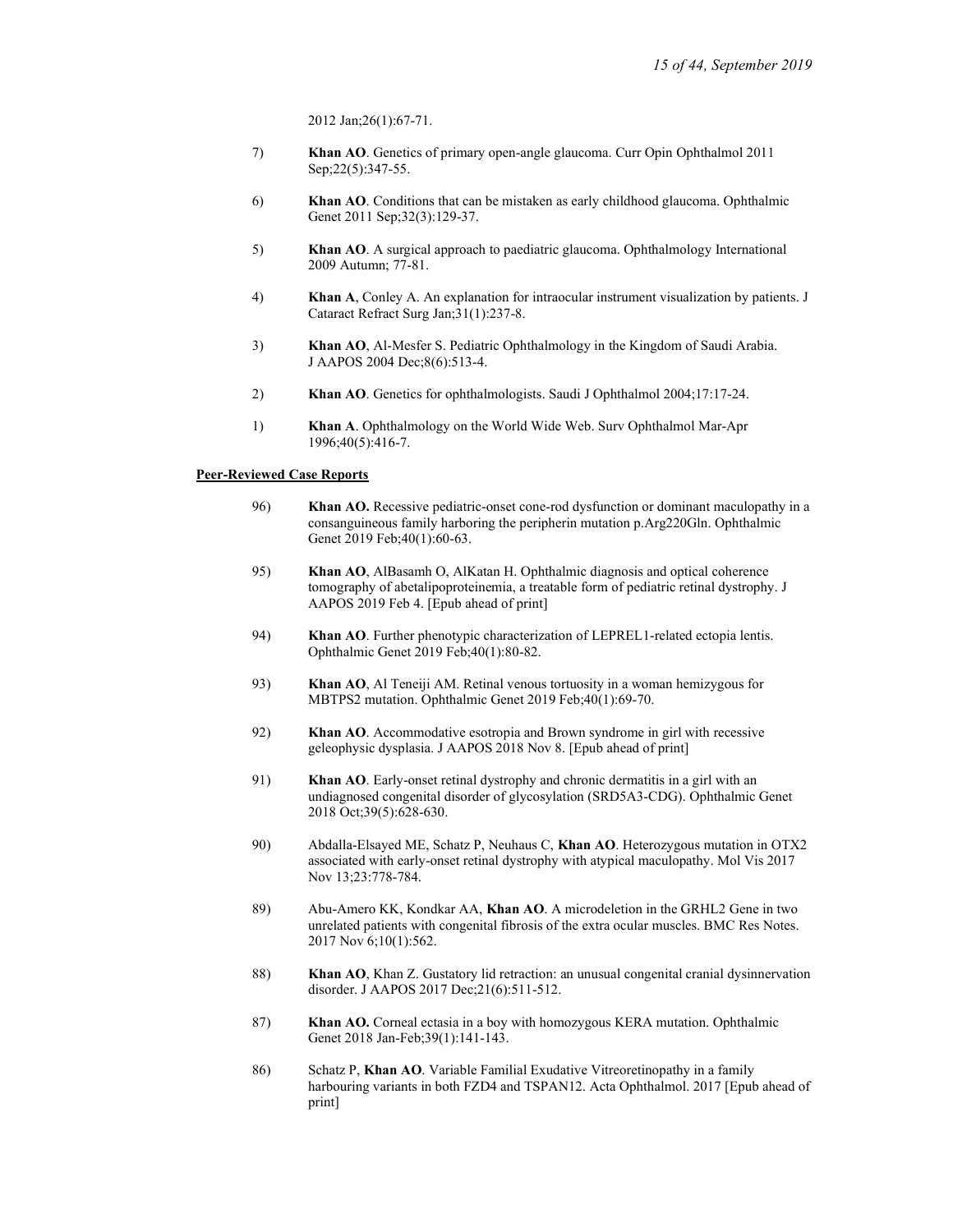- 85) Khan AO, Lenzner S, Bolz HJ. A family harboring homozygous FZD4 deletion supports the existence of recessive FZD4-related familial exudative vitreoretinopathy. Ophthalmic Genet 2016 Sep 26:1-3.
- 84) Khan AO, Shinwari JM, Al-Tassan NA. Exotropic Duane syndrome with synergistic divergence and no mutations in COL25A1. J AAPOS 2016 Dec;20(6):542-544.
- 83) Khan AO, Aldahmesh MA, Alkuraya F. Congenital hereditary endothelial dystrophy, not glaucoma, in a child with iris colobomas. J AAPOS 2016 Aug;20(4):370-2.
- 82) Bifari IN, Khan AO. Bilateral retinal hemorrhages following finger pressure against the soft palate (الترفيع) in recessive CRB1-related retinopathy. Ophthalmic Genet 2016 Mar 23:1-4.
- 81) Rubaie KA, Cruz AV, Ghamdi MA, Khan AO, Kozak I. Novel retinal complications after endoscopic sinus surgery. Retin Cases Brief Rep 2017 Winter;11(1):56-59.
- 80) Abu-Amero KK, Kondkar AA, Odan HA, Khan AO, Oystreck DT, Bosley TM. Duane Retraction Syndrome Associated with a Small X Chromosome Deletion. Can J Neurol Sci 2016 May;43(3):445-7.
- 79) Khan AO, Decker E, Bachmann N, Bolz HJ, Bergmann C. C8orf37 is mutated in Bardet-Biedl syndrome and constitutes a locus allelic to non-syndromic retinal dystrophies. Ophthalmic Genet 2016 Sep;37(3):290-3.
- 78) Abu-Amero KK, Kondkar AA, Hellani AM, Bosley TM, Khan AO. Chromosome 6 microdeletion in a patient with syndromic congenital cranial dysinnervation disorder. Neurosciences (Riyadh) 2016 Jan;21(1):72-4.
- 77) AlBakri A, Karaoui M, Alkuraya FS, Khan AO. Congenital ptosis, scoliosis, and malignant hyperthermia susceptibility in siblings with recessive RYR1 mutations. J AAPOS 2015 Dec;19(6):577-9.
- 76) AlBakri A, Alkuraya FS, Khan AO. Elevation deficiency in children with recessive RDH12-related retinopathy. J AAPOS 2015 Dec;19(6):568-70.
- 75) Abu-Amero KK, Kondkar AA, Hellani AM, Bosley TM, Khan AO. Chromosome 6 microdeletion in a patient with syndromic congenital cranial dysinnervation disorder. Neurosciences (Riyadh) 2016 Jan;21(1):72-4.
- 74) Khan AO, Al-Mesfer S. Recessive COL25A1 mutation cause isolated congenital ptosis or exotropic Duane syndrome with synergistic divergence. J AAPOS 2015 Oct;19(5):463-5.
- 73) Al Shamrani M, Mahmoudi F, Abu-Amero KK, Khan AO. Congenital cranial dysinnervation disorder in a boy with congenital mirror movements. J AAPOS 2015 Apr;19(2):191-2.
- 72) Khan AO, Bergmann C, Neuhaus C, Bolz HJ. A distinct vitreo-retinal dystrophy with early-onset cataract from recessive KCNJ13 mutations. Ophthalmic Genet 2015 Mar;36(1):79-84.
- 71) Khan AO, Nagl S, Bergmann C, Bolz HJ. Limited ocular motility in a child with 3q23 microdeletion ("blepharophimosis syndrome plus"). J Pediatr Ophthalmol Strabismus 2014 Jul 16;51:e51-4.
- 70) Khan AO, Abu-Amero K. Infantile esotropia with cross-fixation, inability to abduct, and underlying horizontal gaze palsy with progressive scoliosis. J AAPOS 2014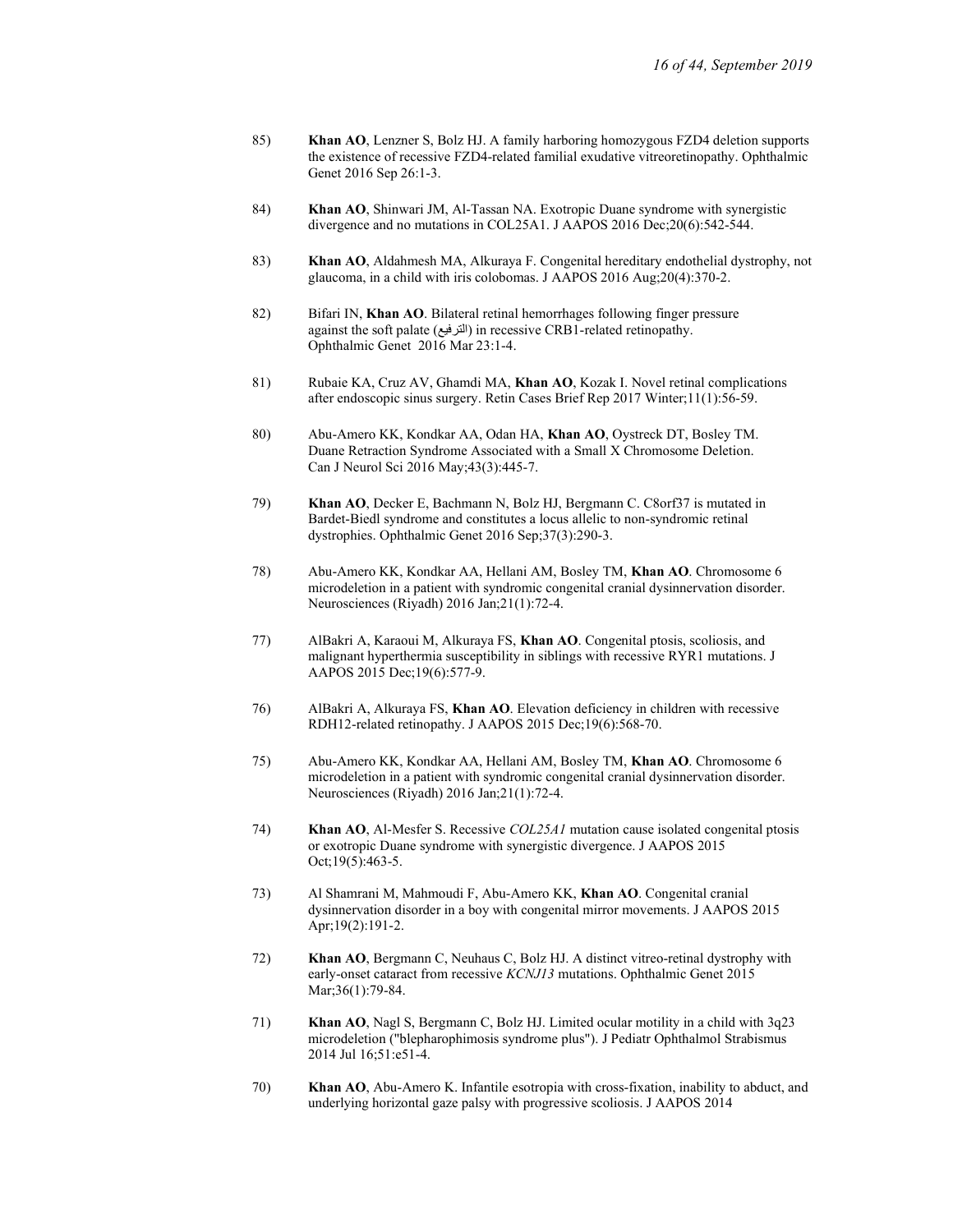Aug;18(4):389-91.

- 69) Abu-Amero KK, Kondkar AA, Khan AO. Molecular karyotyping of a dysmorphic girl from Saudi Arabia with CYP1B1-negative primary congenital glaucoma. Ophthalmic Genet 2016;37(1):98-101.
- 68) Abu-Amero KK, Kondkar AA, Oystreck DT, Khan AO, Bosley TM. Microdeletions involving chromosomes 12 and 22 associated with syndromic Duane retraction syndrome. Ophthalmic Genet 2014 Sep;35(3):162-9.
- 67) Almahmoudi F, Khan AO. Inferior oblique anterior transposition for the unilateral hypertropia associated with bilateral inferior rectus muscle aplasia. J AAPOS 2014 Jun;18(3):301-3.
- 66) Khan AO, Bolz HJ, Bergmann C. Early-onset severe retinal dystrophy as the initial presentation of IFT140-related skeletal ciliopathy. J AAPOS 2014 Apr;18(2):203-5.
- 65) Khan AO, Abu-Safieh L. Rod-cone dystrophy with initially preserved visual acuity despite early macular involvement suggests recessive CERKL mutations. Ophthalmic Genet 2015 Dec;36(4):369-72.
- 64) Khan AO, Bolz HJ. Pediatric cone-rod dystrophy with high myopia and nystagmus suggests recessive PROM1 mutations. Ophthalmic Genet 2015 Dec;36(4):349-52.
- 63) Khan AO, Al-Kahtani E, Kondkar AA, Abu-Amero KK. Genomic analysis of a girl with incontinentia pigmenti but without NEMO mutation. Clin Dysmorphol 2014 Apr;23(2):52-5.
- 62) Abu-Amero KK, Bosley TM, Kondkar AA, Oystreck DT, Khan AO. CCDD phenotype associated with a small chromosome 2 deletion. Semin Ophthalmol 2015;30(5-6):435-42.
- 61) Alharkan DH, Khan AO. Markedly asymmetric buphthalmos but without anisometropia in a girl with primary congenital glaucoma. J AAPOS 2013 Oct;17(5):533-4.
- 60) Abu-Amero KK, Kondkar A, Hellani AM, Oystreck DT, Khan AO, Bosley TM. Nicotinic receptor mutation in a mildly dysmorphic girl with Duane retraction syndrome. Ophthalmic Genet 2015 Jun;36(2):99-104.
- 59) Khan AO, Aldahmesh MA, Noor J, Salem A, Alkuraya FS. Lens subluxation and retinal dysfunction in a girl with homozygous VSX2 mutation. Ophthalmic Genet 2015 Mar;36(1):8-13.
- 58) Abu-Amero KK, Kondkar AA, Al Otaibi A, Alorainy IA, Khan AO, Hellani AM, Oystreck DT, Bosley TM. Partial duplication of chromosome 19 associated with Duane retraction syndrome. Ophthalmic Genet 2015 Mar;36(1):14-20.
- 57) Khan AO, Kondkar AA, Abu-Amero KK. Genomic analysis of a child with Down syndrome-related congenital cataract. Clin Dysmorphol 2013 Jul;22(3):129-31.
- 56) Abu-Amero KK, Kondkar AA, Alorainy IA, Khan AO, Al-Enazy LA, Oystreck DT, Bosley TM. Xq26.3 Microdeletion in a male with Wildervanck syndrome. Ophthalmic Genet 2014 Mar;35(1):18-24.
- 55) Khan AO, Aldahmesh MA, Mohamed JY, Alkuraya FS. Congenital glaucoma with acquired peripheral circumferential iris degeneration. J AAPOS 2013 Feb;17(1):105-7.
- 54) Abu-Amero KK, Kondkar AA, Salih MA, Alorainy IA, Khan AO, Oystreck DT, Bosley TM. Partial chromosome 7 duplication with a phenotype mimicking the HOXA1 spectrum disorder. Ophthalmic Genet 2013 Mar-Jun;34(1-2):90-6.
- 53) Khan AO, Al-Katan H, Edward DP. Nummular dystrophic calcification of an Ahmed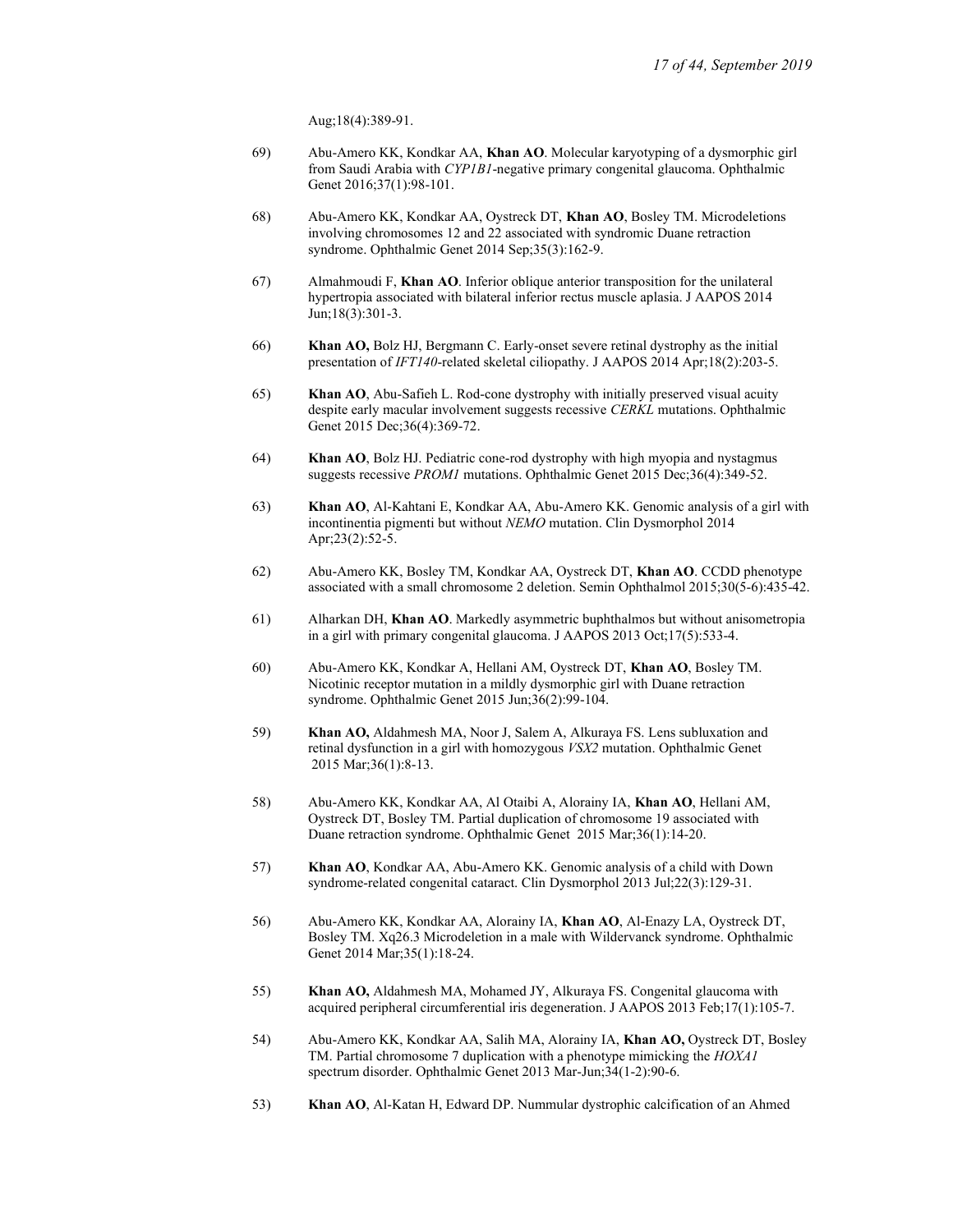glaucoma valve in a child. J AAPOS 2012 Aug;16(4):401-2.

- 52) Khan AO. Cryptogenic stroke from a cardiac septal defect. Middle East Afr J Ophthalmol. 2012 Apr;19(2):237-9.
- 51) Khan AO, Aldahmesh MA, Al-Ghadeer H, Mohamed JY, Alkuraya FS. Familial spherophakia with short stature caused by a novel homozygous *ADAMTS17* mutation. Ophthalmic Genet 2012 Dec;33(4):235-9.
- 50) Khan AO, Aldahmesh MA, Alkuraya FS. Brittle cornea without clinically-evident extraocular findings in an adult harboring a novel homozygous ZNF469 mutation. Ophthalmic Genet 2012 Dec;33(4):257-9.
- 49) Al-Dhibi H, Khan AO. Response of diabetic papillopathy to intravitreal bevacizumab. Middle East Afr J Ophthalmol 2011 Jul;18(3):243-5.
- 48) Khan AO, Al-Abdi L, Mohamed JY, Aldahmesh MA, Alkuraya FS. Familial juvenile glaucoma with underlying homozygous p.G61E CYP1B1 mutations. J AAPOS 2011 Apr;15(2):198-9.
- 47) Al-Ghadeer H, Mohamed JY, Khan AO. Schnyder corneal dystrophy in a Saudi Arabian family with heterozygous UBIAD1 mutation (p.L121F). Middle East Afr J Ophthalmol 2011 Jan;18(1):61-4.
- 46) Al-Shehah A, Khan AO. Subconjunctival epithelial inclusion cyst complicating strabismus surgery: Early excision is better. Saudi J Ophthalmol 2010 Jan;24(1):27-30.
- 45) Khan AO, Ghadfan FE. Progression of an anterior polar cataract to a complete white cataract in the setting of overlying focal capsular disruption. J Pediatr Ophthalmol Strabismus. 2009 Jun 25:1-3 Epub 2009 Jun 25.
- 44) Al-Dhibi H, Khan AO. Bilateral response following unilateral intravitreal bevacizumab injection in a child with uveitic cystoid macular edema. J AAPOS 2009;13:400-2.
- 43) Khan AO, Ghadhfan FE. Small cornea with anomalous anterior segment and retinal vasculature associated with lymphangioma. J AAPOS 2009;13:82-4.
- 42) Khan AO. A novel form of aberrant innervation in congenital cranial dysinnervation disorder. J AAPOS 2009 Feb;13(1):105-6.
- 41) Khan AO, Oystreck DT, Al-Tassan N, Al-Sharif L, Bosley TM. Bilateral synergistic convergence associated with homozygous ROB03 mutation (p.Pro771Leu). Ophthalmology 2008;115:2262-5.
- 40) Hazin R, Khan AO. Isolated microcornea: case report and relation to other "small eye" phenotypes. Middle East J Ophthalmol 2008 Apr;15(2):87-9.
- 39) Khan AO, Al-Katan H, Al-Gehedan S. Infantile corneal myxoma. J AAPOS 2008 Apr;12(2):207-9.
- 38) Khan AO, Al-Assiri A, Wagoner MD. Ring corneal infiltrate and progressive ring thinning following primary varicella infection. J Pediatr Ophthalmol Strabismus 2008 Mar-Apr;45(2):116-7.
- 37) Khan AO, Al-Assiri A. Lens coloboma associated with a ciliary body cyst. Ophthalmic Genet 2007 Dec;28(4):208-9.
- 36) Al-Amry MA, Al-Amri A, Khan AO. Resolution of childhood recurrent corneal phlyctenulosis following eradication of an intestinal parasite. J AAPOS 2008 Feb;12(1):89-90
- 35) Khan AO. Optic nerve dysfunction in a child following low-dose maternal warfarin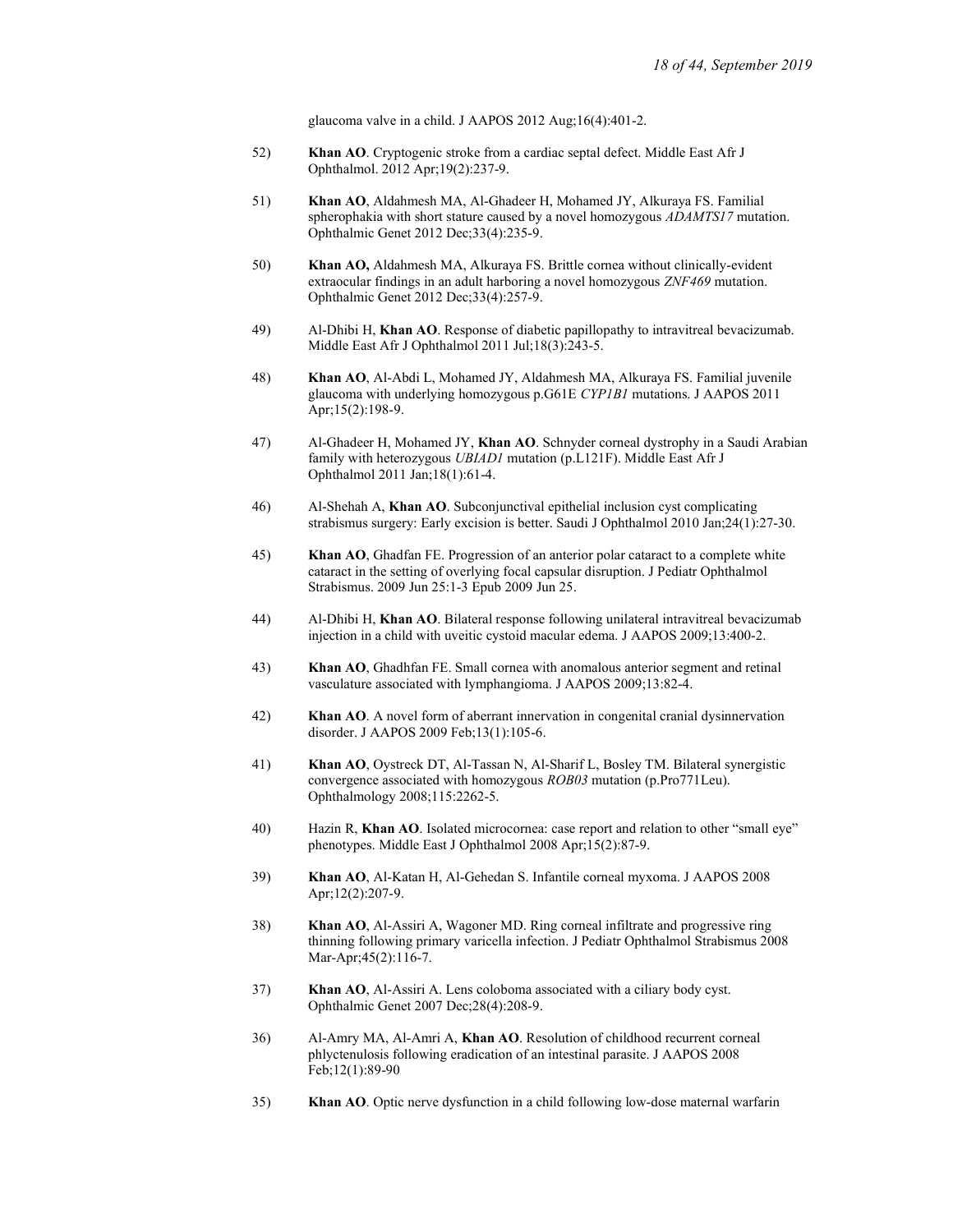exposure. Ophthalmic Genet 2007 Sep;28(3):183-4.

- 34) Khan AO. Bilateral inverse globe retraction (Duane) syndrome. Indian J Ophthalmol 2007 Sep-Oct;55(5):388-9.
- 33) Khan AO, Al-Hussein H, Al-Katan H. Osseous choristoma of the lateral canthus. J AAPOS 2007 Oct;11(5):502-3.
- 32) Khan AO, Katan H, Al-Gehedan S, Al-Rashid W. Congenital stromal cyst of the cornea. J AAPOS 2007 Aug;11(4):400-1
- 31) Khan AO. Periodic alternating gaze deviation with cerebellar midline hypoplasia. J AAPOS 2007 Aug;11(4):410-1.
- 30) Khan AO. Intractable diplopia following monocular patching. Middle East J Ophthalmol Apr-June 2007;14:79-80.
- 29) Khan AO. Control of intermittent esotropia by head shaking. J AAPOS 2007 Apr;11(2):206.
- 28) Khan AO. Emmetropization following lensectomy and anterior vitrectomy for persistent hyperplastic primary vitreous cataract. Eye Contact Lens 2007 Jul;33(4):199-200.
- 27) Al-Dhibi H, Al-Saati A, Khan AO. Central retinal vein occlusion in an otherwise-healthy child. J AAPOS 2007 Apr;11(2):189-91.
- 26) Khan AO. Ptotic lid elevation during contralateral head tilt. J AAPOS 2007 Jun;11(3):297-9.
- 25) Khan AO, Al-Katan H, Al-Baharna I, Al-Wahdani F. Infected epithelial inclusion cyst mimicking subconjunctival abscess following strabismus surgery. J AAPOS 2007 Jun;11(3):303-4.
- 24) Khan AO. Restrictive strabismus in the Parry-Romberg syndrome. J Pediatr Ophthalmol Strabismus 2007 Jan-Feb;44(1):51-2.
- 23) Alsuhaibani AH, Al-Hussain H, Al-Katan H, Khan AO. Management of congenital unilateral proptosis from an orbital epithelial cyst by cyst aspiration. J AAPOS 2006 Dec;10(6):589-91.
- 22) Khan AO. Corneal ulcer in a young child with recessive epidermolysis bullosa. J Pediatr Ophthalmol Strabismus 2006 Nov-Dec;43(6):370-2.
- 21) Chaudry IA, Shamsi FA, Dhibi H, Khan AO. Pediatric endogenous bacterial endophthalmitis: case report and review of the literature. J AAPOS 2006 Oct;10(5):491- 3.
- 20) Khan AO, Aldahmesh M, Meyer B. Corneal ectasia and hydrops in a patient with autosomal recessive cornea plana. Ophthalmic Genet 2006 Sep;27(3):99-101.
- 19) Al-Shahwan S, Khan AO. Buphthalmos following systemic steroid treatment. J Pediatr Ophthalmol Strabismus 2006 Sep-Oct;43(5):311-2.
- 18) Khan AO. Severe psychogenic visual loss in a child with siblings blinded from congenital glaucoma. J AAPOS 2006 Aug;10(4):373-4.
- 17) Khan AO, Aldahmesh M. Bilateral Duane syndrome and bilateral anirida. J AAPOS 2006 Jun;10(3):273-4.
- 16) Alsuhaibani AH, Khan AO, Wagoner MD. Confocal microscopy of the cornea in nephropathic cystinosis. Br J Ophthalmol 2005 Nov;89(11):1530-1.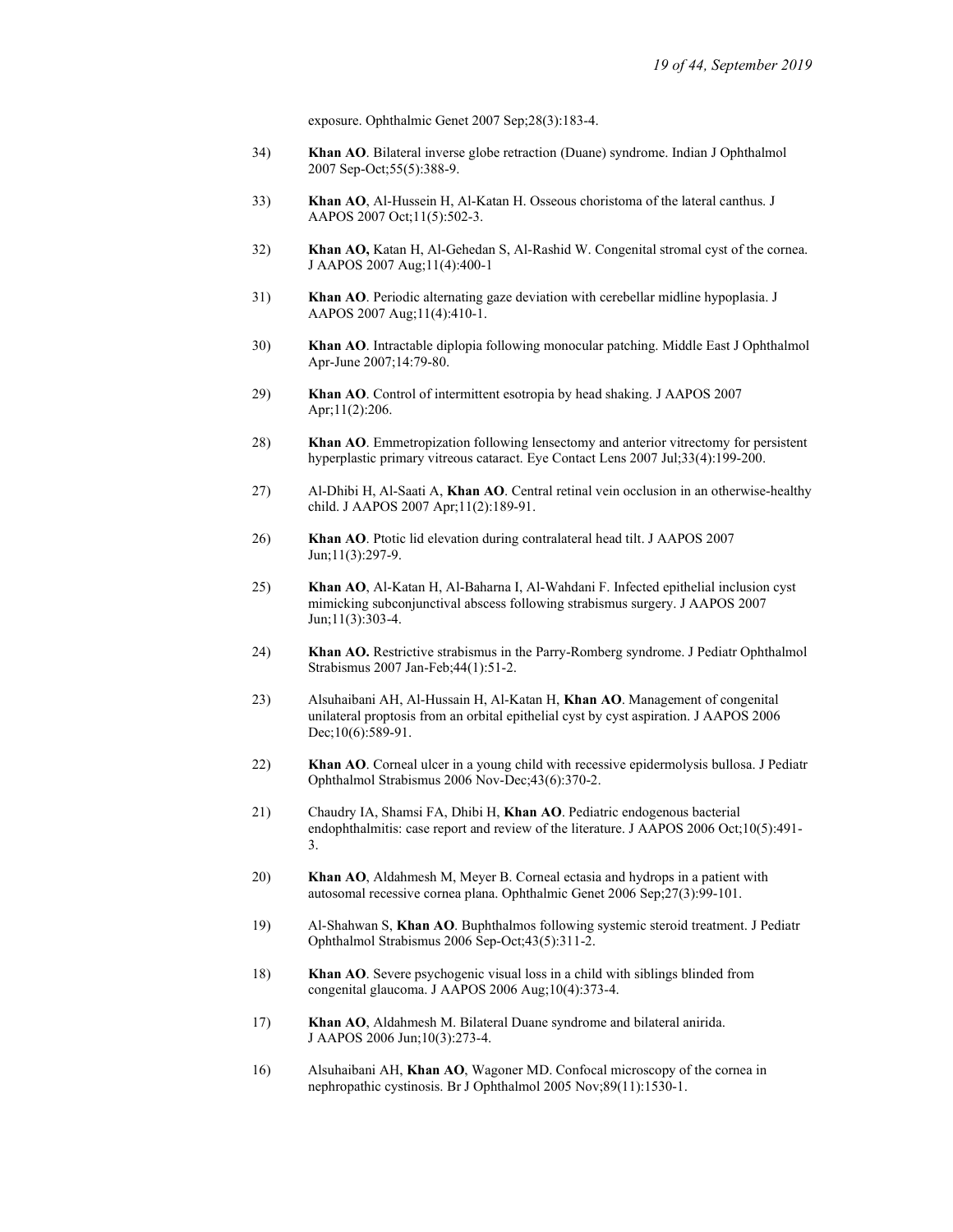- 15) Al-Shahwan S, Edward D, Khan AO. Severe ocular surface disease and glaucoma in a newborn with anirida. J AAPOS 2005 Oct;9(5):499-500.
- 14) Khan AO, Nowilaty SR. Early diagnosis of the papillorenal syndrome by optic disc morphology. J Neuroophthalmol 2005 Sep;25(3):209-11.
- 13) Khan AO. Recognizing the Hallermann-Streiff syndrome. Saudi J Ophthalmol 2005;19:155-7.
- 12) Khan AO, Meyer D. Corneal tattooing for the treatment of debilitating glare in a child with traumatic iris loss. Am J Ophthalmol 2005 May;139(5):920-1.
- 11) Khan AO. Inverse globe retraction syndrome from recurrent pterygium. Br J Ophthalmol 2005 May;89(5):640-1.
- 10) Khan AO. Paradoxical head tilt during with fixation with the affected eye in unilateral congenital fourth nerve palsy. J AAPOS 2005 Apr;9(2):200-1.
- 9) Khan AO, Latimer B. Successful use of topical cysteamine formulated from the oral preparation in a child with keratopathy secondary to cystinosis. Am J Ophthalmol 2004 Oct;138(4):674-5.
- 8) Al-Jishi Z, Khan AO. Slipped muscle don't let it happen to you. Saudi J Ophthalmol 2004;18:166-8.
- 7) Khan AO. Accommodative esotropia following monocular patching. Am Orthopt J 2004;54:133-4.
- 6) Khan AO, Burke, M. Alveolar soft-part sarcoma of the orbit. J Pediatr Ophthalmol Strabismus 2004 Jul-Aug;41(4):245-6.
- 5) Khan AO. Adult-onset esotropia in the setting of axial high myopia. Saudi J Ophthalmol 2004;18:119-20.
- 4) Khan, AO. Xerophthalmia following strabismus surgery. J AAPOS 2004 Apr;8(2):192- 3.
- 3) Khan AO. Buphthalmos in the setting of PHPV cataract. Am J Ophthalmol 2003 Nov;136(5):945-7.
- 2) Khan AO. Ingoglia S, Raab E. Esotropia following traumatic cataract. Am Orthopt J 1997;47:148-51.
- 1) Khan A. Refractive emergency. Surv Ophthalmol 1996 Mar-Apr;40(5):405-6.

#### Peer-Reviewed Photo Essays

- 10) Khan AO. Transcameral stay suture for PCIOL stabilization. J Pediatr Ophthalmol Strabismus 2012 Jan 1;49(1):64.
- 9) Khan AO. Pediatric cataract in uncontrolled insulin-dependent diabetes mellitus. J Pediatr Ophthalmol Strabismus 2010 Nov-Dec;47(6):384.
- 8) Al-Ghedfhan F, Al-Otaibi A, Khan AO. Infantile seventh nerve palsy J Pediatr Ophthalmol Strabismus 2009 Sep-Oct;46(5):318
- 7) Al-Ghedfhan F, Al-Mesfer S, Khan A0. Blue-dot (cerulean) cataract. J Pediatr Ophthalmol Strabismus 2009 May-Jun;46(3):190.
- 6) Al-Amri M, Al-Harthi E, Khan AO. Siderosis bulbi in a child. J Pediatr Ophthalmol Strabismus 2007 Sep-Oct;44(5):320.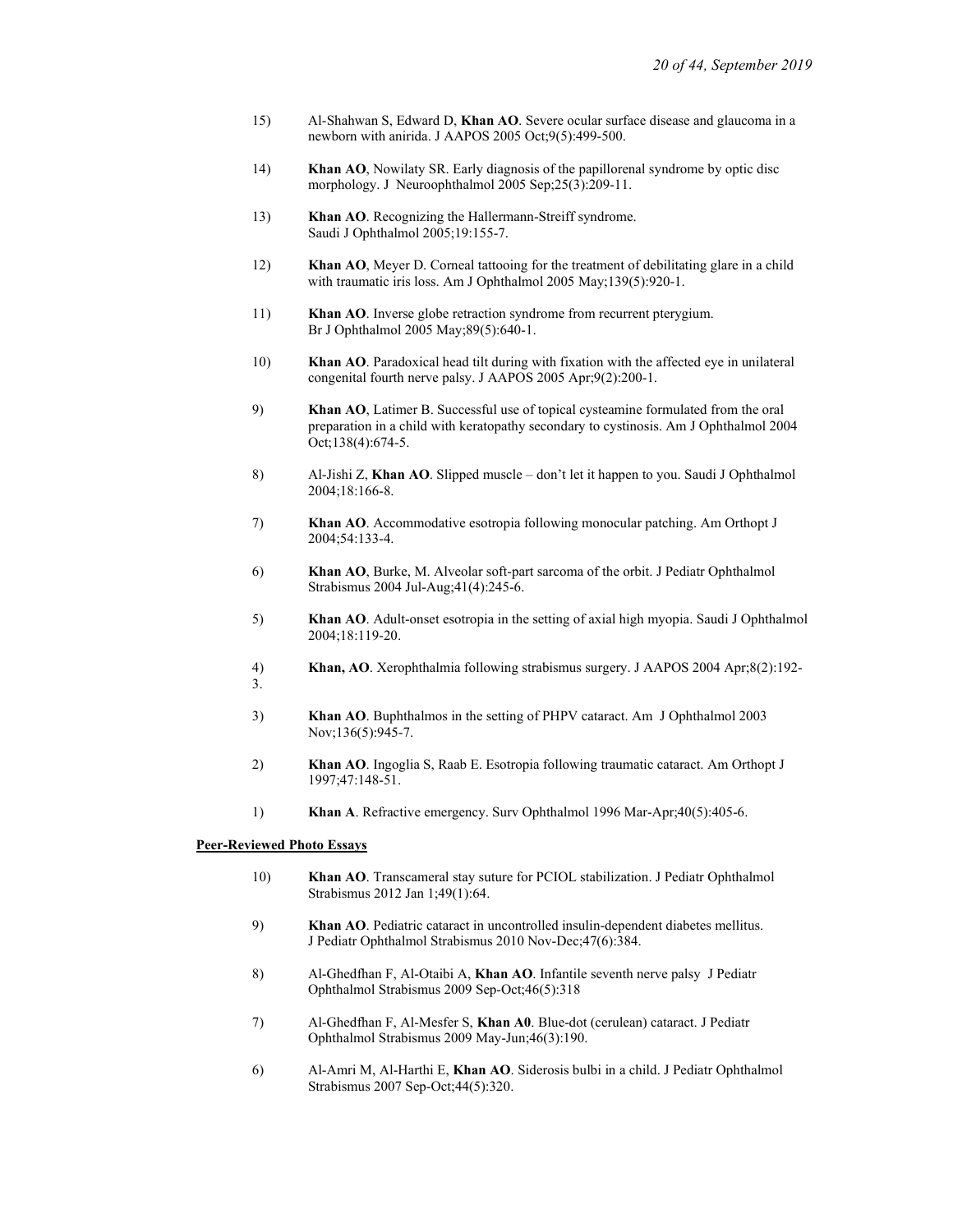- 5) Al-Amri M, Khan AO. Descemet's membrane breaks following forceps delivery. J Pediatr Ophthalmol Strabismus 2007 May-Jun;44(3):192.
- 4) Khan AO, Al-Shamsi H. Floppy anomalous supeior oblique muscle tendon. J Pediatr Ophthalmol Strabismus 2007 Jan-Feb;44(1):64.
- 3) Khan AO, Al-Wahdani F. Extraocular muscle pathway displacement in myopic strabismus fixans. J Pediatr Ophthalmol Strabismus 2006 Sep-Oct;43(5):320.
- 2) Khan AO. Angle-closure glaucoma. Mount Sinai J Medicine 1997;64:354.
- 1) Khan AO. Myasthenia gravis. Mount Sinai J Medicine 1996;63:135.1

#### Letters to the Editor in Peer-Reviewed Journals

- 31) Khan AO. Magnetic resonance imaging findings in children with spasmus nutans. J AAPOS 2017 Aug;21(4):345.
- 30) Khan AO. Exotropic Duane syndrome with synergistic divergence. J AAPOS 2016 Oct;20(5):470.
- 29) Khan AO. Correspondence. Retina 2016 Jul;36(7):e68.
- 28) Khan AO. Rhegmatogenous retinal detachments in pediatric vitreoretinopathies in Saudi Arabia. Clin Ophthalmol 2016 Apr 15;10:663
- 27) AlBakri A, Khan AO. Regarding corneal decompensation in recessive cornea plana. Ophthalmic Genet Sep;37(3):350-1.
- 26) Khan AO. Brittle cornea syndrome: a case report and comparison with Ehlers Danlos syndrome. J AAPOS 2015 Feb;19(1):96-7
- 25) Khan AO, Abu-Amero KK. Reply. J AAPOS. 2014 Nov 13. pii: S1091-8531(14)00466- 2. [RE: Infantile esotropia with cross-fixation, inability to abduct, and underlying horizontal gaze palsy with progressive scoliosis. J AAPOS 2014]
- 24) Khan AO. CABP4 mutations do not cause congenital stationary night blindness. Ophthalmology 2014 Mar;121(3):e15.
- 23) Khan AO. Recognizing the *KCNV2*-related retinal phenotype. Ophthalmology 2013 Nov;120(11):e79-80. doi: 10.1016/j.ophtha.2013.07.030.
- 22) Khan AO. Macular cysts in clinical cone-rod dystrophy. Ophthalmic Genet 2015 Mar;36(1):85.
- 21) Khan AO. Newborn glaucoma on the Arabian Peninsula. Surv Ophthalmol 2013 Sep-Oct;58(5):502.
- 20) Khan AO. A comparison between the amblyopic eye and normal fellow eye ocular architecture in children with hyperopic anisometropic amblyopia. J AAPOS 2013 Feb;17(1):115-6.
- 19) Razeghinejad MR, Nowroozzadeh MH. Mitomycin-C and pediatric Ahmed valves. Ophthalmology 2010 Jul;117(7):1464-5; author reply 1465.
- 18) Ang GS, Crowston JG, Wells AP. Pediatric Ahmed valves. Ophthalmology 2010 Jun;117(6):1277-8; author reply 1278.
- 17) Khan AO. Recurrent isolated sixth nerve palsy after consecutive annual influenza vaccination in a child. J AAPOS 2009 Dec;13(6):623.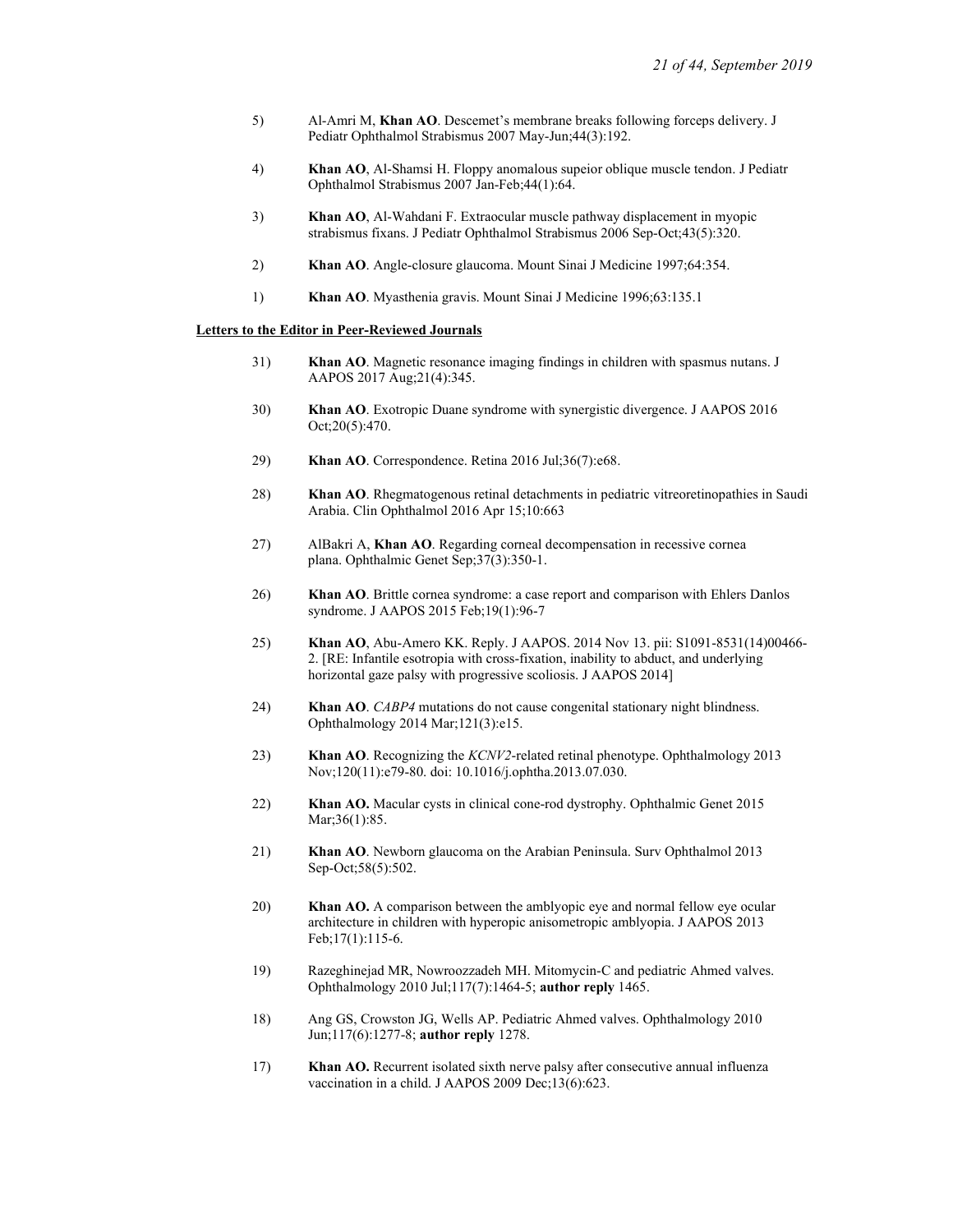- 16) Khan AO. Congenital osteoma cutis of the lateral canthus. J AAPOS 2009 Oct;13(5):527.
- 15) Khan AO. Posterior microphthalmos versus nanophthalmos. Ophthalmic Genet 2008 Dec;29(4):189.
- 14) Gong X. An identical alphaA-crystallin mutation (R54C) leads to recessive cataracts in humans and mice. Am J Ophthalmol 2008 Mar; 145(3): 587; author reply 587-8.
- 13) Khan AO. Nodal point of the eye. Ophthalmology 2007 Sep;114(9):1791.
- 12) Khan AO. Pediatric strabismus. N Engl J Med 2007 Jun 28;356(26):2750.
- 11) Khan AO. Rate of penetrating keratoplasty. Ophthalmology 2007 Jul;114(7):1414.
- 10) Khan AO. Sclerocornea and cornea plana are distinct entities. Surv Ophthalmol 2007 May-Jun;52(3):325.
- 9) Khan AO. Acanthamoeba keratitis. Ophthalmology 2007 Feb;114(2):395.
- 8) Khan AO. Reykjavik eye study and cornea guttata. Ophthalmology 2006 Dec;113(12):2374-5
- 7) Khan AO. Botulinum toxin A as an intraoperative adjunct to horizontal strabismus surgery. J AAPOS 2006 Oct; 10(5): 494.
- 6) Khan AO. Further information regarding KERA and cornea plana. Arch Ophthalmol 2006 Sep;124(9):1371-2.
- 5) Khan AO. Recognizing posterior microphthalmos. Ophthalmology 2006 Apr;113(4):718.
- 4) Khan AO. Trabeculotomy versus trabeculotomy-trabeculectomy for congenital glaucoma. Br J Ophthalmol 2006 Jan;90(1):125.
- 3) Khan AO, Al-Mesfer S. Opacification of IOLs. Ophthalmology 2005 Aug;112(8):1482.
- 2) Khan AO. Visual sensation during cataract surgery. Ophthalmology 2001 Dec;108(12):2157-8
- 1) Khan AO. Letter-to-the-editor reply (re: "Refractive emergency"). Surv Ophthalmol 1996;41:187.

#### Book Reviews/ Editorials in Peer-Reviewed Journals

- 2) Khan AO. The retinoscopy book. Surv Ophthalmol 1996;41:181-2.
- 1) Khan AO. Arranging medical electives abroad. J Islamic Med Assoc 1993;25;183.

#### Book Chapters

- 1) Khan AO (2012). Cornea Plana. In Traboulsi, EI (ed.) Genetic Diseases of the Eye (pp. 85-91). 2nd Ed. New York: Oxford University Press.
- 2) Khan AO (2015). Consanguineous Marriage. In Fadel HE (ed.) GENOMICS: Scientific, Medical, Ethical and Islamic Perspectives (pp. 69-76). Amman: Jordan Society for Islamic Medical Sciences.

#### **Miscellaneous**

2) Khan AO. Alternative diagnosis. Eyenet (American Academy Ophthalmology) 2004;6:8.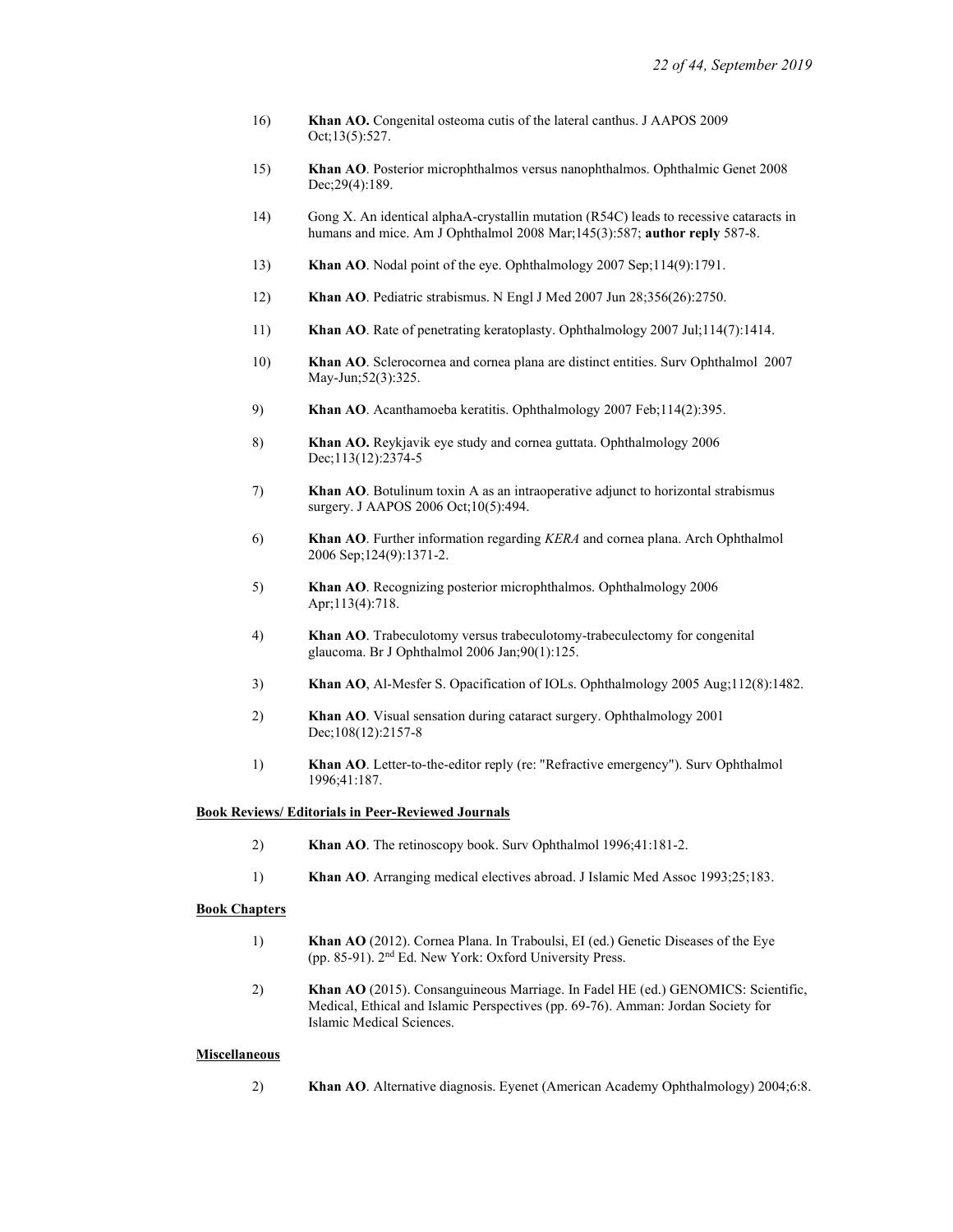1) Maintainer, First Internet Site for Residents at Mount Sinai Medical Center, http://www.mssm.edu/ophth/ophthres.html, 1995-97.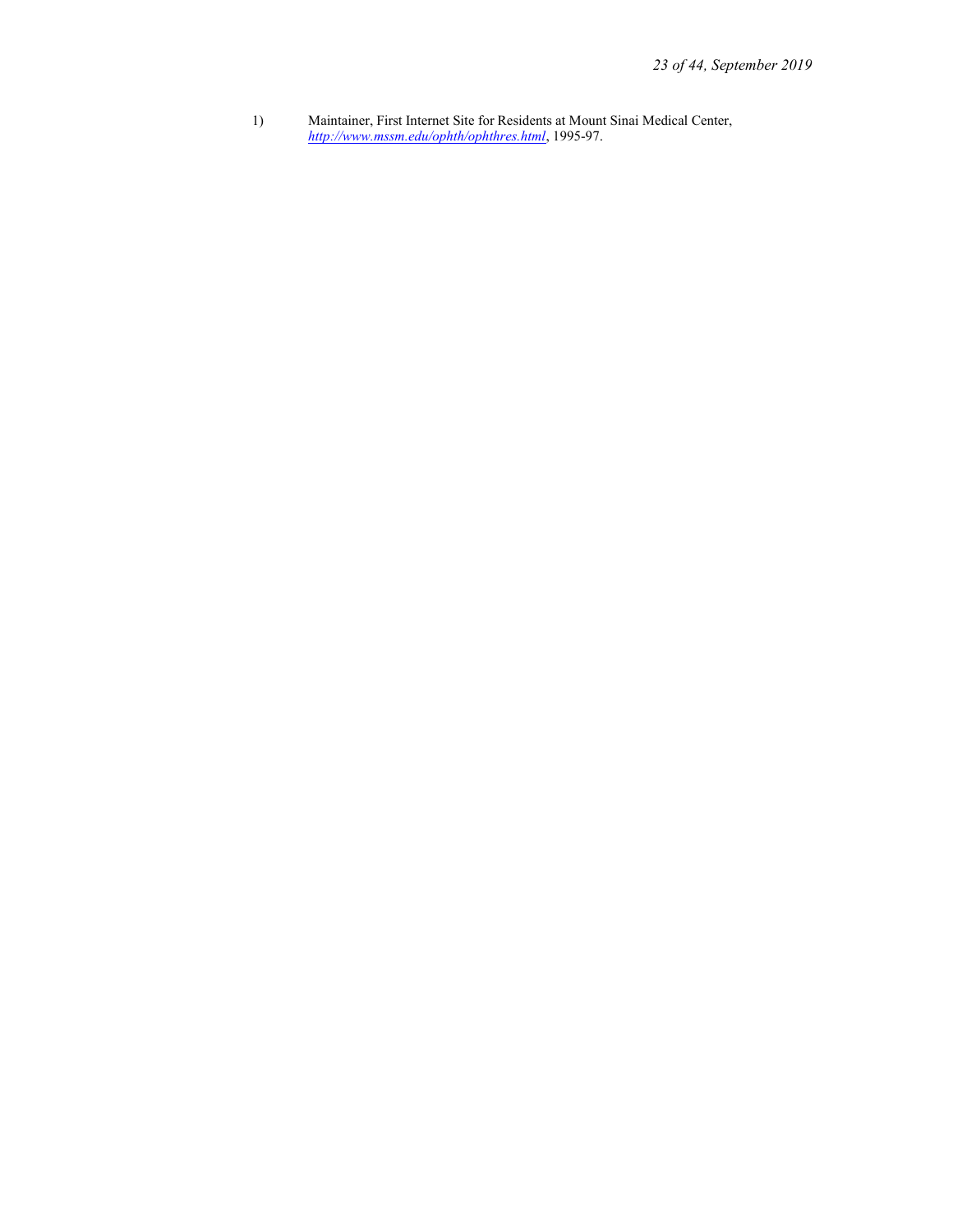## INVITED LECTURES

| 214) | "Recognizable causes of ectopia lentis"<br>Middle East Africa Council of Ophthalmology 2019                    | Dead Sea, Jordan<br>5 September 2019 |
|------|----------------------------------------------------------------------------------------------------------------|--------------------------------------|
| 213) | "Pediatric cataract as the first sign of systemic disease"<br>Middle East Africa Council of Ophthalmology 2019 | Dead Sea, Jordan<br>6 September 2019 |
| 212) | "Conditions mistaken for congenital glaucoma"<br>Middle East Africa Council of Ophthalmology 2019              | Dead Sea, Jordan<br>5 September 2019 |
| 211) | "Cornea plana"<br>Middle East Africa Council of Ophthalmology 2019                                             | Dead Sea, Jordan<br>5 September 2019 |
| 210) | "Pediatric cataract and systemic disease"<br>Argentine Congress of Ophthalmology 2019                          | Cordoba, Argentina<br>14 June 2019   |
| 209) | "Genetic testing for pediatric glaucoma"<br>Argentine Congress of Ophthalmology 2019                           | Cordoba, Argentina<br>14 June 2019   |
| 208) | "Congenial cranial dysinnervation disorders 2019"<br>Argentine Congress of Ophthalmology 2019                  | Cordoba, Argentina<br>13 June 2019   |
| 207) | "Slipped muscles"<br>Argentine Congress of Ophthalmology 2019                                                  | Cordoba, Argentina<br>13 June 2019   |
| 206) | "Nystagmus in children"<br>Argentine Congress of Ophthalmology 2019                                            | Cordoba, Argentina<br>13 June 2019   |
| 205) | "Conditions mistaken as pediatric glaucoma"<br>Argentine Congress of Ophthalmology 2019                        | Cordoba, Argentina<br>12 June 2019   |
| 204) | "Congenital cranial dysinnervation disorders: Duane syndrome"<br>Saudi Ophthalmology 2019                      | Riyadh, KSA<br>17 March 2019         |
| 203) | "Genetic syndromes you should not miss"<br>Saudi Ophthalmology 2019                                            | Riyadh, KSA<br>16 March 2019         |
| 202) | "Pediatric retinal dystrophy basics"<br>Saudi Ophthalmology 2019                                               | Riyadh, KSA<br>16 March 2019         |
| 201) | "Relevant clinical genetics: cornea and iris"<br>Saudi Ophthalmology 2019                                      | Riyadh, KSA<br>15 March 2019         |
| 200) | "Conditions that mimic pediatric glaucoma"<br>Saudi Ophthalmology 2019                                         | Riyadh, KSA<br>15 March 2019         |
| 199) | "Pediatric cataract from undiagnosed systemic disease"<br>Saudi Ophthalmology 2019                             | Riyadh, KSA<br>14 March 2019         |
| 198) | "A day in the ERG clinic"<br>Saudi Ophthalmology 2019                                                          | Riyadh, KSA<br>14 March 2019         |
| 197) | "ERG and VEP – when do we need to order these tests?"<br>Saudi Ophthalmology 2019                              | Riyadh, KSA<br>14 March 2019         |
| 196) | "Genotype-phenotype correlation in pediatric retinal dystrophy"<br>Saudi Ophthalmology 2019                    | Riyadh, KSA<br>14 March 2019         |
| 195) | "Important tips for assessing strabismus"<br>Al-Qassimi International Ophthalmology Conference                 | Dubai, UAE<br>8 March 2019           |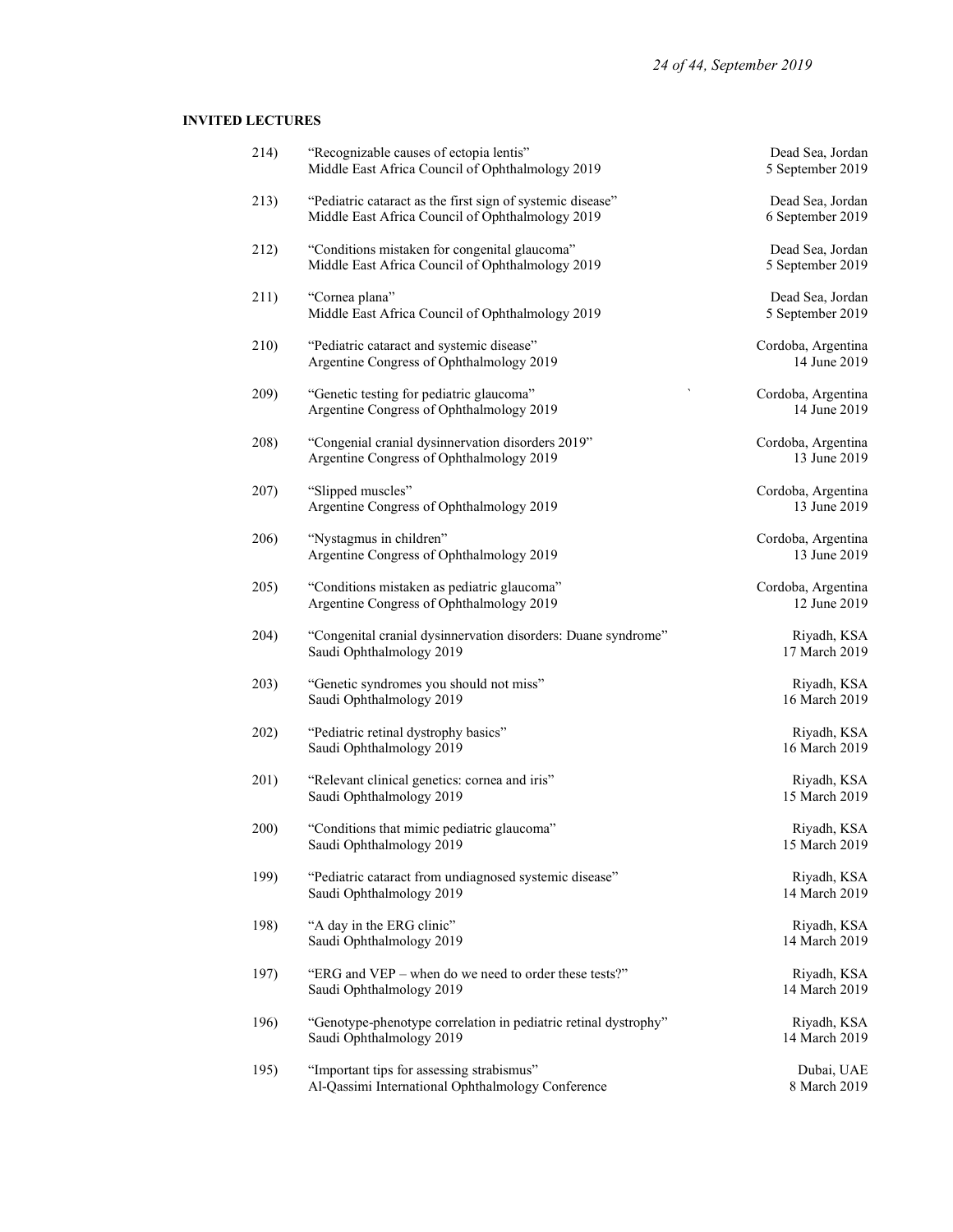| 194) | "Retinal dystrophy case"<br>Al-Qassimi International Ophthalmology Conference                                             | Dubai, UAE<br>9 March 2019           |
|------|---------------------------------------------------------------------------------------------------------------------------|--------------------------------------|
| 193) | "Is it congenital glaucoma?"<br>ADORE Ophthalmology Review Course                                                         | Abu Dhabi, UAE<br>26 January 2019    |
| 192) | "Common presentations in pediatric ophthalmology"<br>Sheikh Khalifa Medical City Family Residency Lecture Series          | Abu Dhabi, UAE<br>22 January 2019    |
| 191) | "Phenotype-genotype correlation for early-onset retinal dystrophy"<br>Moorfields Conference - 2018: A year in review"     | Dubai, UAE<br>11 January 2019        |
| 190) | "Genetic conditions we should not miss"<br>Moorfields Conference - 2018: A year in review"                                | Dubai, UAE<br>11 January 2019        |
| 189) | "Genetic conditions important for ophthalmologists to know"<br>Eastern Ophthalmology Conference                           | Dammam, KSA<br>25 November 2018      |
| 188) | "Pediatric glaucoma mimickers"<br>Eastern Ophthalmology Conference                                                        | Dammam, KSA<br>25 November 2018      |
| 187) | "Important causes of ectopia lentis"<br>Eastern Ophthalmology Conference                                                  | Dammam, KSA<br>24 November 2018      |
| 186) | "Approach to pediatric nystagmus"<br>Eastern Ophthalmology Conference                                                     | Dammam, KSA<br>24 November 2018      |
| 185) | "Genetic lessons learned at KKESH"<br>King Khaled Eye Specialist Hospital 35th Anniversary Meeting                        | Riyadh, KSA<br>16 November 2018      |
| 184) | "Common signs in pediatric ophthalmology"<br>Greater Riyadh Basic Science Course                                          | Riyadh, KSA<br>14 November 2018      |
| 183) | "Genetics for ophthalmologists 2018"<br>Greater Riyadh Basic Science Course                                               | Riyadh, KSA<br>14 November 2018      |
| 182) | "Difficult strabismus cases"<br>King Saud University Seminar in Pediatric Ophthalmology                                   | Riyadh, KSA<br>13 November 2018      |
| 181) | "Recognizable retinal dystrophies in children"<br>King Saud University Seminar in Pediatric Ophthalmology                 | Riyadh, KSA<br>13 November 2018      |
| 180) | "My worst nightmare"<br>King Saud University Seminar in Pediatric Ophthalmology                                           | Riyadh, KSA<br>13 November 2018      |
| 179) | "Surgical pearls for congenital fibrosis of the extraocular muscles"<br>AAPOS/ISA Meeting                                 | Washington DC, USA<br>19 March 2018  |
| 178) | "Genetic conditions you do not want to miss"<br>Emirates Society Ophthalmology Meeting                                    | Dubai, UAE<br>15 December 2017       |
| 177) | "Surgery for pediatric glaucoma"<br>Emirates Society Ophthalmology Meeting                                                | Dubai, UAE<br>15 December 2017       |
| 176) | "Phenotype-genotype correlation in pediatric retinal dystrophy"<br>World Congress Pediatric Ophthalmology & Strabismus IV | Hyderabad, India<br>3 December 2017  |
| 175) | "Knobloch syndrome"<br>World Congress Pediatric Ophthalmology & Strabismus IV                                             | Hyderabad, India<br>2 December 2017  |
| 174) | "Conditions that can mimic pediatric glaucoma"<br>LV Prasad Eye on the Future Cornea Workshop                             | Hyderabad, India<br>30 November 2017 |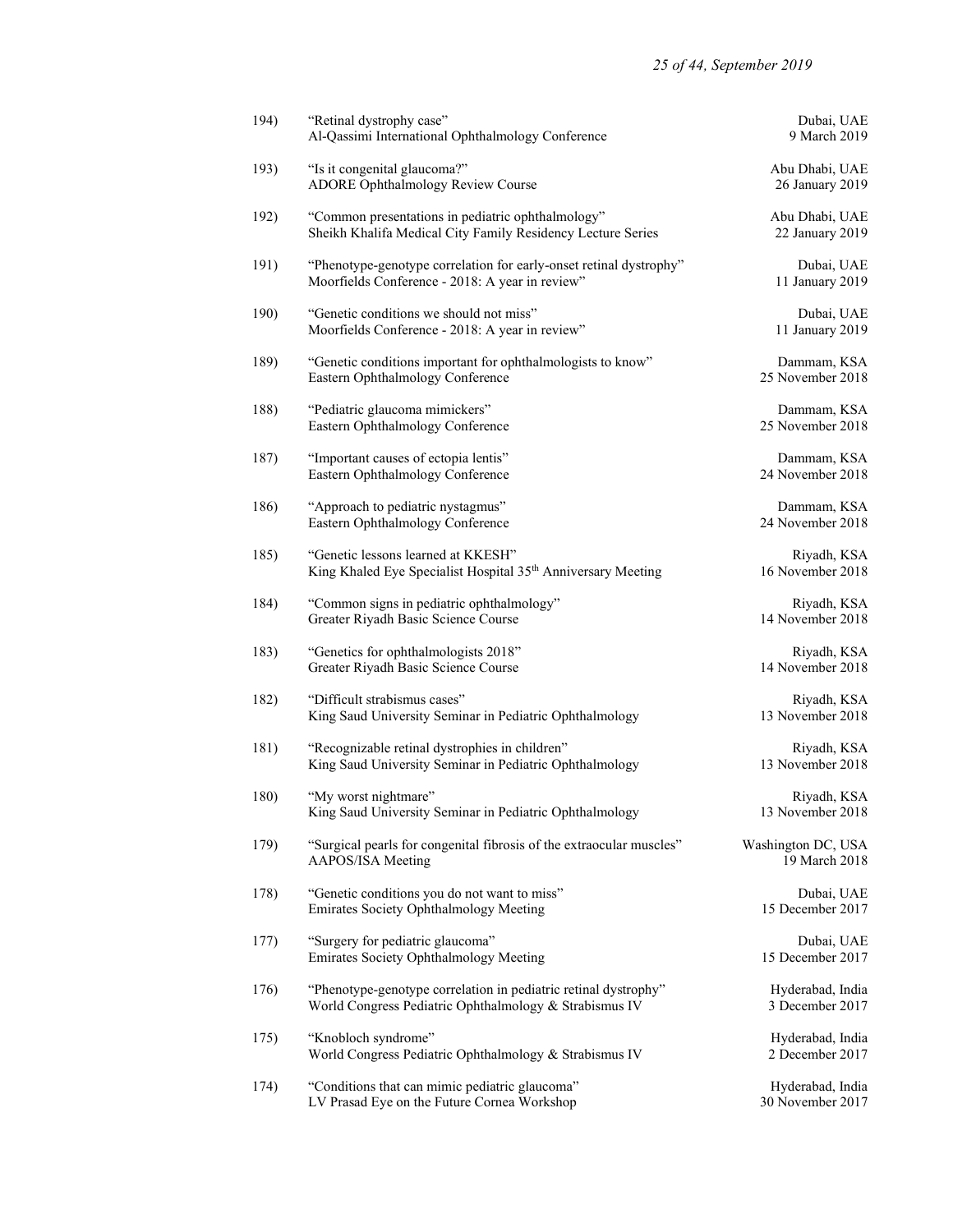| 173) | "Pediatric cataract in syndromic disease"<br>LV Prasad Morning Lecture Series                                                 | Hyderabad, India<br>30 November 2017     |
|------|-------------------------------------------------------------------------------------------------------------------------------|------------------------------------------|
| 172) | "Monogenic disorders of corneal size and shape"<br>LV Prasad Eye on the Future Cornea Workshop                                | Hyderabad, India<br>29 November 2017     |
| 171) | "Cornea plana – an underdiagnosed phenotype"<br>LV Prasad Eye on the Future Cornea Workshop                                   | Hyderabad, India<br>29 November 2017     |
| 170) | "Presenting signs in pediatric ophthalmology"<br>Greater Riyadh Basic Science Course                                          | Riyadh, Saudi Arabia<br>26 November 2017 |
| 169) | "Genetics for Ophthalmologists 2017"<br>Greater Riyadh Basic Science Course                                                   | Riyadh, Saudi Arabia<br>26 November 2017 |
| 168) | "Genetic syndromes you shouldn't miss"<br>AAO 2017 meeting                                                                    | New Orleans, LA<br>13 November 2017      |
| 167) | "Relevant clinical genetics: cornea and iris"<br>Children's Hospital of Philadelphia Pediatric Ophthalmology Update           | Philadelphia, PA<br>14 October 2017      |
| 166) | "Conditions that can be mistaken as pediatric glaucoma"<br>Children's Hospital of Philadelphia Pediatric Ophthalmology Update | Philadelphia, PA<br>14 October 2017      |
| 165) | "Travels in Arabia"<br>Wills Eye Hospital Annual Pediatric Ophthalmology Forum                                                | Philadelphia, PA<br>13 October 2017      |
| 164) | "Causes for ectopia lentis and spherophakia"<br>Wills Eye Hospital Visiting Professor Series                                  | Philadelphia, PA<br>12 October 2017      |
| 163) | "Pediatric cataract from systemic disease"<br>Wills Eye Hospital Visiting Professor Series                                    | Philadelphia, PA<br>12 October 2017      |
| 162) | "Pediatric retinal dystrophies - basics"<br>Wills Eye Hospital Visiting Professor Series                                      | Philadelphia, PA<br>12 October 2017      |
| 161) | "Surgery for congenital fibrosis of the extraocular muscles"<br>SOE Meeting 2017                                              | Barcelona, Spain<br>11 June 2017         |
| 160) | "Special forms of myopia and the role of atropine"<br>MENA Congress 2017                                                      | Doha, Qatar<br>29 April 2017             |
| 159) | "When genetic testing is important in ophthalmology"<br>MENA Congress 2017                                                    | Doha, Qatar<br>28 April 2017             |
| 158) | "Retinal dystrophies: basics and case examples"<br>MENA Congress 2017                                                         | Doha, Qatar<br>27 April 2017             |
| 157) | "Difficult problems: non-strabismus"<br>AAPOS Annual Meeting 2017                                                             | Nashville, TN<br>6 April 2017            |
| 156) | "Genetic testing for congenital glaucoma – boom or bust?"<br>AAPOS Annual Meeting 2017                                        | Nashville, TN<br>4 April 2017            |
| 155) | "Inherited retinal dystrophies: importance of making the diagnosis"<br>AAPOS Annual Meeting 2017                              | Nashville, TN<br>4 April 2017            |
| 154) | "Causes of pediatric ectopia lentis you do not want to miss"<br>Al-Qassimi International Ophthalmology Conference             | Dubai, UAE<br>25 February 2017           |
| 153) | "What is important to know about pediatric retinal dystrophies"                                                               | Dubai, UAE                               |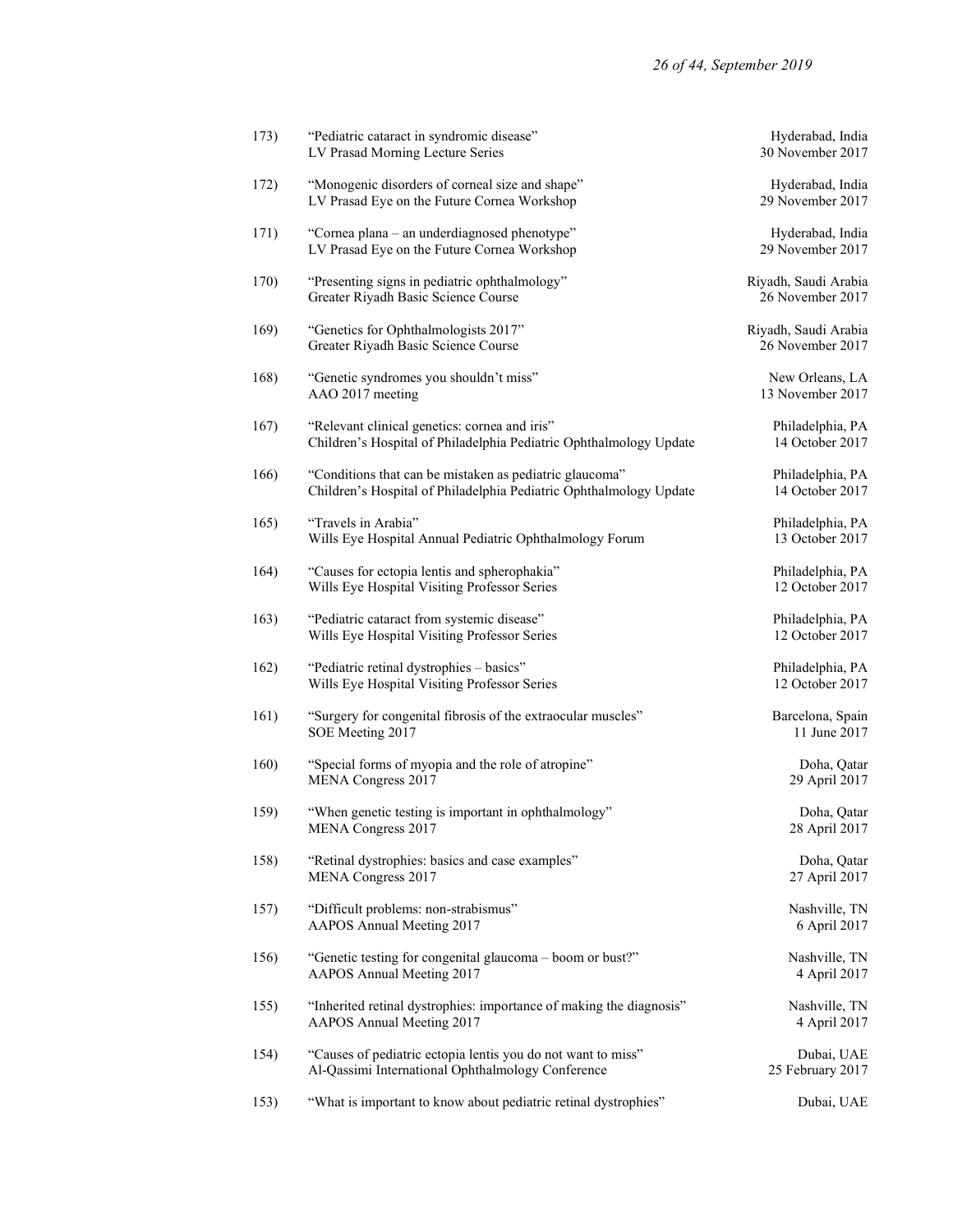|      | Al-Qassimi International Ophthalmology Conference                                                                              | 23 February 2017                         |
|------|--------------------------------------------------------------------------------------------------------------------------------|------------------------------------------|
| 152) | "Undiagnosed systemic disease in pediatric cataract"<br>Magrabi International Congress                                         | Abu Dhabi, UAE<br>27 January 2017        |
| 151) | "Ectopia lentis in children"<br>Magrabi International Congress                                                                 | Abu Dhabi, UAE<br>27 January 2017        |
| 150) | "Phenotype/genotype correlation in retinal dystrophies $\&$ ciliopathies"<br>AAPOS/SPOSI Joint Meeting                         | Jaipur, India<br>3 December 2016         |
| 149) | "Genetics for ophthalmologists 2016"<br>Greater Riyadh Basic Science Course                                                    | Riyadh, Saudi Arabia<br>24 November 2016 |
| 148) | "Challenging pediatric glaucoma"<br>King Saud University Seminar in Glaucoma                                                   | Riyadh, Saudi Arabia<br>27 October 2016  |
| 147) | "Retinal dystrophies in children: keys to diagnosis"<br>Instituto De Microcirugia Ocular                                       | Barcelona, Spain<br>22 October 2016      |
| 146) | "Pediatric corneal haze"<br>Society Lebanese Ophthalmologists Abroad                                                           | Beirut, Lebanon<br>23 September 2016     |
| 145) | "Pediatric ectopia lentis"<br>Society Lebanese Ophthalmologists Abroad                                                         | Beirut, Lebanon<br>23 September 2016     |
| 144) | "Esotropia with limited abduction"<br>Society Lebanese Ophthalmologists Abroad                                                 | Beirut, Lebanon<br>23 September 2016     |
| 143) | "Pediatric nystagmus"<br>Society Lebanese Ophthalmologists Abroad                                                              | Beirut, Lebanon<br>23 September 2016     |
| 142) | "Relevant clinical genetics: vitreo-retinopathies"<br>King Saud Ophthalmology Residency Series                                 | Riyadh, Saudi Arabia<br>2 June 2016      |
| 141) | "Pediatric nystagmus: approach and management"<br>Turkish Ophthalmology Society Strabismus Conference                          | Istanbul, Turkey<br>14 May 2016          |
| 140) | "Usual and unusual causes of pediatric esotropia with abduction defect"<br>Turkish Ophthalmology Society Strabismus Conference | Istanbul, Turkey<br>14 May 2016          |
| 139) | "Useful concepts in incomitant strabismus"<br>Turkish Ophthalmology Society Strabismus Conference                              | Istanbul, Turkey<br>14 May 2016          |
| 138) | "Relevant clinic genetics: strabismus 2016"<br>Turkish Ophthalmology Society Strabismus Conference                             | Istanbul, Turkey<br>14 May 2016          |
| 137) | "Ocular genetic disease in the Middle East"<br>Middle East Africa Council of Ophthalmology Conference                          | 7 May 2016<br>Manama, Bahrain            |
| 136) | "Congenital cranial dysinnervation disorders simplified"<br>Middle East Africa Council of Ophthalmology Conference             | 6 May 2016<br>Manama, Bahrain            |
| 135) | "Mimickers of pediatric glaucoma"<br>Middle East Africa Council of Ophthalmology Conference                                    | 4 May 2016<br>Manama, Bahrain            |
| 134) | "Relevant clinical genetics: retinal dystrophies"<br>King Saud Ophthalmology Residency Series                                  | Riyadh, Saudi Arabia<br>28 April 2016    |
| 133) | "Important concepts in incomitant strabmismus"<br>King Saud Ophthalmology Residency Series                                     | Riyadh, Saudi Arabia<br>24 March 2016    |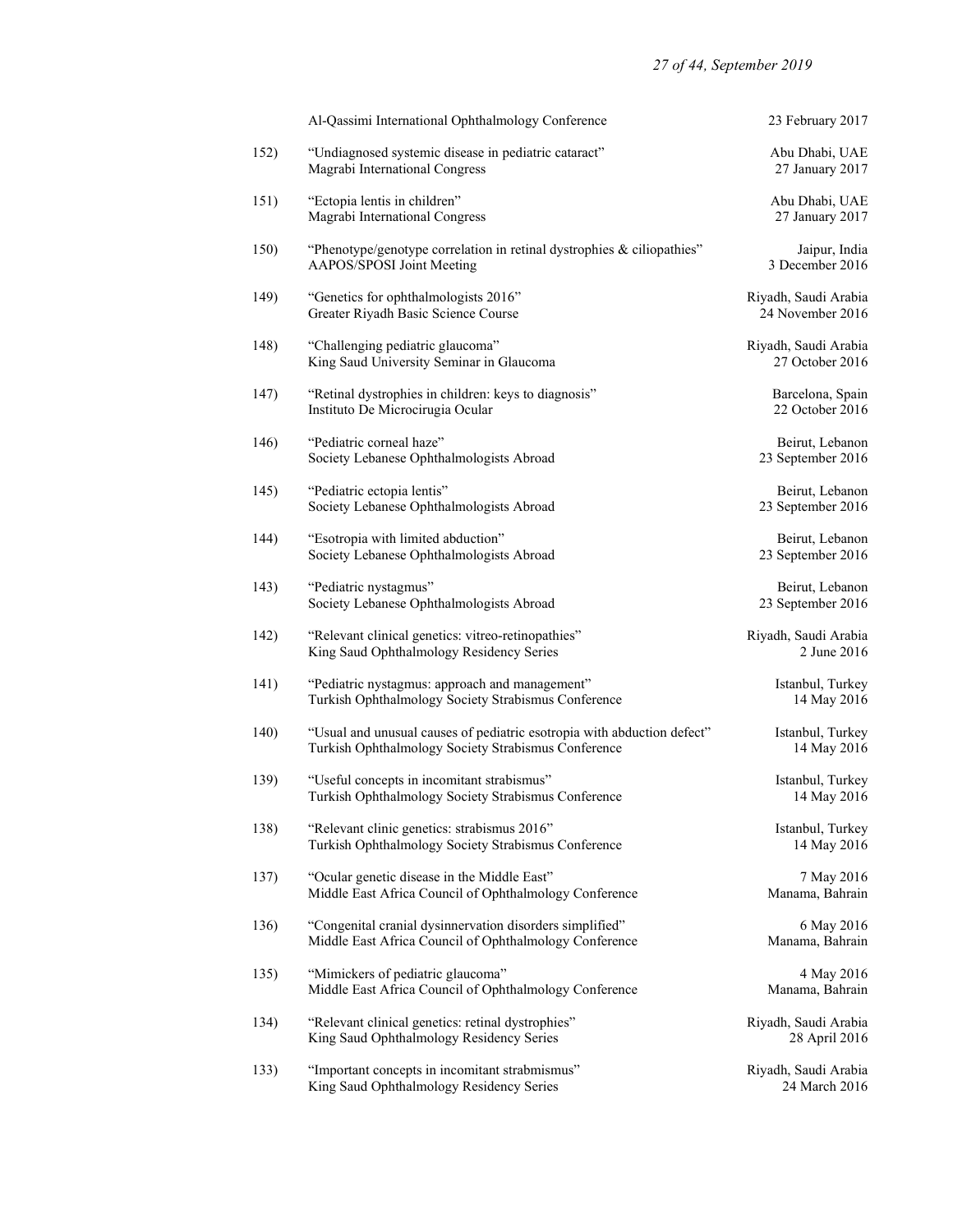| 132) | "Aniridia: more than one disease"<br>Cleveland Clinic Grand Rounds                                                                | Cleveland, OH<br>14 March 2016           |
|------|-----------------------------------------------------------------------------------------------------------------------------------|------------------------------------------|
| 131) | "Fooled you: mimics in pediatric glaucoma"<br>American Academy Ophthalmology Glaucoma Day 2015                                    | Las Vegas, NV<br>14 November 2015        |
| 130) | "Genetics for ophthalmologists 2015"<br>Greater Riyadh Basic Science Course                                                       | Riyadh, Saudi Arabia<br>8 November 2015  |
| 129) | "Monogenic corneal disease in children"<br>European Association for Vision & Eye Research 2015                                    | Nice, France<br>7 October 2015           |
| 128) | "Cone & cone-rod dystrophies/dysfunction in children"<br>World Congress Pediatric Ophthalmology & Strabismus 2015                 | Barcelona, Spain<br>6 September 2015     |
| 127) | "The essential role of the clinician in molecular diagnostic testing"<br>World Congress Pediatric Ophthalmology & Strabismus 2015 | Barcelona, Spain<br>5 September 2015     |
| 126) | "Pathognomonic retinal dystrophies in children"<br>World Congress Pediatric Ophthalmology & Strabismus 2015                       | Barcelona, Spain<br>4 September 2015     |
| 125) | "Phenotypes & genotypes in pediatric cataract"<br>International Society Genetic Eye Disease & Retinoblastoma 2015                 | Halifax, Canada<br>7 August 2015         |
| 124) | "Recognizable phenotypes in pediatric cataract"<br>Weekly Joint Academic Ophthalmology Meeting in Riyadh                          | Riyadh, Saudi Arabia<br>28 April 2015    |
| 123) | "Relevant clinical genetics: strabismus"<br>Greater Riyadh Residency Lecture Series                                               | Riyadh, Saudi Arabia<br>27 January 2015  |
| 122) | "Relevant clinical genetics: anterior segment"<br>Greater Riyadh Residency Lecture Series                                         | Riyadh, Saudi Arabia<br>20 January 2015  |
| 121) | "Pediatric glaucoma look-a-likes"<br>King Khaled Eye Specialist Hospital Updates in Glaucoma                                      | Riyadh, Saudi Arabia<br>16 December 2014 |
| 120) | "Genetics for Ophthalmologists 2014"<br>Greater Riyadh Ophthalmology Basic Science Course                                         | Riyadh, Saudi Arabia<br>27 November 2014 |
| 119) | "What is important to know about pediatric retinal dystrophies"<br>King Saud University Seminar in Ophthalmology                  | Riyadh, Saudi Arabia<br>25 November 2014 |
| 118) | "The differential diagnosis of pediatric glaucoma"<br>2 <sup>nd</sup> ARVO-EGYPT meeting                                          | Cairo, Egypt<br>14 November 2014         |
| 117) | "Aniridia and anterior segment dysgeneses"<br>16th Annual Kuwait Ophthalmology Conference                                         | Kuwait City, Kuwait<br>9 November 2014   |
| 116) | "The genetics of ectopia lentis"<br>16th Annual Kuwait Ophthalmology Conference                                                   | Kuwait City, Kuwait<br>9 November 2014   |
| 115) | "The genetics of pediatric cataract"<br>16th Annual Kuwait Ophthalmology Conference                                               | Kuwait City, Kuwait<br>9 November 2014   |
| 114) | "Mimickers of pediatric glaucoma"<br>16th Annual Kuwait Ophthalmology Conference                                                  | Kuwait City, Kuwait<br>9 November 2014   |
| 113) | "Incomitant and unsual forms of strabismus"<br>16th Annual Kuwait Ophthalmology Conference                                        | Kuwait City, Kuwait<br>10 November 2014  |
| 112) | "An approach to nystagmus"<br>16th Annual Kuwait Ophthalmology Conference                                                         | Kuwait City, Kuwait<br>10 November 2014  |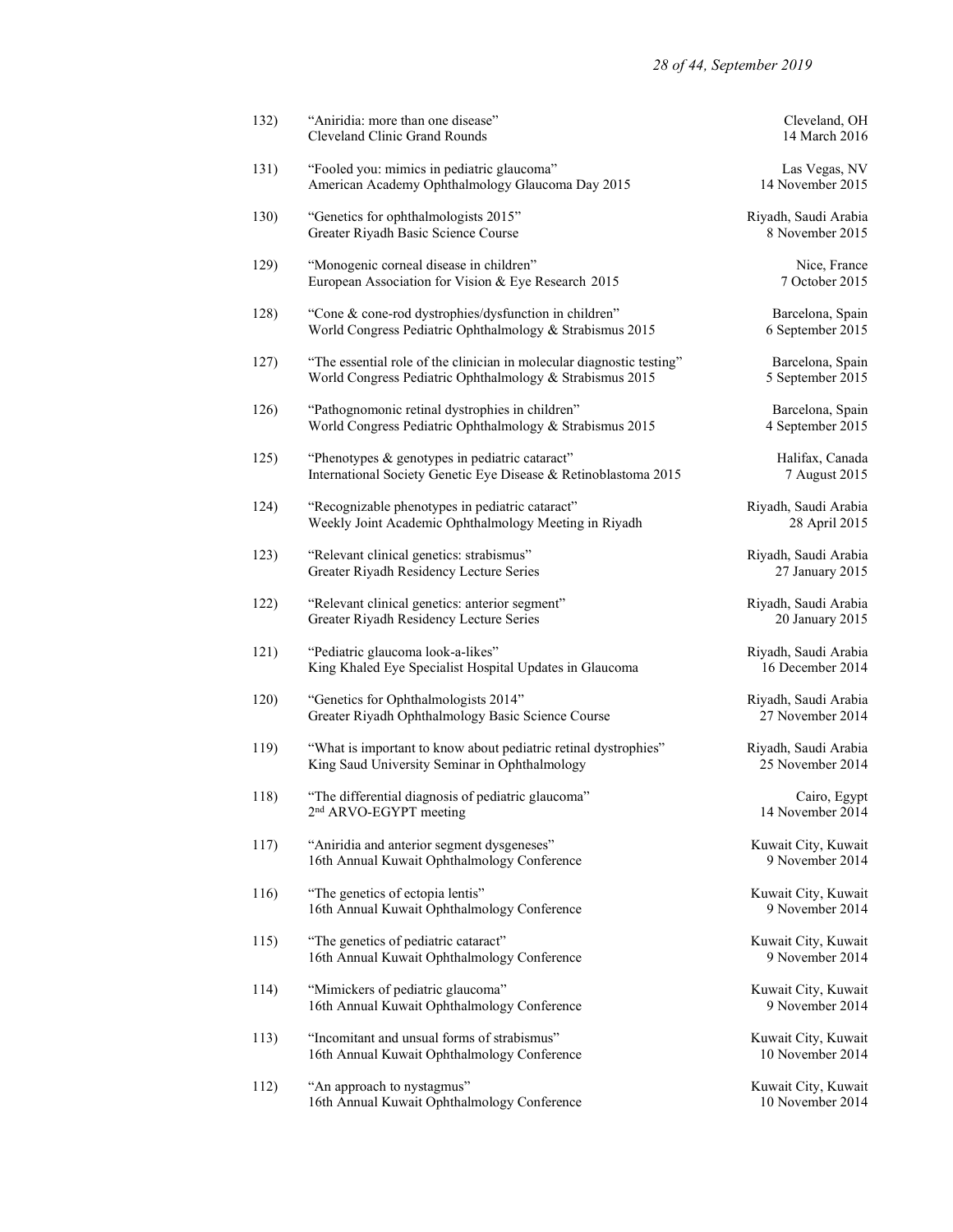| 112) | "Retinal dystrophies in children"<br>16th Annual Kuwait Ophthalmology Conference                                                     | Kuwait City, Kuwait<br>11 November 2014  |
|------|--------------------------------------------------------------------------------------------------------------------------------------|------------------------------------------|
| 111) | "Useful concepts in incomitant strabismus"<br>MEACO web-based lecture for African teaching programs                                  | On-Line<br>18 June 2014                  |
| 110) | "Genetic causes for lens zonular weakness"<br>World Ophthalmology Congress 2014                                                      | Tokyo, Japan<br>3 April 2014             |
| 109) | "Leber congenital amaurosis and the ciliopathies"<br>Greater Riyadh Residency Lecture Series                                         | Riyadh, Saudi Arabia<br>3 March 2014     |
| 108) | "An approach to incomitant strabismus"<br>Greater Riyadh Residency Lecture Series                                                    | Riyadh, Saudi Arabia<br>18 February 2014 |
| 107) | "Complications of medial rectus recession surgery"<br>First Jordanian Pediatric Ophthalmology Subspecialty Day                       | Amman, Jordan<br>14 February 2014        |
| 106) | "Unusual forms of esotropia"<br>First Jordanian Pediatric Ophthalmology Subspecialty Day                                             | Amman, Jordan<br>14 February 2014        |
| 105) | "Aphakic glaucoma"<br>First Jordanian Pediatric Ophthalmology Subspecialty Day                                                       | Amman, Jordan<br>14 February 2014        |
| 104) | "Pediatric cataract – genotype/phenotype correlations"<br>First Jordanian Pediatric Ophthalmology Subspecialty Day                   | Amman, Jordan<br>14 February 2014        |
| 103) | "Do's and Don'ts for submitting a paper"<br>King Khaled Eye Specialist Hospital Research Department                                  | Riyadh, Saudi Arabia<br>4 February 2014  |
| 102) | "Conditions that can be mistaken as pediatric glaucoma"<br>MEACO webinar for Nigerian hospitals                                      | Riyadh, Saudi Arabia<br>6 Sept 2013      |
| 101) | "Selected topics in ocular genetics"<br>Tianjin Eye Hospital visiting professor program                                              | Tianjin, China<br>18 April 2013          |
| 100) | "Conditions that can be mistaken as pediatric glaucoma"<br>Tianjin Eye Hospital visiting professor program                           | Tianjin, China<br>17 April 2013          |
| 99)  | "Tips in the evaluation of incomitant strabismus"<br>Tianjin Eye Hospital visiting professor program                                 | Tianjin, China<br>16 April 2013          |
| 98)  | "Congenital cranial dysinnervation disorders"<br>Tianjin Eye Hospital visiting professor program                                     | Tianjin, China<br>15 April 2013          |
| 97)  | "Tips for giving an international presentation"<br>King Khaled Eye Specialist Hospital Research Department                           | Riyadh, Saudi Arabia<br>18 February 2013 |
| 96)  | "Recognizable causes for spherophakia & ectopia lentis"<br>King Khaled Eye Specialist Hospital Grand Rounds                          | Riyadh, Saudi Arabia<br>8 October 2012   |
| 95)  | "Genetics for ophthalmologists 2012"<br>Greater Riyadh Ophthalmology Basic Science Course                                            | Riyadh, Saudi Arabia<br>3 October 2012   |
| 94)  | "Recognizable causes for spherophakia and ectopia lentis"<br>2 <sup>nd</sup> World Congress of Pediatric Ophthalmololgy & Strabismus | Milan, Italy<br>7 September 2012         |
| 93)  | "Leber congenital amaurosis"<br>2 <sup>nd</sup> World Congress of Pediatric Ophthalmololgy & Strabismus                              | Milan, Italy<br>7 September 2012         |
| 92)  | "Congenital cranial dysinnervation disorders - overview"                                                                             | Milan, Italy                             |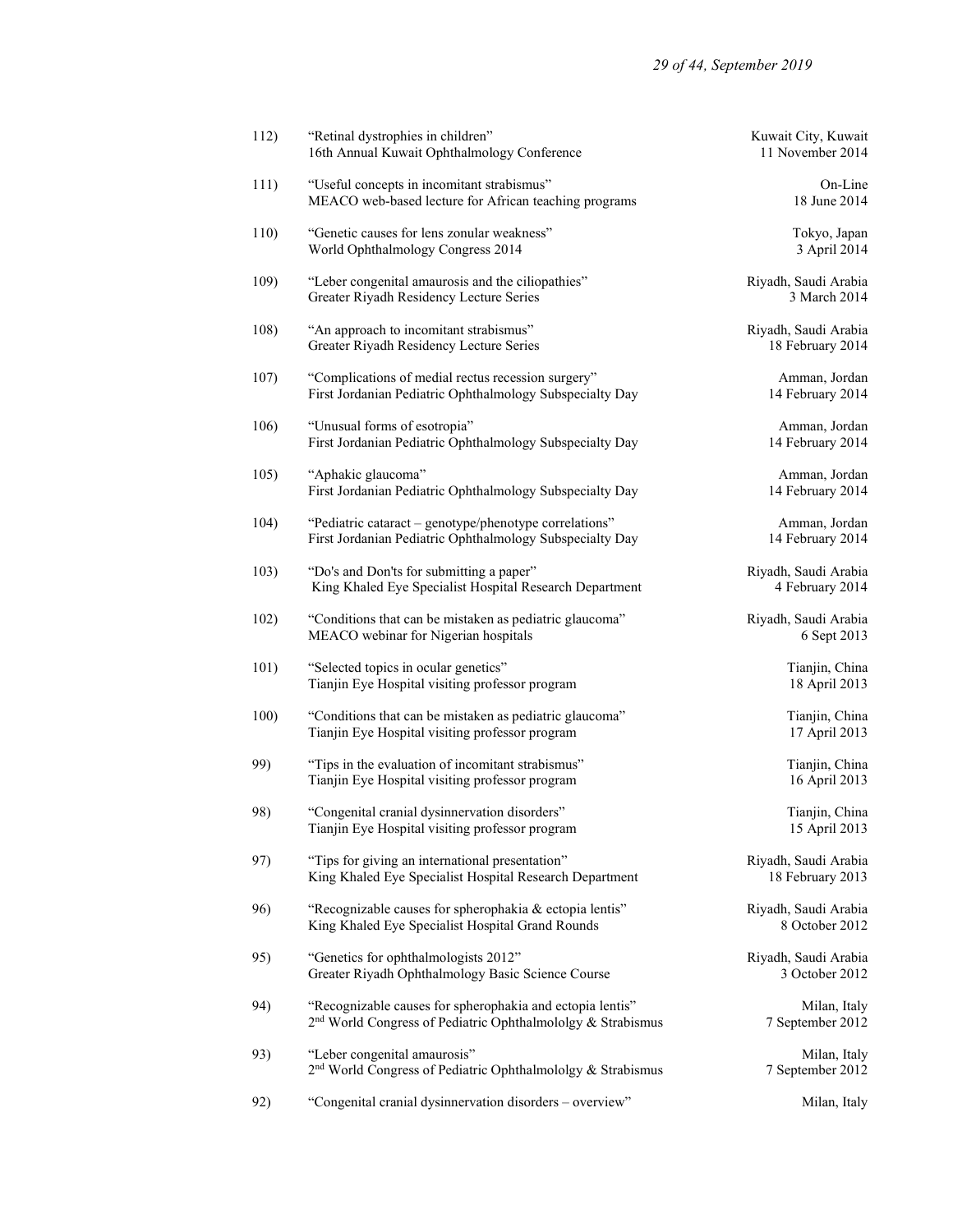|     | 2 <sup>nd</sup> World Congress of Pediatric Ophthalmololgy & Strabismus                                                     | 9 September 2012                     |
|-----|-----------------------------------------------------------------------------------------------------------------------------|--------------------------------------|
| 91) | "Recognizable causes for spherophakia and ectopia lentis"<br>20 <sup>th</sup> Lebanese Ophthalmology Society Annual Meeting | Beirut, Lebanon<br>25 May 2012       |
| 90) | "Conditions mistaken as pediatric glaucoma"<br>20 <sup>th</sup> Lebanese Ophthalmology Society Annual Meeting               | Beirut, Lebanon<br>25 May 2012       |
| 89) | "Phenotype-genotype correlation in pediatric cataract"<br>20 <sup>th</sup> Lebanese Ophthalmology Society Annual Meeting    | Beirut, Lebanon<br>25 May 2012       |
| 88) | "Hereditary visual loss in Saudi Arabia"<br>5th King Fahd Medical City "Genetics Update"                                    | Riyadh, Saudi Arabia<br>22 May 2012  |
| 87) | "Aniridia"<br>Jordanian Ministry of Health Ophthalmology Conference                                                         | Amman, Jordan<br>27 April 2012       |
| 86) | "Spherophakia and ectopia lentis"<br>Jordanian Ministry of Health Ophthalmology Conference                                  | Amman, Jordan<br>27 April 2012       |
| 85) | "Conditions mistaken as pediatric glaucoma"<br>Jordanian Ministry of Health Ophthalmology Conference                        | Amman, Jordan<br>27 April 2012       |
| 84) | "Surgical approach to pediatric glaucoma"<br>Jordanian Ministry of Health Ophthalmology Conference                          | Amman, Jordan<br>27 April 2012       |
| 83) | "Diplopia after anterior segment surgery in strabismus"<br>World Ophthalmology Congress 2012                                | Abu Dhabi, UAE<br>16 February 2012   |
| 82) | "Congenital malformations of the angle"<br>World Ophthalmology Congress 2012                                                | Abu Dhabi, UAE<br>16 February 2012   |
| 81) | "Secondary pediatric glaucoma"<br>LV Prasad Eye Institute Fusion Meeting                                                    | Hyderabad, India<br>14 February 2012 |
| 80) | "Aniridia"<br>LV Prasad Eye Institute Fusion Meeting                                                                        | Hyderabad, India<br>14 February 2012 |
| 79) | "Diplopia after anterior segment surgery in strabismus"<br>LV Prasad Eye Institute Fusion Meeting                           | Hyderabad, India<br>13 February 2012 |
| 78) | "Congenital cranial dysinnervation disorders"<br>LV Prasad Eye Institute Fusion Meeting                                     | Hyderabad, India<br>13 February 2012 |
| 77) | "Aphakic/pseudophakic pediatric glaucoma"<br>LV Prasad Eye Institute Fusion Meeting                                         | Hyderabad, India<br>13 February 2012 |
| 76) | "Incomitant strabismus"<br>Greater Riyadh Residency Lecture Series                                                          | Riyadh, KSA<br>19 September 2011     |
| 75) | "Genetics for Ophthalmologists 2011"<br>Greater Riyadh Ophthalmology Basic Science Course                                   | Riyadh, KSA<br>29 November 2011      |
| 75) | "Incomitant strabismus"<br>Greater Riyadh Ophthalmology Basic Science Course                                                | Riyadh, KSA<br>October 3 2011        |
| 74) | "Ocular motility dysfunction in genetic cerebellar disease"<br>King Saud University Neuro-ophthalmology seminar             | Riyadh, KSA<br>16 May 2011           |
| 73) | "The importance of genetics in clinical ophthalmology"<br>Saudi Ophthalmology 2011                                          | Riyadh, KSA<br>March 2011            |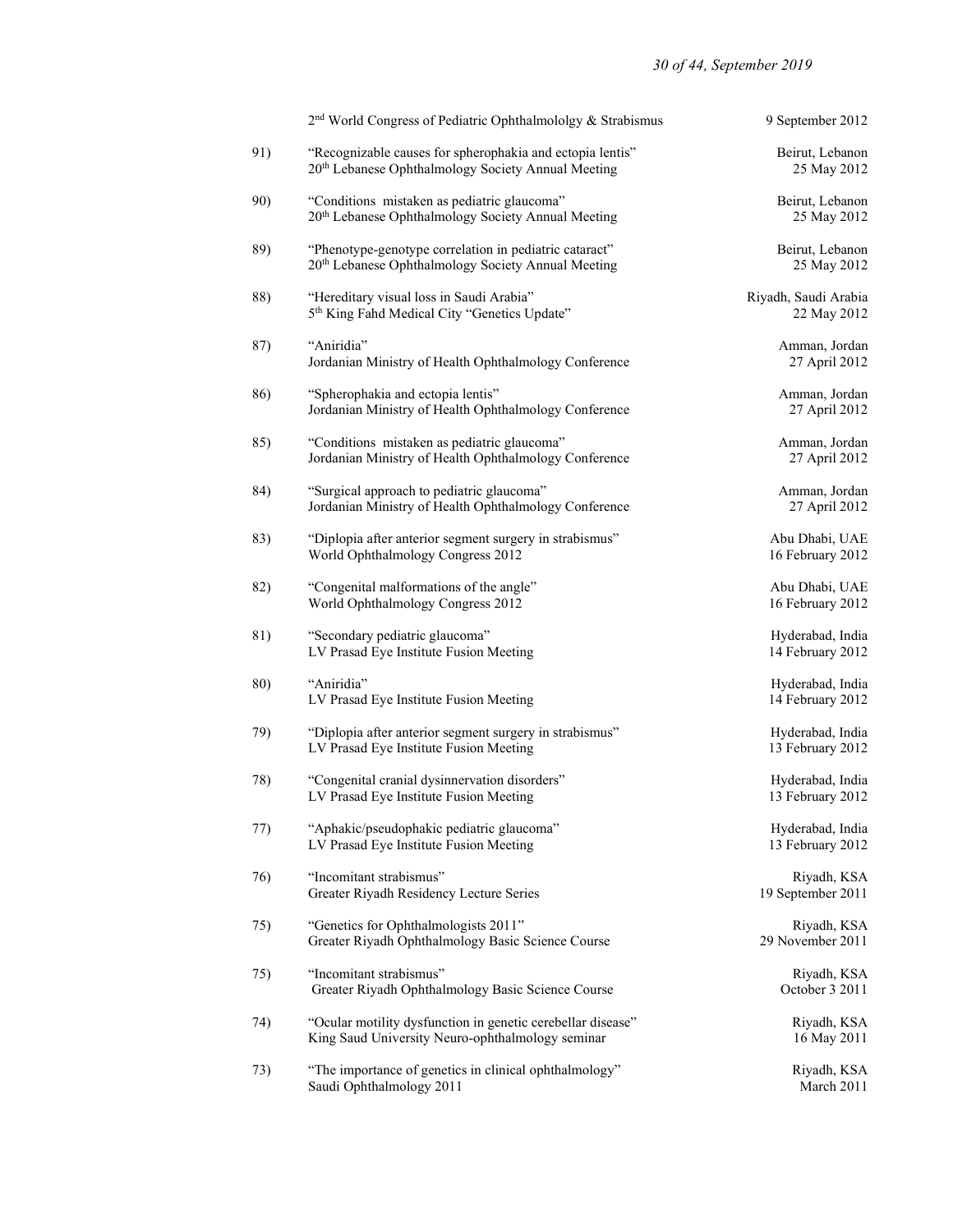| 72) | "Congenital fibrosis of the extraocular muscles in Saudi Arabia"<br>Saudi Ophthalmology 2011                         | Riyadh, KSA<br>March 2011             |
|-----|----------------------------------------------------------------------------------------------------------------------|---------------------------------------|
| 71) | "Retinal signs of systemic disease in children"<br>1st Updates in Ophthalmology Symposium - Ministry of Health       | Jeddah, KSA<br>15 December 2010       |
| 70) | "Glaucoma after infantile cataract surgery"<br>King Saud University Seminar in Glaucoma                              | Riyadh, KSA<br>6 December 2010        |
| 69) | "Conditions confused with pediatric glaucoma"<br>King Saud University Seminar in Glaucoma                            | Riyadh, KSA<br>6 December 2010        |
| 68) | "Genetics for Ophthalmologists 2010"<br>Greater Riyadh Basic Science Series                                          | Riyadh, KSA<br>10 November 2010       |
| 67) | "Systemic disease presenting to the ophthalmologist"<br>3rd King Abdulaziz University Ophthalmology Symposium        | Jeddah, KSA<br>29 April 2010          |
| 66) | "Understanding diplopia"<br>King Khaled Eye Specialist Hospital Ophthalmic Assistant Lecture                         | Riyadh, KSA<br>26 April 2010          |
| 65) | "Genetic lessons from family studies"<br>Magrabi International Symposium of Pediatric Ophthalmology                  | Jeddah, KSA<br>17 December 2009       |
| 64) | "Mimickers of pediatric glaucoma"<br>1st Dhahran International Eye Symposium                                         | Dhahran, KSA<br>15 December 2009      |
| 63) | "Genetics for ophthalmologists 2009"<br>Greater Riyadh Ophthalmology Basic Science Course                            | Riyadh, KSA<br>14 November 2009       |
| 62) | "Lessons learned from Saudi families with genetic eye disease"<br>King Khaled Eye Specialist Hospital Grand Rounds   | Riyadh, KSA<br>5 October 2009         |
| 61) | "Cornea plana and other ocular malformation in Saudi Arabia"<br>1st World Congress of Pediatric Ophthalmology        | Barcelona, Spain<br>10 September 2009 |
| 60) | "Pediatric ocular emergencies"<br>King Fahd Medical City Pediatric Emergency Training Series                         | Riyadh, KSA<br>17 May 2009            |
| 59) | "Complications of strabismus surgery"<br>King Khaled Eye Specialist Hospital Ophthalmic Assistant Lecture Series     | Riyadh, KSA<br>23 March 2009          |
| 58) | "How clinical genetics can improve patient care in ophthalmology"<br>The Eye Foundation for Research in Saudi Arabia | Riyadh, KSA<br>19 February 2009       |
| 57) | "Genetics for ophthalmologists 2008"<br>Greater Riyadh Basic Science Course                                          | Riyadh, KSA<br>1 November 2008        |
| 56) | "An approach to strabismus management"<br>King Khaled Hospital                                                       | Najran, KSA<br>20 August 2008         |
| 55) | "Incomitant strabismus"<br>King Khaled Eye Specialist Hospital Resident Lecture Series                               | Riyadh, KSA<br>2 June 2008            |
| 54) | "Practical genetics in ophthalmology practice"<br>Magrabi Group Pediatric Ophthalmology Symposium                    | Jeddah, KSA<br>22 May 2008            |
| 53) | "Duane retraction syndrome and related conditions in KSA"<br>Magrabi Group Pediatric Ophthalmology Symposium         | Jeddah, KSA<br>22 May 2008            |
| 52) | "Leukocoria and the abnormal red reflex in children"<br>King Saud University Ocular Emergencies Symposium            | Riyadh, KSA<br>19 May 2008            |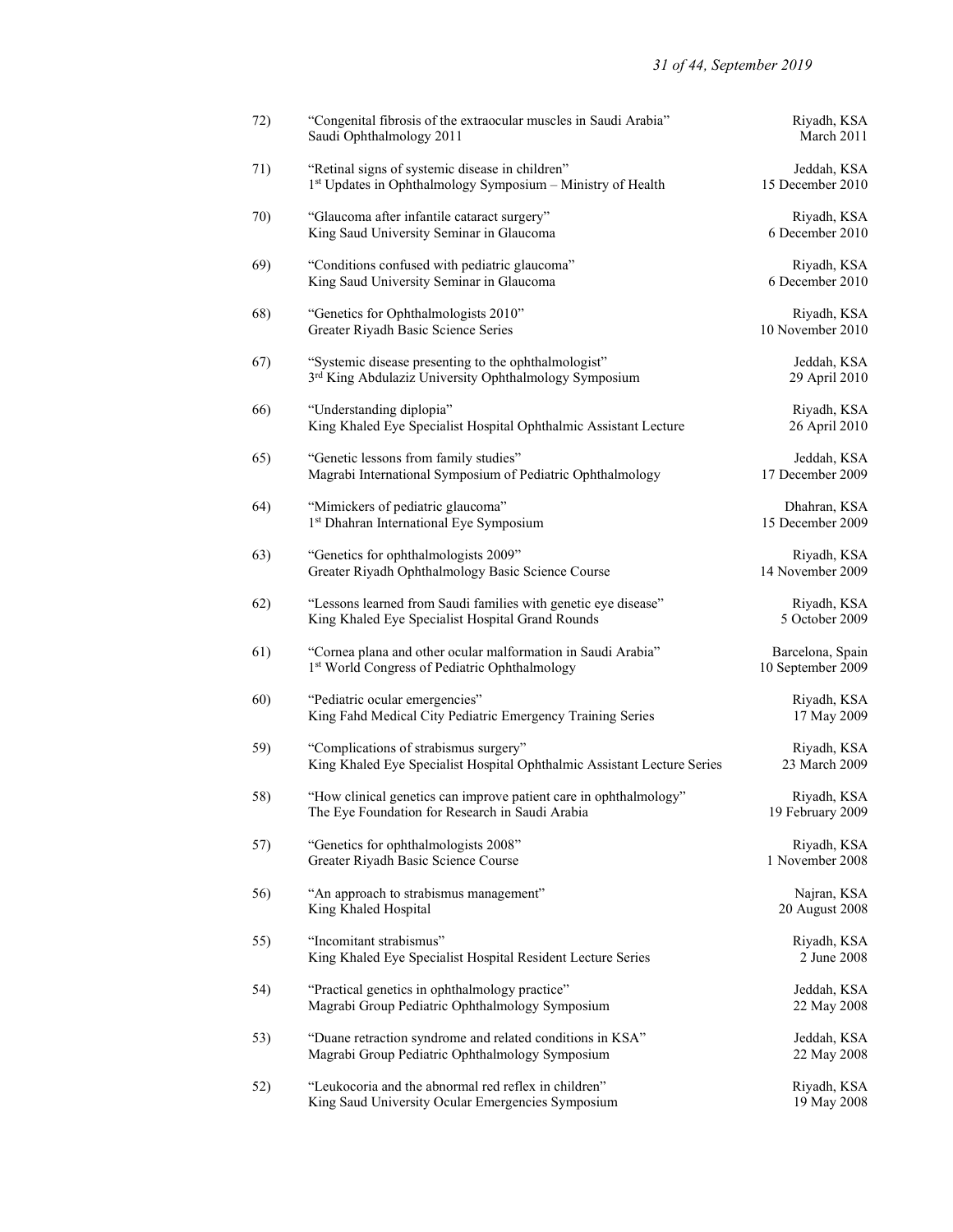| 51) | "Diplopia basics"<br>King Khaled Eye Specialist Hospital Ophthalmic Assistant Lecture                                       | Riyadh, KSA<br>17 March 2008               |
|-----|-----------------------------------------------------------------------------------------------------------------------------|--------------------------------------------|
| 50) | "Genetics for ophthalmologists 2007"<br>Greater Riyadh Ophthalmology Basic Science Course                                   | Riyadh, KSA<br>1 December 2007             |
| 49) | "Pediatric glaucoma"<br>Boston Children's Hospital Ophthalmology Series                                                     | Boston, MA<br>12 September 2007            |
| 48) | "Pitfalls in pediatric glaucoma"<br>University of Iowa Ophthalmology Grand Rounds                                           | Iowa City, Iowa<br>7 September 2007        |
| 47) | "Pitfalls in incomitant strabismus"<br>University of Iowa Resident Ophthalmology Lecture Series                             | Iowa City, Iowa<br>7 September 2007        |
| 46) | "Practical genetics in clinical ophthalmology"<br>XIV Afro-Asian Ophthalmology Congress                                     | Marrakech, Morocco<br>22 June 2007         |
| 45) | "Pediatric intraocular lens calculation from the aphakic refraction"<br>XIV Afro-Asian Ophthalmology Congress               | Marrakech, Morocco<br>23 June 2007         |
| 44) | "Misdiagnosis and missed diagnosis in pediatric glaucomas"<br>XIV Afro-Asian Ophthalmology Congress                         | Marrakech, Morocco<br>23 June 2007         |
| 43) | "Common issues in pediatric ophthalmology"<br>King Khaled Eye Specialist Hospital Ophthalmic Assistant Series               | Riyadh, KSA<br>5 May 2007                  |
| 42) | "Practical genetics in pediatric ophthalmology"<br>Western Region Residency "Pediatric Ophthalmology Day"                   | Jeddah, KSA<br>1 March 2007                |
| 41) | "Recent trends in pediatric glaucoma"<br>Western Region Residency "Pediatric Ophthalmology Day"                             | Jeddah, KSA<br>1 March 2007                |
| 40) | "Misdiagnosis and missed diagnosis in pediatric glaucomas"<br>King Khaled Eye Specialist Hospital Grand Rounds              | Riyadh, KSA<br>12 February 2007            |
| 39) | "Genetics for Ophthalmologists 2006"<br>Greater Riyadh Ophthalmology Basic Science Course                                   | Riyadh, KSA<br>10 December 2006            |
| 38) | "Practical genetics in clinical ophthalmology"<br>Ophthalmology Department, Sulaiymania Medical Center                      | Manama, Bahrain<br>29 November 2006        |
| 37) | "Approaching the pediatric patient"<br>22 <sup>th</sup> Ophthalmic Education Symposium                                      | Riyadh, KSA<br>12 September 2006           |
| 36) | "Practical genetics in ophthalmology practice"<br>20 <sup>th</sup> Anniversary Meeting of the Tunn Hussein Eye Hospital     | Kuala Lumpur, Malaysia<br>2 September 2006 |
| 35) | "Congenital glaucoma: problems in diagnosis"<br>20th Anniversary Meeting of the Tunn Hussein Eye Hospital                   | Kuala Lumpur, Malaysia<br>1 September 2006 |
| 34) | "Congenital glaucoma: update"<br>20 <sup>th</sup> Anniversary Meeting of the Tunn Hussein Eye Hospital                      | Kuala Lumpur, Malaysia<br>1 September 2006 |
| 33) | "Diagnosis of a pediatric retinal dystrophy by examination of the parents"<br>Saudi 2006: New Developments in Ophthalmology | Riyadh, KSA<br>26 March 2006               |
| 32) | "Botulinum use in strabismus"<br>King Khaled Eye Specialist Hospital Ophthalmic Assistant Lecture Series                    | Riyadh, KSA<br>6 March 2006                |
| 31) | "An approach to the management of pediatric glaucoma"                                                                       | Riyadh, KSA                                |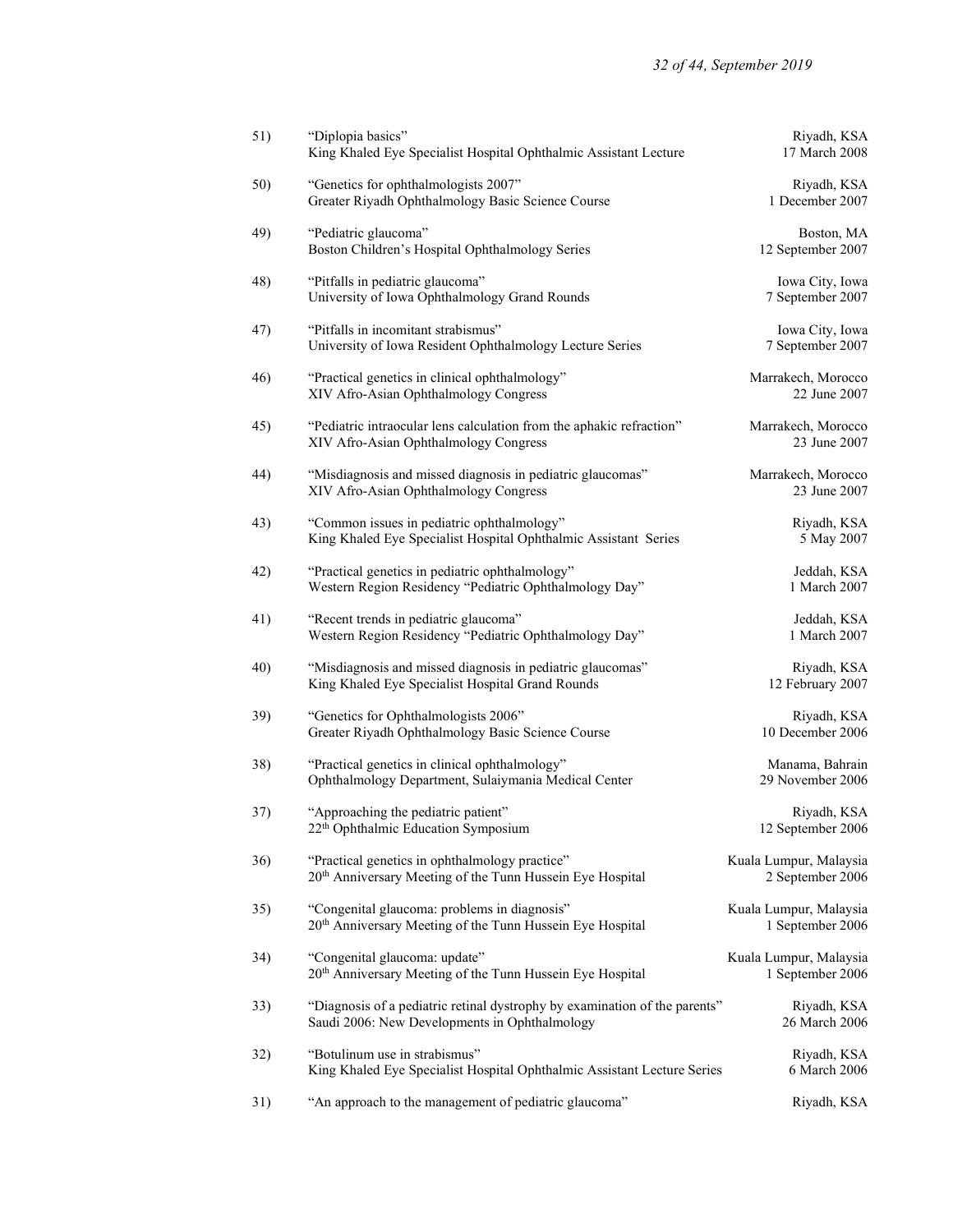|     | The Eye Foundation for Research in Saudi Arabia                                                                          | 23 February 2006                      |
|-----|--------------------------------------------------------------------------------------------------------------------------|---------------------------------------|
| 30) | "Recent trends in childhood glaucomas"<br>17th CME Program in Ophthalmology: Pediatric Ophthalmology Update              | Muscat, Oman<br>16 February 2006      |
| 29) | "How clinical genetics can improve patient care in ophthalmology"<br>King Khaled Eye Specialist Hospital Grand Rounds    | Riyadh, KSA<br>23 January 2006        |
| 28) | "Useful concepts in incomitant strabismus"<br>Greater Riyadh Ophthalmology Resident Lecture Series                       | Riyadh, KSA<br>12 December 2005       |
| 27) | "Genetics for ophthalmologist 2005"<br>Greater Riyadh Basic Science Course                                               | Riyadh, KSA<br>27 November 2005       |
| 26) | "Pitfalls in strabismus"<br>The Eye Foundation for Research in Saudi Arabia                                              | Riyadh, KSA<br>15 September 2005      |
| 25) | "Genetics for nurses and technicians in ophthalmology"<br>21 <sup>st</sup> Ophthalmic Education Symposium                | Riyadh, KSA<br>13 September 2005      |
| 24) | "Pitfalls in pediatric ophthalmology"<br>The Eye Foundation for Research in Saudi Arabia                                 | Riyadh, KSA<br>June 2005              |
| 23) | "Eye muscle pulleys, slips, and stretches"<br>King Khaled Eye Specialist Hospital Grand Rounds                           | Riyadh, KSA<br>March 2005             |
| 22) | "Basic concepts in genetics"<br>King Khaled Eye Specialist Hospital Assistant Lecture Series                             | Riyadh, KSA<br>21 February 2005       |
| 21) | "Genetics for ophthalmologists I & II"<br>Greater Riyadh Ophthalmology Basic Science Course                              | Riyadh, KSA<br>January 2005           |
| 20) | "New concepts in horizontal rectus muscle surgery"<br>Mount Sinai Medical Center Ophthalmology Grand Rounds              | New York, NY<br>January 2005          |
| 19) | "Visiting professor day - pediatric ophthalmology"<br>Mount Sinai Medical Center Visiting Professor Series               | New York, NY<br>January 2005          |
| 18) | "Why EOM recessions work and what can go wrong"<br>The Eye Foundation for Research in Saudi Arabia                       | Riyadh, KSA<br>December 2004          |
| 17) | "Hot topics in strabismus" (panel)<br>36th Royal Australia & New Zealand Ophthalmology Meeting                           | Melbourne, Australia<br>November 2004 |
| 16) | "How to approach congenital and juvenile cataract"<br>Government Medical College Visiting Lecture Series (Ophthalmology) | Srinagar, Kashmir<br>12 April 2004    |
| 15) | "Understanding ocular developmental abnormalities"<br>King Khaled Eye Specialist Hospital Grand Rounds                   | Riyadh, KSA<br>25 February 2004       |
| 14) | "Pediatric cataract and glaucoma"<br>King Khaled Eye Specialist Hospital Assistant Lecture Series                        | Riyadh, KSA<br>25 February 2004       |
| 13) | "Incomitant strabismus"<br>King Khaled Eye Specialist Hospital Subspecialty Lecture Series                               | Riyadh, KSA<br>17 September 2003      |
| 12) | "Visiting professor day - pediatric ophthalmology"<br>Mount Sinai Medical Center Ophthalmology Visiting Professor Series | New York, NY<br>14 May 2003           |
| 11) | "Ophthalmology in the Kingdom of Saudi Arabia,"<br>Mount Sinai Medical Center Ophthalmology Grand Rounds                 | New York, NY<br>14 May 2003           |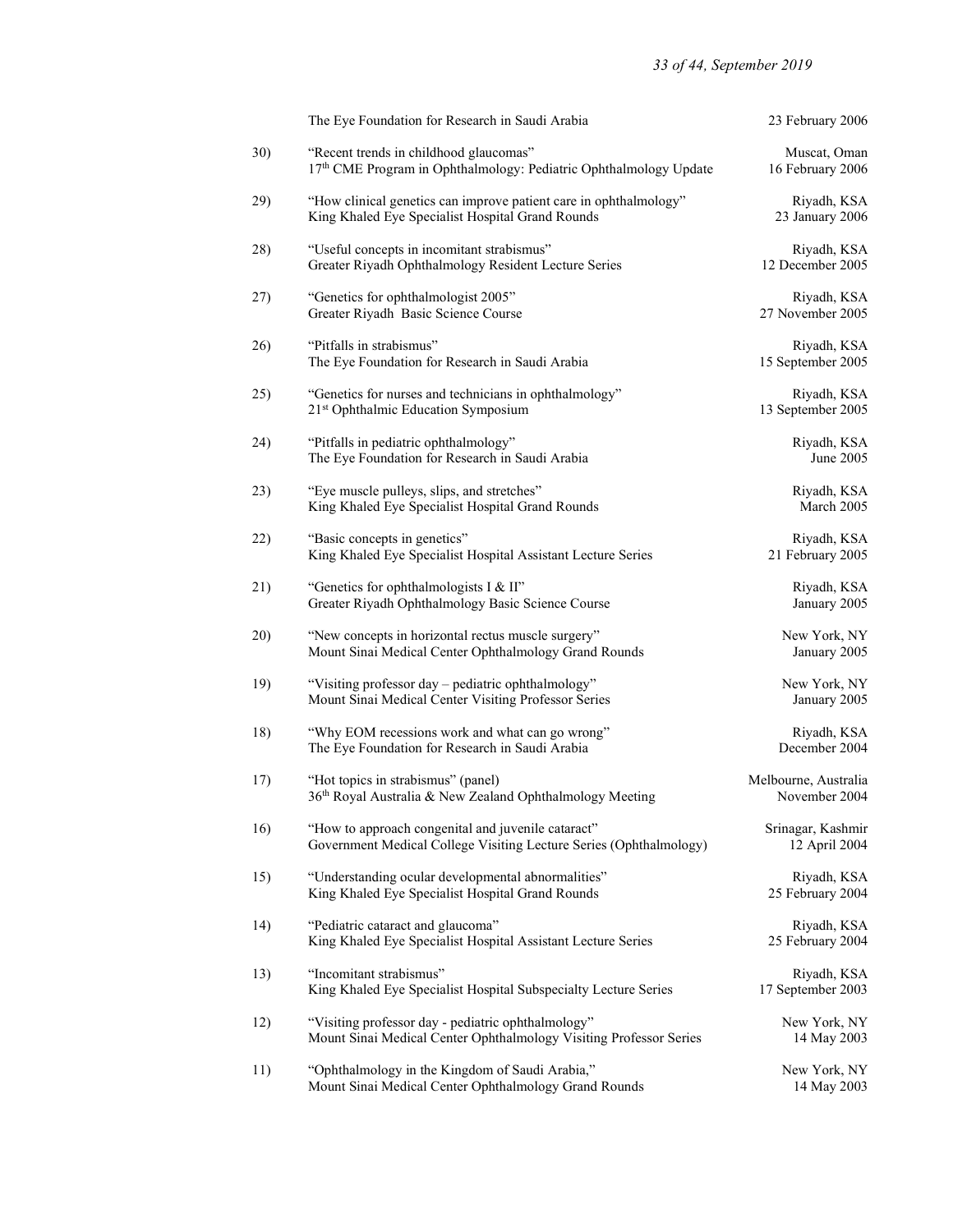| 10) | "Relevant Ophthalmic Genetics"                                     | Riyadh, KSA        |
|-----|--------------------------------------------------------------------|--------------------|
|     | King Khaled Eye Specialist Hospital Grand Rounds                   | 12 March 2003      |
| 9)  | "Introduction to retinopathy of prematurity"                       | Riyadh, KSA        |
|     | King Khaled Eye Specialist Hospital Ophthalmic Assistant Series    | 22 January 2003    |
| 8)  | "Highlights of the American Academy of Ophthalmology 2002" (panel) | Riyadh, KSA        |
|     | King Khaled Eye Specialist Hospital Grand Rounds                   | 13 November 2003   |
| 7)  | "Common causes of visual loss"                                     | Port Jefferson, NY |
|     | Saint Charles Medical Education Lecture Series                     | 7 March 2000       |
| 6)  | "Ophthalmology grand rounds"                                       | New York, NY       |
|     | Mount Sinai Medical Center Ophthalmology Department                | 16 February 2000   |
| 5)  | "Pediatric cataracts - update"                                     | Bay Shore, NY      |
|     | Good Samaritan / Southside Ophthalmology Meeting                   | 5 February 2000    |
| 4)  | "Pediatric ophthalmology common problems series"                   | East Meadow., NY   |
|     | Nassau University Med. Center                                      | March & April 1999 |
| 3)  | "Ophthalmic manifestations of systemic disease"                    | Port Jefferson, NY |
|     | Saint Charles Medical Education Series                             | 27 April 1999      |
| 2)  | "Ophthalmic emergencies,"                                          | New York, NY       |
|     | Mount Sinai Hospital, Emergency Department                         | 19 October 1995    |
| 1)  | "Arranging medical electives abroad,"                              | Chicago, IL        |
|     | 27th Annual Meeting, Islamic Medical Association                   | <b>July 1994</b>   |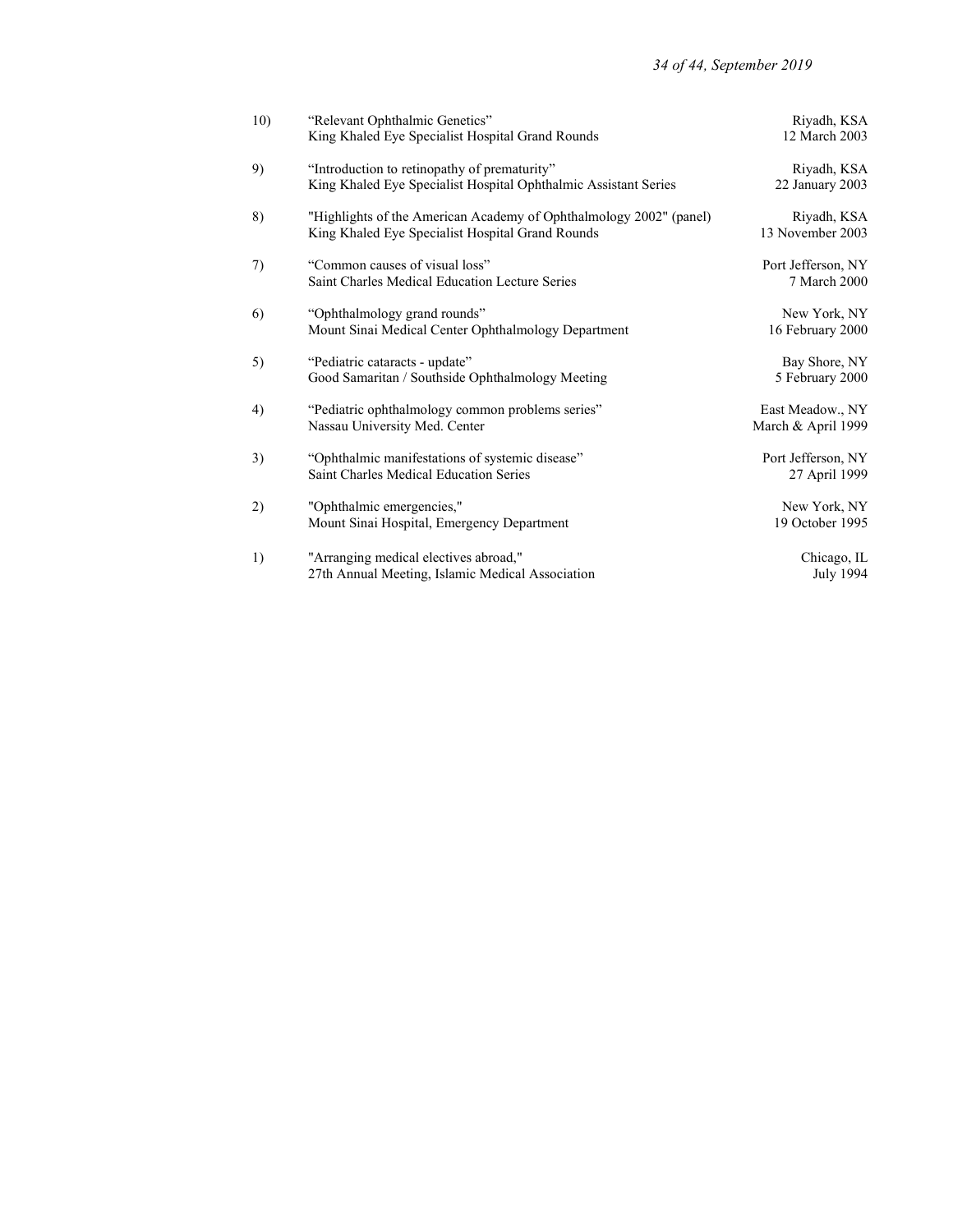# ACCEPTED ORAL PRESENTATIONS

| 49) | "Retinal splits in siblings"<br>Annual Ophthalmic Genetics Study Club Meeting                                              | Chicago, IL<br>26 October 2018      |
|-----|----------------------------------------------------------------------------------------------------------------------------|-------------------------------------|
| 48) | "Syndromic cases"<br>Annual Ophthalmic Genetics Study Club Meeting                                                         | New Orleans, LA<br>10 November 2017 |
| 47) | "Interesting retinal dystrophy cases"<br>Combined ISGEDR/UK-EGG Genetics Meeting                                           | Leeds, UK<br>14 September 2017      |
| 46) | "Spicy synkinesis" & "A case I will not forget"<br>Annual Ophthalmic Genetics Study Club Meeting                           | Chicago, IL<br>14 October 2016      |
| 45) | "Albinism in Arabia"<br>Annual Ophthalmic Genetics Study Club Meeting                                                      | Las Vegas, NV<br>13 November 2015   |
| 44) | "Genotype-phenotype correlation in pediatric cataract"<br>AAPOS Annual Meeting 2015                                        | New Orleans, LA<br>27 March 2015    |
| 43) | "Juvenile cataract with retinal dystrophy"<br>Annual Ophthalmic Genetics Study Club Meeting                                | Chicago, IL<br>17 October 2014      |
| 42) | "ADAMTS phenotypes in ophthalmology"<br>Annual Ophthalmic Genetics Study Club Meeting                                      | New Orleans, LA<br>15 November 2013 |
| 41) | "Pediatric retinal dysfunctions and dystrophies"<br>International Society for Genetic Eye Disease and Retinoblastoma       | Ghent, Belgium<br>24 August 2013    |
| 40) | "Pathognomonic retinal dysfunction/dystrophy in children"<br>Saudi Ophthalmology 2013                                      | Riyadh, KSA<br>5 March 2013         |
| 39) | "Phenotypes and genotypes in recessive cataract"<br>Annual Ophthalmic Genetics Study Club Meeting                          | Chicago, Il<br>9 November 2012      |
| 38) | "Childhood proptosis: evaluation"<br>World Ophthalmology Congress 2012                                                     | Abu Dhabi, UAE<br>20 February 2012  |
| 37) | "Recessive cornea plana"<br>World Ophthalmology Congress 2012                                                              | Abu Dhabi, UAE<br>16 February 2012  |
| 36) | "Primary megalocornea with zonular weakness"<br>World Ophthalmology Congress 2012                                          | Abu Dhabi, UAE<br>16 February 2012  |
| 35) | "Congenital glaucoma with partial aniridia and ectropion uveae"<br>World Ophthalmology Congress 2012                       | Abu Dhabi, UAE<br>16 February 2012  |
| 34) | "Primary megalocornea and zonular weakness"<br>Annual Ophthalmic Genetics Study Club Meeting                               | Orlando, Fl<br>21 October 2011      |
| 33) | "Phenotype and genotype of recessive cornea plana"<br>International Society for Genetic Eye Disease and Retinoblastoma     | Bangalore, India<br>16 January 2011 |
| 32) | "Genetic conditions that can mimic pediatric glaucoma"<br>International Society for Genetic Eye Disease and Retinoblastoma | Bangalore, India<br>14 January 2011 |
| 31) | "Childhood Proptosis - Presentation"<br>Annual American Academy of Ophthalmology Meeting Course                            | Chicago, Il<br>18 October 2010      |
| 30) | "Ectopia lentis and retinal degeneration"<br>Annual Ophthalmic Genetics Study Club Meeting                                 | Chicago, Il<br>14 October 2010      |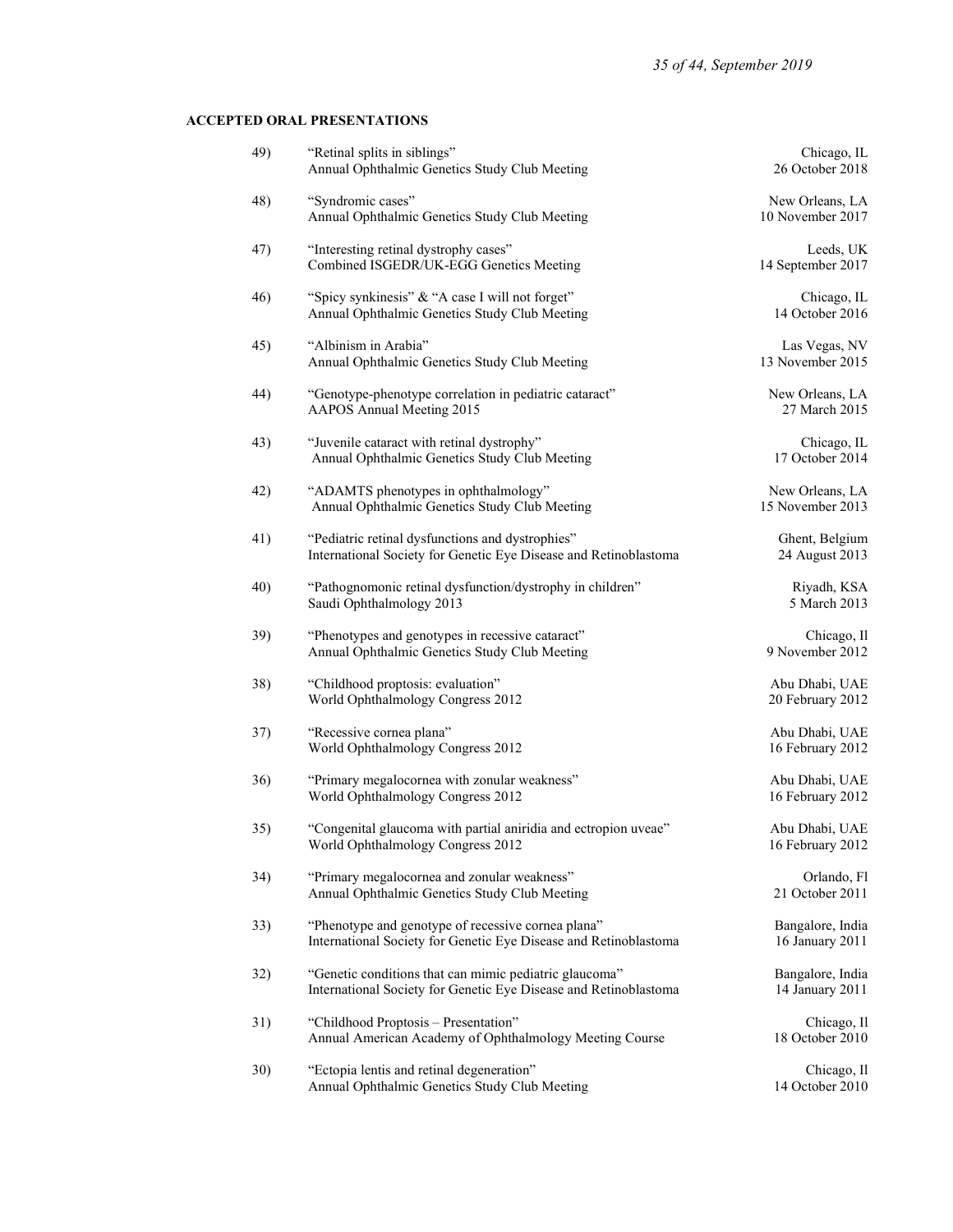| 29) | "Genetic basis of incomitant strabismus"<br>Saudi Ophthalmology 2010: New Developments in Ophthalmology                     | Riyadh, KSA<br>28 February 2010      |
|-----|-----------------------------------------------------------------------------------------------------------------------------|--------------------------------------|
| 28) | "Retinal degeneration in the setting of aphakia"<br>Annual Ophthalmic Genetics Study Club Meeting                           | San Francisco, CA<br>23 October 2009 |
| 27) | "Conditions that can be mistaken for pediatric glaucoma"<br>4th International Symposium of Pediatric Ophthalmology          | Alexandria, Egypt<br>5 November 2009 |
| 26) | "Retinal degeneration in the setting of aphakia"<br>Annual Ophthalmic Genetics Study Club Meeting                           | San Francisco, CA<br>23 October 2009 |
| 25) | "Aniridia': lessons from Saudi Arabia"<br>Saudi 2009: New Developments in Ophthalmology                                     | Riyadh, KSA<br>2 March 2009          |
| 24) | "Recessive cornea plana: lessons from Saudi Arabia"<br>Saudi 2009: New developments in ophthalmology                        | Riyadh, KSA<br>2 March 2009          |
| 23) | "Synergistic convergence: phenotype and genotype"<br>Annual Ophthalmic Genetics Study Club Meeting                          | Atlanta, GA<br>7 November 2008       |
| 22) | "Incomitant strabismus"<br>King Khaled Eye Specialist Hospital Resident Lecture Series                                      | Riyadh, KSA<br>2 June 2008           |
| 21) | "Diplopia noted after improvement of vision in keratoconus"<br>Saudi 2008: New developments in ophthalmology                | Riyadh, KSA<br>4 March 2008          |
| 20) | "Muscular cornea"<br>Annual Ophthalmic Genetics Study Club Meeting                                                          | New Orleans, LA<br>9 November 2007   |
| 19) | "Pitfalls in horizontal strabismus"<br>22 <sup>nd</sup> Asia-Pacific Congress of Ophthalmology                              | Lahore, Pakistan<br>27 February 2007 |
| 18) | "Pitfalls in the diagnosis of pediatric glaucomas"<br>22 <sup>nd</sup> Asia-Pacific Congress of Ophthalmology               | Lahore, Pakistan<br>25 February 2007 |
| 17) | "The enhanced S-cone syndrome in children"<br>Annual Ophthalmic Genetics Study Club Meeting                                 | Las Vegas, NV<br>18 November 2006    |
| 16) | "Congenital corneal stromal cyst"<br>Annual Ophthalmic Genetics Study Club Meeting                                          | Las Vegas, NV<br>18 November 2006    |
| 15) | "Diagnosis of a pediatric retinal dystrophy by examination of the parents"<br>Saudi 2006: New Developments in Ophthalmology | Riyadh, KSA<br>26 March 2006         |
| 14) | "A new familial congenital cranial dysinnervation disorder"<br>Annual Ophthalmic Genetics Study Club Meeting                | Chicago, Il<br>14 October 2005       |
| 13) | "Early diagnosis of the papillorenal syndrome by optic disc morphology"<br>Saudi 2005: New Developments in Ophthalmology    | Riyadh. KSA<br>March 2005            |
| 12) | "Corneal tattooing for traumatic sectorial iris loss"<br>Saudi 2005: New Developments in Ophthalmology                      | Riyadh, KSA<br>March 2005            |
| 11) | "Inverse globe retraction due to recurrent pterygium"<br>Saudi 2005: New Developments in Ophthalmology                      | Riyadh, KSA<br>March 2005            |
| 10) | "Familial abnormal synkinesis"<br>Saudi 2004: New Developments in Ophthalmology                                             | Riyadh, KSA<br>7 March 2004          |
| 9)  | "Two-muscle horizontal surgery with botulinum for large-angle esotropia"<br>Saudi 2004: New Developments in Ophthalmology   | Riyadh, KSA<br>7 March 2004          |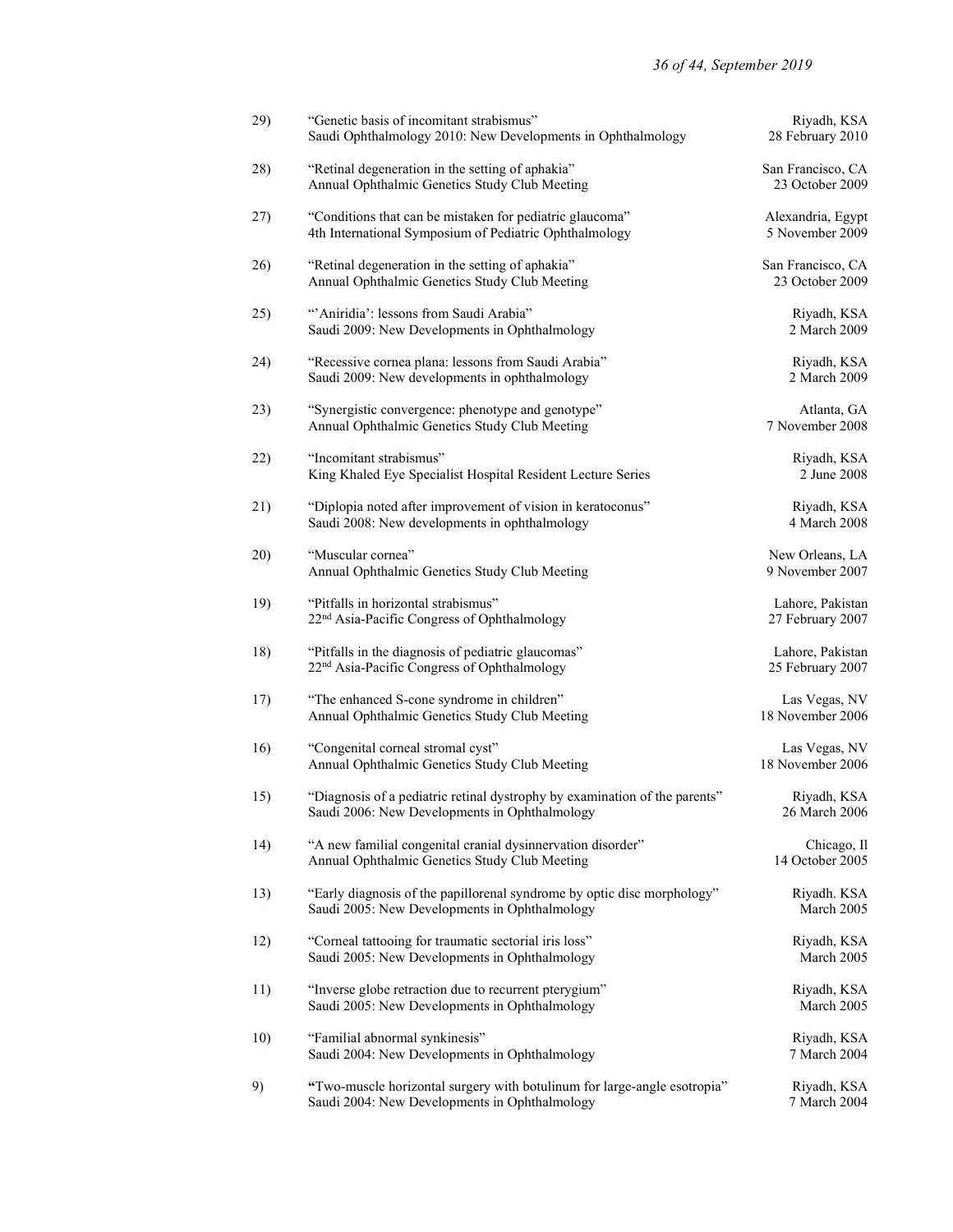| 8) | "Buphthalmos in the setting of PHPV cataract"                          | Riyadh, KSA       |
|----|------------------------------------------------------------------------|-------------------|
|    | Saudi 2003: New Developments in Ophthalmology                          | 5 March 2003      |
| 7) | "Green lenses"                                                         | New Orleans, LA   |
|    | Annual Ophthalmic Genetics Study Club Meeting                          | 7 November 1998   |
| 6) | "Ophthalmic scurvy"                                                    | Detroit, MI       |
|    | Pediatric Ophthalmology 'Difficult Problems' Conference                | 1 May 1998        |
| 5) | "Congenital ectropion uveae and glaucoma"                              | San Francisco, CA |
|    | Annual Ophthalmic Genetics Study Club Meeting                          | 25 October 1997   |
| 4) | "Esodeviation following monocular blur at near"                        | Cleveland, OH     |
|    | International Symposium for Therapy of Ocular Motility                 | 15 November 1996  |
| 3) | "Introductory Internet for ophthalmologists"                           | Chicago, IL       |
|    | Annual (100 <sup>th)</sup> ) American Academy of Ophthalmology Meeting | 27 October 1996   |
| 2) | "Twins concordant for retinal and renal dysplasia"                     | Chicago, IL       |
|    | Annual Ophthalmic Genetics Study Group Meeting                         | 26 October 1996   |
| 1) | "Traumatic cataract and esotropia,"                                    | Boston, MA        |
|    | Certified Orthoptists' Eastern Regional Meeting                        | 19 May 1996       |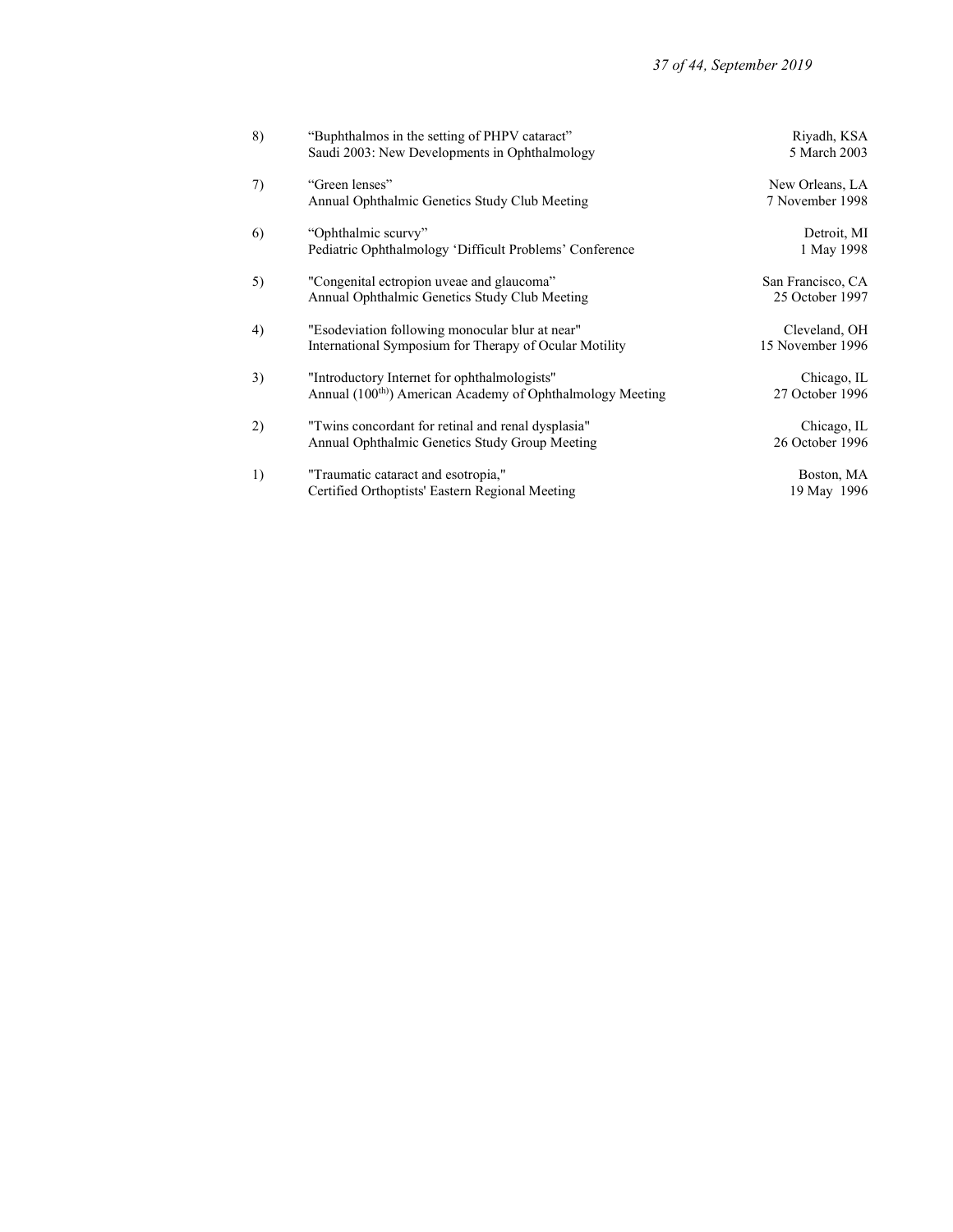# ACCEPTED POSTERS

| 79) | "Recognizing bradyopsia in children"<br>Annual American Association for Ped. Ophth. & Strabismus Meeting                                                                                                                                                     | Washington DC<br>March 2018      |
|-----|--------------------------------------------------------------------------------------------------------------------------------------------------------------------------------------------------------------------------------------------------------------|----------------------------------|
| 78) | "Observations regarding gender and response to initial angle surgery in<br>CYP1B1-related primary congenital glaucoma (Najlah Al-Shahrani)<br>Annual American Association for Ped. Ophth. & Strabismus Meeting                                               | Nashville, TN<br>April 2017      |
| 77) | "Misdiagnosis of congenital hereditary endothelial dystrophy: frequency<br>and causes" (First 2 authors: Ali Al-Rajhi, Ibrahim Al-Jadaan)<br>Annual American Academy of Ophthalmology Meeting                                                                | Las Vegas, NV<br>November 2015   |
| 76) | "Peripherin mutations cause recessive Leber congenital amaurosis<br>and dominant maculopathy in asymptomatic heterozygous parents"<br>(Saba Rasheed, Christine Neuhaus, Carsten Bergmann, Hanno J. Bolz)<br>Annual American Academy of Ophthalmology Meeting | Las Vegas, NV<br>November 2015   |
| 75) | "Novel phenotypic observations in patients with macular dystrophy<br>with hypotrichosis (CDH3 mutations)"<br>(Hanno J. Bolz)<br>Annual American Academy of Ophthalmology Meeting                                                                             | Las Vegas, NV<br>November 2015   |
| 74) | "A common ancestral mutation in CRYBB3 identified in<br>consanguineous pedigrees with congenital cataracts"<br>(First 2 authors: Xiaodong Jiao; Firoz Kabir)<br>Annual Association for Vision & Research in Ophthalmology Meeting                            | Denver, CO<br>May 2015           |
| 73) | "Results of candidate gene analysis for Peters anomaly phenotypes on<br>the Arabian Peninsula" (Saleh Al-Mesfer, Amer Riazuddin)<br>Annual Association for Vision & Research in Ophthalmology Meeting                                                        | Denver, CO<br>May 2015           |
| 72) | "Molecular analysis of strictly-defined Leber congenital amaurosis"<br>(AlMesfer S, AlTurkmani S, Bergmann C, Bolz HJ)<br>Annual American Academy of Ophthalmology Meeting                                                                                   | Chicago, IL<br>October 2014      |
| 71) | "Retinal dysfunction in congenital fibrosis of the extraocular muscles type 2"<br>(Almutlaq M, Oystreck DT, Engle EC, Abu-Amero K, Bosley T)<br>Annual American Academy of Ophthalmology Meeting                                                             | Chicago, IL<br>October 2014      |
| 70) | "Cone-rod dystrophy from recessive RPGRIP1 mutations"<br>(AlMesfer S, AlTurkmani S, Bergmann C, Bolz HJ)<br>Annual American Academy of Ophthalmology Meeting                                                                                                 | Chicago, IL<br>October 2014      |
| 69) | "Transcriptional characterization of the nonsense allele of FOXE3<br>responsible for Peters anomaly" (First author: Khan, SY)<br>Annual Association for Vision & Research in Ophthalmology Meeting                                                           | Orlando, Fl<br>May 2014          |
| 68) | "Ocular and extraocular features of Arabian children with Peters anomaly"<br>(AlMesfer S, AlTurkmani S, Riazuddin SA)<br>Annual Association for Vision & Research in Ophthalmology Meeting                                                                   | Orlando, Fl<br>May 2014          |
| 67) | "Cone-rod & macular cystic degeneration from CRB1 mutations"<br>(Aldahmesh MA, Abu-Safieh L, Alkuraya FA)<br>Annual American Academy of Ophthalmology Meeting                                                                                                | New Orleans, LA<br>November 2013 |
| 66) | "FBNI analysis of children with lens subluxation from inbred families"<br>(Bolz HJ, Bergmann C)<br>Annual American Academy of Ophthalmology Meeting                                                                                                          | New Orleans, LA<br>November 2013 |
| 65) | "Functional characterization of a nonsense mutation in FOXE3<br>responsible for Peters anomaly in a consanguineous familial case"                                                                                                                            | Seattle, WA<br>May 2013          |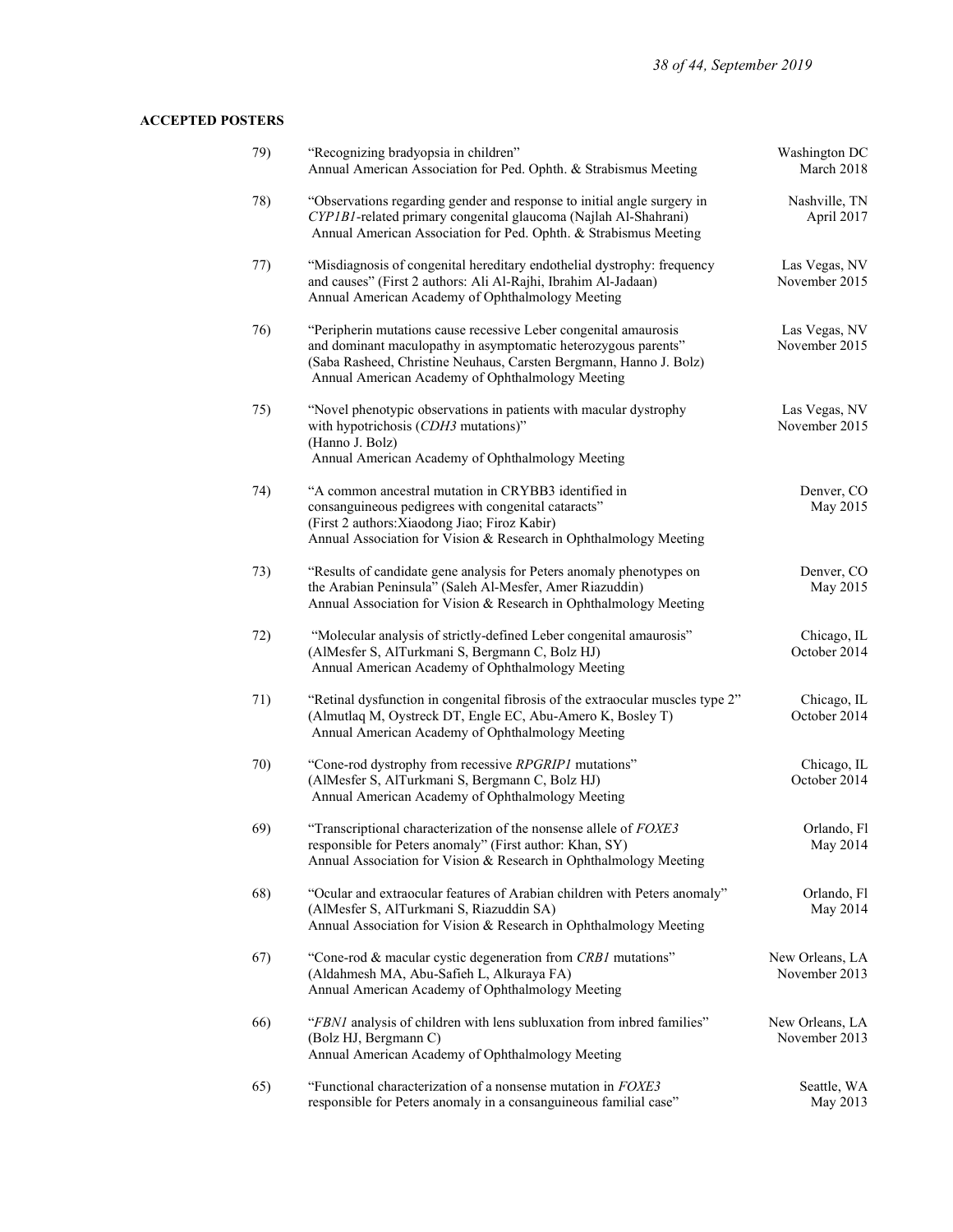(Khan SY, Ma Z, AlMesfer S, AlTurkmani A, Riazuddin S, Stark W, Annual Association for Vision & Research in Ophthalmology Meeting

| 64) | "Lens findings in cerebrotendinous xanthomatosis"<br>(Aldahmesh MA, Alkuraya FS)<br>Annual American Association for Ped. Ophth. & Strabismus Meeting                                                                                                | Boston, Ma<br>April 2013         |
|-----|-----------------------------------------------------------------------------------------------------------------------------------------------------------------------------------------------------------------------------------------------------|----------------------------------|
| 63) | "The CABP4-related retinal phenotype"<br>(Alrashed M, Alkuraya FS)<br>Annual American Academy of Ophthalmology Meeting                                                                                                                              | Chicago, Il<br>November 2012     |
| 62) | "The juvenile cataract phenotype caused by recessive mutation in<br>in a lens cytoskeletal protein (BFSP2) (Aldahmesh MA, Alkuraya FS)<br>Annual American Academy of Ophthalmology Meeting                                                          | Chicago, Il<br>November 2012     |
| 61) | "Biometric and molecular correlations in posterior microphthalmos"<br>(First 2 authors: Almudhaiyan TM, Nowilaty SR)<br>Association for Vision & Research in Ophthalmology Annual Meeting                                                           | Ft Lauderdale, FL<br>May 2012    |
| 60) | "Patterns of submacular fibrosis in the enhanced s-cone/<br>Goldmann-Favre syndrome" (first author: Nowilaty SR)<br>Association for Vision & Research in Ophthalmology Annual Meeting                                                               | Ft Lauderdale, FL<br>May 2012    |
| 59) | "Phenotype-genotype correlation in cornea plana"<br>(Aldahmesh MA, Meyer BF, Alkuraya FS)<br>Annual American Association for Ped. Ophth. & Strabismus Meeting                                                                                       | San Antonio, TX<br>March 2012    |
| 58) | "A distinct familial cataract phenotype"<br>(Aldahmesh MA, Alkuraya FS)<br>World Ophthalmology Congress 2012                                                                                                                                        | Abu Dhabi, UAE<br>February 2012  |
| 57) | "MRI findings in children with apparently-isolated nystagmus"<br>(Shammari MA, Elkhamary SM)<br>World Ophthalmology Congress 2012                                                                                                                   | Abu Dhabi, UAE<br>February 2012  |
| 56) | "Ophthalmic features of Knobloch syndrome"<br>(Aldahmesh MA, Alkuraya FS)<br>World Ophthalmology Congress 2012                                                                                                                                      | Abu Dhabi, UAE<br>February 2012  |
| 55) | "Primary congenital megalocornea with childhood ectopia lentis<br>and lens-related secondary glaucoma: a distinct phenotype caused by<br>recessive LTBP2 mutations" (Aldahmesh MA, Alkuraya FS)<br>Annual American Academy of Ophthalmology Meeting | Orlando, Fl<br>October 2011      |
| 54) | "Axial length estimation in refractive accommodative esotropia"<br>Annual American Association for Ped. Ophth. & Strabismus Meeting                                                                                                                 | San Diego, CA<br>April 2011      |
| 53) | "A novel locus for orbital innervation"<br>(Al-Tassan NA)<br>International Society for Genetic Eye Disease and Retinoblastoma Meeting                                                                                                               | Bangalore, India<br>January 2011 |
| 52) | "A novel pattern of congenital ptosis and levator dysinnervation"<br>(first author: Alsuhaibani AH)<br>Annual American Academy of Ophthalmology Meeting                                                                                             | Chicago, Il<br>October 2010      |
| 51) | "Subretinal fibrosis: a potential phenotypic feature of Goldmann-<br>Favre/enhanced S-cone syndrome" (first author: Nowilaty SR)<br>Annual American Academy of Ophthalmology Meeting                                                                | Chicago, Il<br>October 2010      |
| 50) | "Corneal biometry and axial length in posterior microphthalmos"<br>(first author: Nowilaty SR)<br>Annual American Academy of Ophthalmology Meeting                                                                                                  | Chicago, Il<br>October 2010      |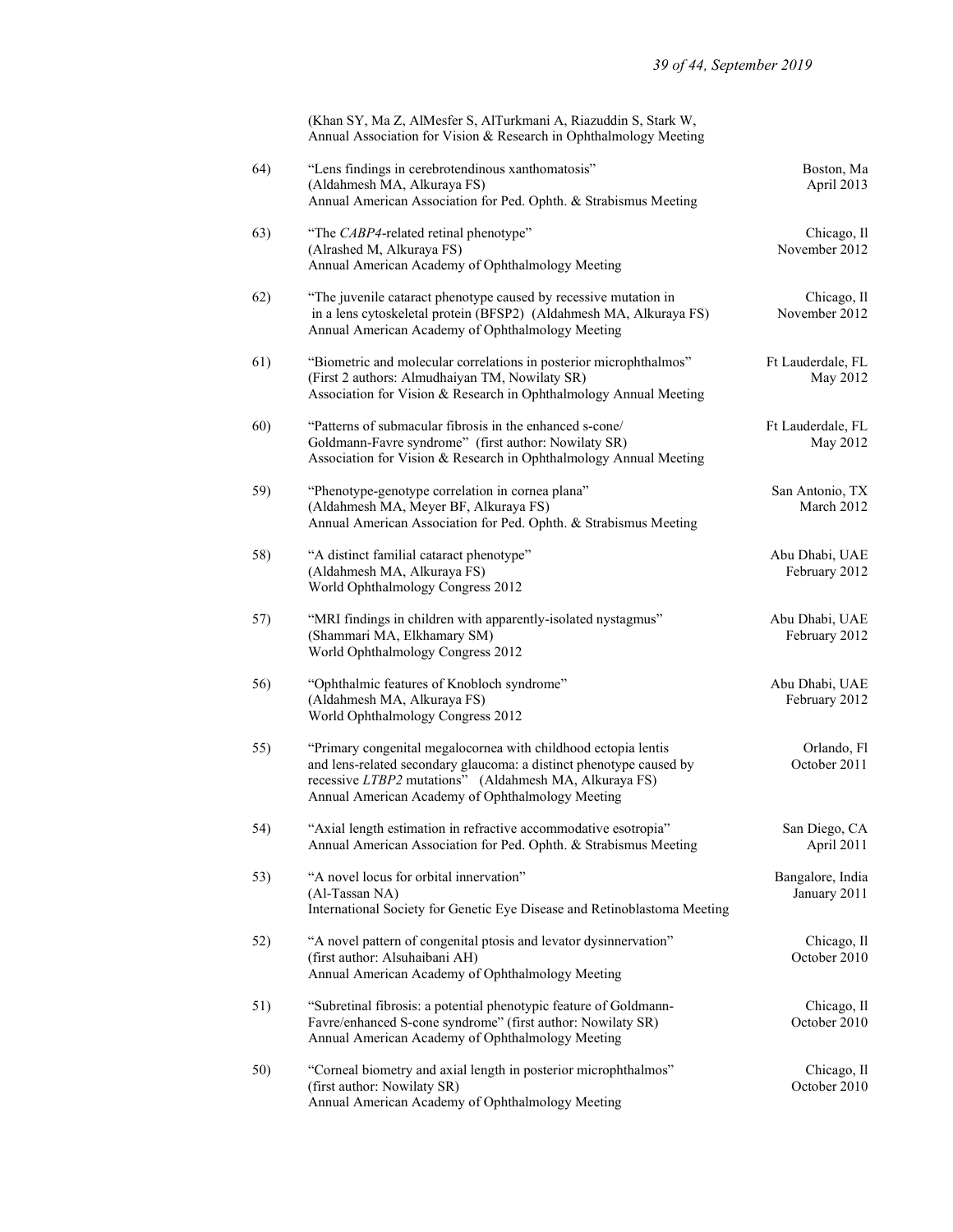| 49) | "Genotype/phenotype correlation in recessive cornea plana"<br>(Aldahmesh MA, Meyer BF, Alkuraya FA)<br>Annual American Academy of Ophthalmology Meeting                                                            | Chicago, Il<br>October 2010        |
|-----|--------------------------------------------------------------------------------------------------------------------------------------------------------------------------------------------------------------------|------------------------------------|
| 48) | "Lack of glaucoma following infantile pediatric surgery<br>with primary PCIOL implantation" (Aldahmesh S)<br>Annual American Association for Ped. Ophth. & Strabismus Meeting                                      | Orlando, Fl<br>April 2010          |
| 47) | "Infantile cataract surgery with primary PCIOL"<br>(Aldahmesh S)<br>Saudi Ophthalmology 2010: New Developments in Ophthalmology                                                                                    | Riyadh, KSA<br>March 2010          |
| 46) | "Glaucoma following infantile cataract surgery with<br>primary PCIOL implantation" (Aldahmesh S)<br>4th International Symposium of Pediatric Ophthalmology                                                         | Alexandria, Egypt<br>November 2009 |
| 45) | "Characteristics of recessive cornea plana in Saudi Arabia"<br>(Aldahmesh MA, Meyer BF, Alkuraya FA)<br>4th International Symposium of Pediatric Ophthalmology                                                     | Alexandria, Egypt<br>November 2009 |
| 44) | "Parental germinal mosaicism for heterozygous KIF21A<br>mutation (R954L) mimicking recessive CFEOM"<br>(Khalil DS, Al-Sharif LJ, Al-Ghadhfan FE, Al-Tassan NA)<br>Annual American Academy of Ophthalmology Meeting | San Francisco, CA<br>October 2009  |
| 43) | "Two-year survival of toddler Ahmed valve implantation<br>with and without intraoperative mitomyocin-C"(Al-Mobarak, F)<br>Annual American Academy of Ophthalmology Meeting                                         | San Francisco, CA<br>October 2009  |
| 42) | "Identification of a novel CRYAB mutation in<br>recessive juvenile cataract in a Saudi family" (Abu Safieh L, Alkuraya FS)<br>Annual Association of Research in Vision & Ophthalmology Meeting                     | Fort Lauderdale, Fl<br>April 2009  |
| 41) | "Age at the time of cataract surgery and phakic glaucoma<br>in nontraumatic infantile cataract without microcornea" (AlDahmesh S)<br>Annual American Association for Ped. Ophth. & Strabismus Meeting              | San Francisco, CA<br>April 2009    |
| 40) | "Small cornea with anomalous anterior segment<br>and retinal vasculature associated with lymphangioma" (Ghadhfan FE)<br>Saudi Ophthalmology 2009: New Developments in Ophthalmology                                | Riyadh, Saudi Arabia<br>March 2009 |
| 39) | "Ophthalmic features of Joubert Syndrome"<br>(Oystreck DT, Aldrees A, Salih MA)<br>Annual American Academy of Ophthalmology Meeting                                                                                | Atlanta, GA<br>November 2008       |
| 38) | "Molecular characterization of a novel FOXC1 mutation in<br>a patient with aniridia" (first author: Ito Y)<br>Annual Association of Research in Vision & Ophthalmology Meeting                                     | Fort Lauderdale, Fl<br>April 2008  |
| 37) | "Recessive congenital total cataract with carrier<br>signs due to a novel missense CRYAA mutation (R54C)"<br>Annual American Academy of Ophthalmology Meeting                                                      | New Orleans, LA<br>November 2007   |
| 36) | "Correlation of ophthalmic findings with carrier status in<br>a severe Norrie disease mutation" (Aldahmesh M, Meyer B)<br>Annual American Academy of Ophthalmology Meeting                                         | New Orleans, LA<br>November 2007   |
| 35) | "Idiopathic recurrent sixth cranial nerve paresis in childhood"<br>(first author: Yousef SJ)<br>Annual Association for Research in Vision & Ophthalmology Meeting                                                  | Fort Lauderdale, FL<br>May 2007    |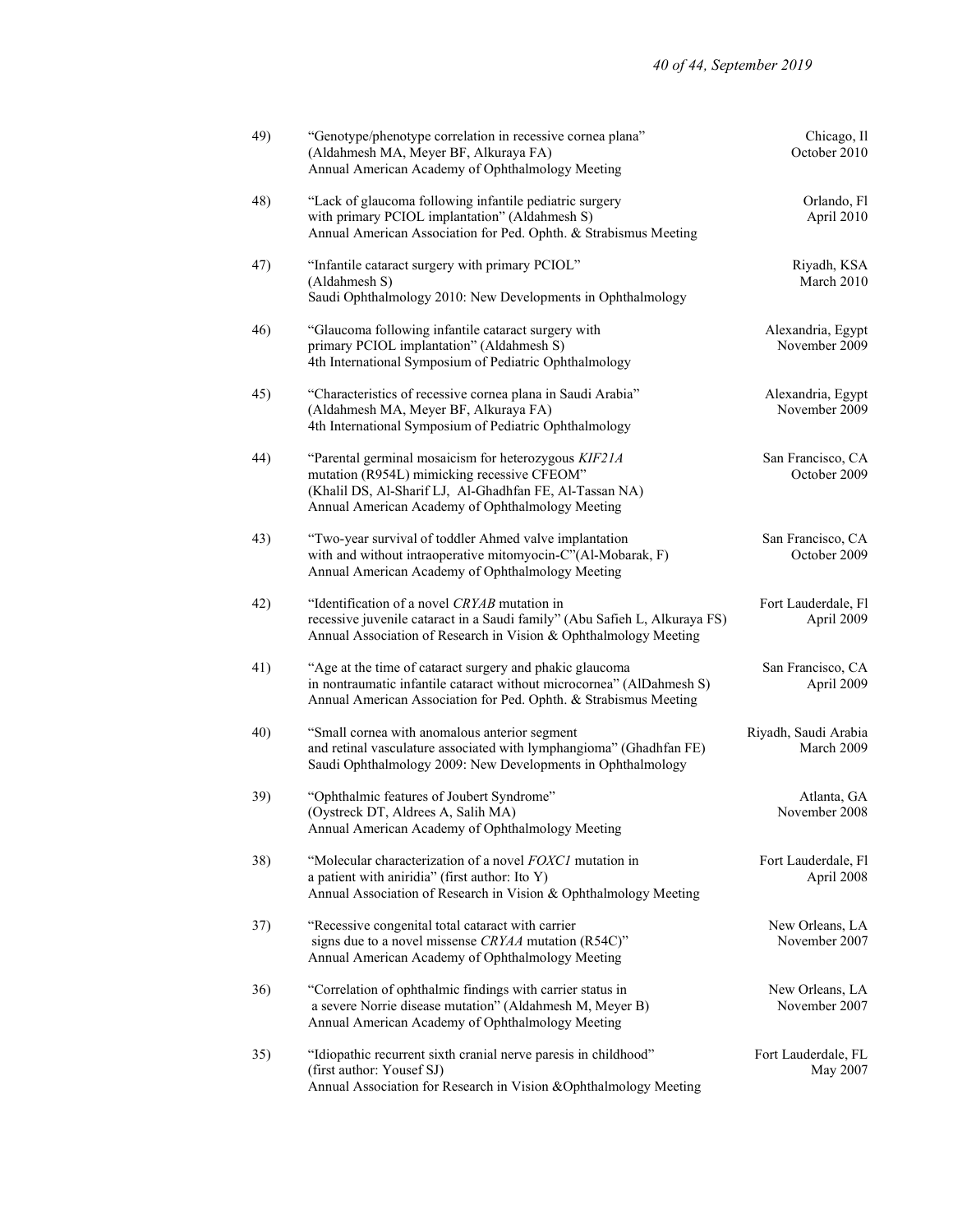| 34) | "Ophthalmic and neurologic features of ataxia-telangectasia-like disorder<br>due to homozygous MRE11 mutation" (Oystrek DT, Al-Salih M)<br>Annual American Association for Ped. Ophth. & Strabismus Meeting      | Seattle, WA<br>April 2007         |
|-----|------------------------------------------------------------------------------------------------------------------------------------------------------------------------------------------------------------------|-----------------------------------|
| 33) | "Needle aspiration of unilateral congenital orbital cyst"<br>(Alsuhaibani AH, Al-Hussain H, Al-Katan H, Khan AO)<br>Saudi Ophthalmology 2007: New Developments in Ophthalmology                                  | Riyadh, KSA<br>March 2007         |
| 32) | "Presenting clinical features suggestive for later recurrence of idiopathic<br>sixth nerve paresis in children " (Yousef S)<br>Saudi Ophthalmology 2007: New Developments in Ophthalmology                       | Riyadh, KSA<br>March 2007         |
| 31) | "Congenital stromal cyst of the cornea"<br>(Al-Katan H, Al-Ghehdan S, Al-Rashed W)<br>Saudi Ophthalmology 2007: New Developments in Ophthalmology                                                                | Riyadh, KSA<br>March 2007         |
| 30) | "Ocular motility in ataxia-telengectaisa like disorder"<br>(Oystreck D, Al-Salih M, Khan AO)<br>22 <sup>nd</sup> Asia-Pacific Congress of Ophthalmology                                                          | Lahore, Pakistan<br>February 2007 |
| 29) | "Duane retraction syndrome on the Arabian Peninsula"<br>(Oystreck D)<br>22 <sup>nd</sup> Asia-Pacific Congress of Ophthalmology                                                                                  | Lahore, Pakistan<br>February 2007 |
| 28) | "Recessive cornea plana in the Kingdom of Saudi Arabia"<br>(Aldahmesh M, Meyer B)<br>Annual American Academy of Ophthalmology Meeting                                                                            | Las Vegas, NV<br>November 2006    |
| 27) | "Management of congenital unilateral proptosis<br>from an orbital epithelial cyst by cyst aspiration"<br>(Alsuhaibani AH, Al-Hussain H, Al-Katan H, Khan AO)<br>Annual American Academy of Ophthalmology Meeting | Las Vegas, NV<br>November 2006    |
| 26) | "Retinal detachment in pediatric glaucoma"<br>(first author: Al Harthi E)<br>6th European Vitreoretinal Society Meeting                                                                                          | Cannes, France<br>September 2006  |
| 25) | "Ring keratitis and progressive ring thinning following varicella infection"<br>(Al Assiri A, Wagoner M)<br>Saudi Ophthalmology 2006: New Developments in Ophthalmology                                          | Riyadh, KSA<br>March 2006         |
| 24) | "Fixation preference fin unilateral Duane syndrome"<br>Annual American Association for Ped. Ophth. & Strabismus Meeting                                                                                          | Keystone, Colorado<br>March 2006  |
| 23) | "Ring corneal infiltrate following primary varicella"<br>(Al Assiri A, Wagoner M)<br>17th CME Program in Ophthalmology: Pediatric Ophthalmology Update                                                           | Muscat, Oman<br>February 2006     |
| 22) | "Infantile glaucoma and Cushinoid facies"<br>(first author: Shahwan S)<br>17th CME Program in Ophthalmology: Pediatric Ophthalmology Update                                                                      | Muscat, Oman<br>February 2006     |
| 21) | "Severe congenital keratopathy and glaucoma in anirida"<br>(first author: Shahwan S)<br>Saudi Ophthalmology 2005: New Developments in Ophthalmology                                                              | Riyadh, KSA<br>March 2005         |
| 20) | "Buphthalmos following systemic steroid treatment"<br>(first author: Shahwan S)<br>Saudi Ophthalmology 2005: New Developments in Ophthalmology                                                                   | Riyadh, KSA<br>March 2005         |
| 19) | "An explanation for intraoperative visualization by patients"<br>(Connely A)                                                                                                                                     | Riyadh, KSA<br>March 2005         |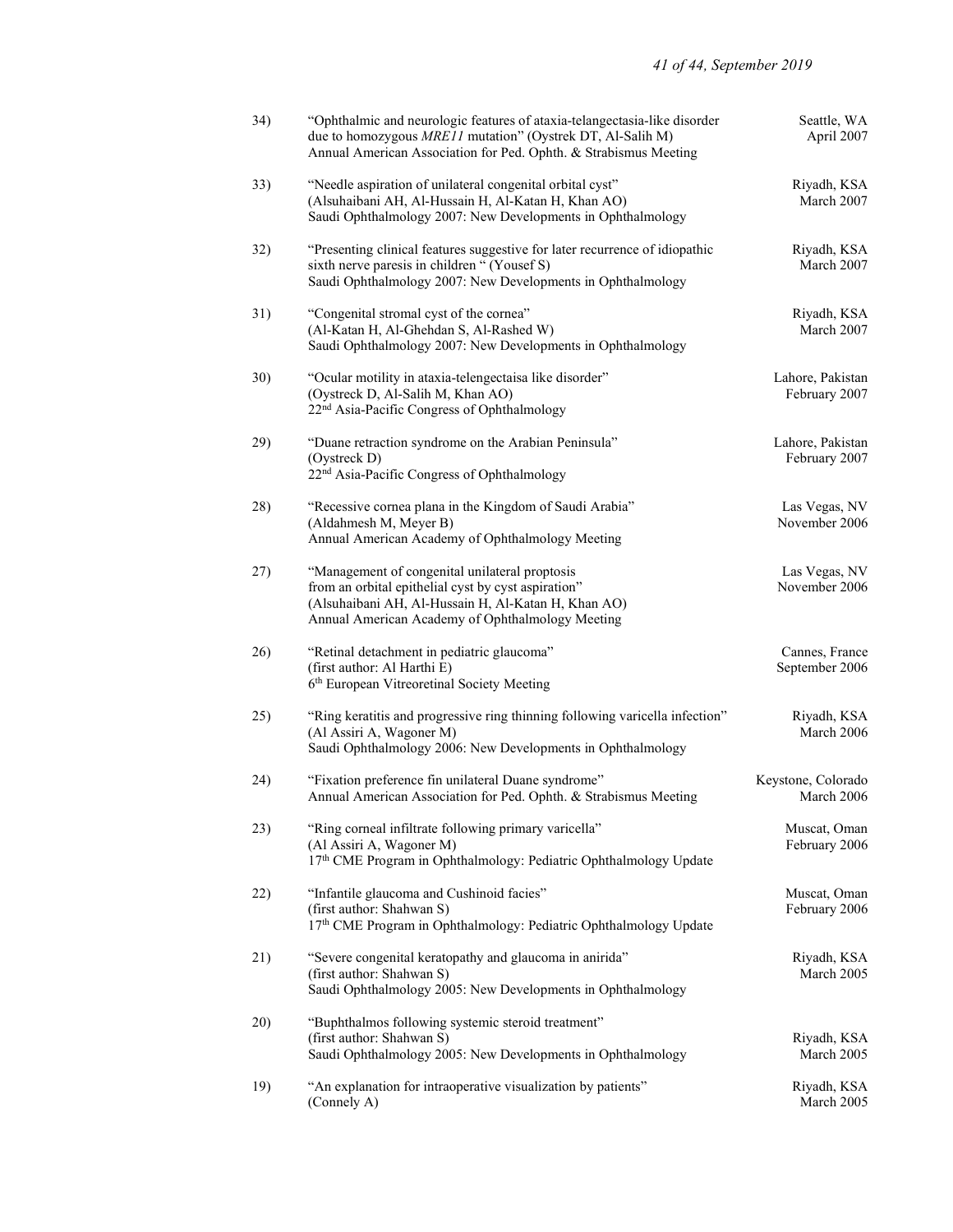| 18) | "Early diagnosis of the papillorenal syndrome"<br>(Nowailaty S)                                                                                                                                    | Kuala Lumpur, Malaysia<br>March 2005  |
|-----|----------------------------------------------------------------------------------------------------------------------------------------------------------------------------------------------------|---------------------------------------|
| 17) | "Corneal tattooing for traumatic iris loss"<br>(Meyer D)                                                                                                                                           | Kuala Lumpur, Malaysia<br>March 2005  |
| 16) | "Corneal tattooing for debilitating glare iris loss"<br>(Meyer D)                                                                                                                                  | Orlando, USA<br>March 2005            |
| 15) | "Accommodative esotropia following monocular occlusion"<br>International Orthoptic Congress X                                                                                                      | Melbourne, Australia<br>November 2004 |
| 14) | "Results of botulinum augmentation of medial rectus recession"<br>International Orthoptic Congress X                                                                                               | Melbourne, Australia<br>November 2004 |
| 13) | "Familial oculomotor abnormal synkinesis"<br>Afro-Asian Congress of Ophthalmology XIII                                                                                                             | Istanbul, Turkey<br>June 2004         |
| 12) | "Vitamin A deficiency unmasked after strabismus surgery"<br>Afro-Asian Congress of Ophthalmology XIII                                                                                              | Istanbul, Turkey<br>June 2004         |
| 11) | "Medial rectus recession augmented with botulinum for large esotropia"<br>Afro-Asian Congress of Ophthalmology XIII                                                                                | Istanbul, Turkey<br>June 2004         |
| 10) | "Characteristics of a novel KERA mutation causing cornea plana"<br>(Al-Saif A, Kambouris M)<br>Afro-Asian Congress of Ophthalmology XIII                                                           | Istanbul, Turkey<br>June 2004         |
| 9)  | "Familial ptotic lid elevation with ipsilateral abduction"<br>Annual American Association for Ped. Ophth. & Strabismus Meeting                                                                     | Washington DC<br>March 2004           |
| 8)  | "Xerophthalmia following strabismus surgery"<br>Saudi 2004: New Developments in Ophthalmology                                                                                                      | Riyadh, KSA<br>March 2004             |
| 7)  | "A novel Norrie disease mutation with a severe pheonotype"<br>Saudi 2004: New Developments in Ophthalmology                                                                                        | Riyadh, KSA                           |
| 6)  | "Pediatricians should not dilate for retinoblastoma screening"<br>11 <sup>th</sup> International Retinoblastoma Symposium                                                                          | Paris, France<br>May 2003             |
| 5)  | "Dilated red reflex as a screening test for retinoblastoma"<br>Annual American Association for Ped. Ophth. & Strabismus Meeting                                                                    | Kamuela, Hawaii<br>March 2003         |
| 4)  | "Large-segment superior oblique tendon expander"<br>(first author: Awad A)<br>Annual American Association for Ped. Ophth. & Strabismus Meeting                                                     | Kamuela, Hawaii<br>March 2003         |
| 3)  | "Alveolar soft-part sarcoma of the orbit" (Burke MJ)<br>Annual American Academy of Ophthalmology Meeting                                                                                           | Orlando, Fl<br>October 2002           |
| 2)  | "Clinical utility of a computer program in predicting threshold<br>retinopathy of prematurity" (Mersmann M, Donovan E, West C)<br>Annual American Association for Ped. Ophth. & Strabismus Meeting | Palm Springs, CA<br>April 1998        |
| 1)  | "Association of childhood retinal dystrophy & renal failure (Raab E)<br>Annual American Association for Ped. Ophth. & Strabismus Meeting                                                           | Charleston, SC<br>April 1997          |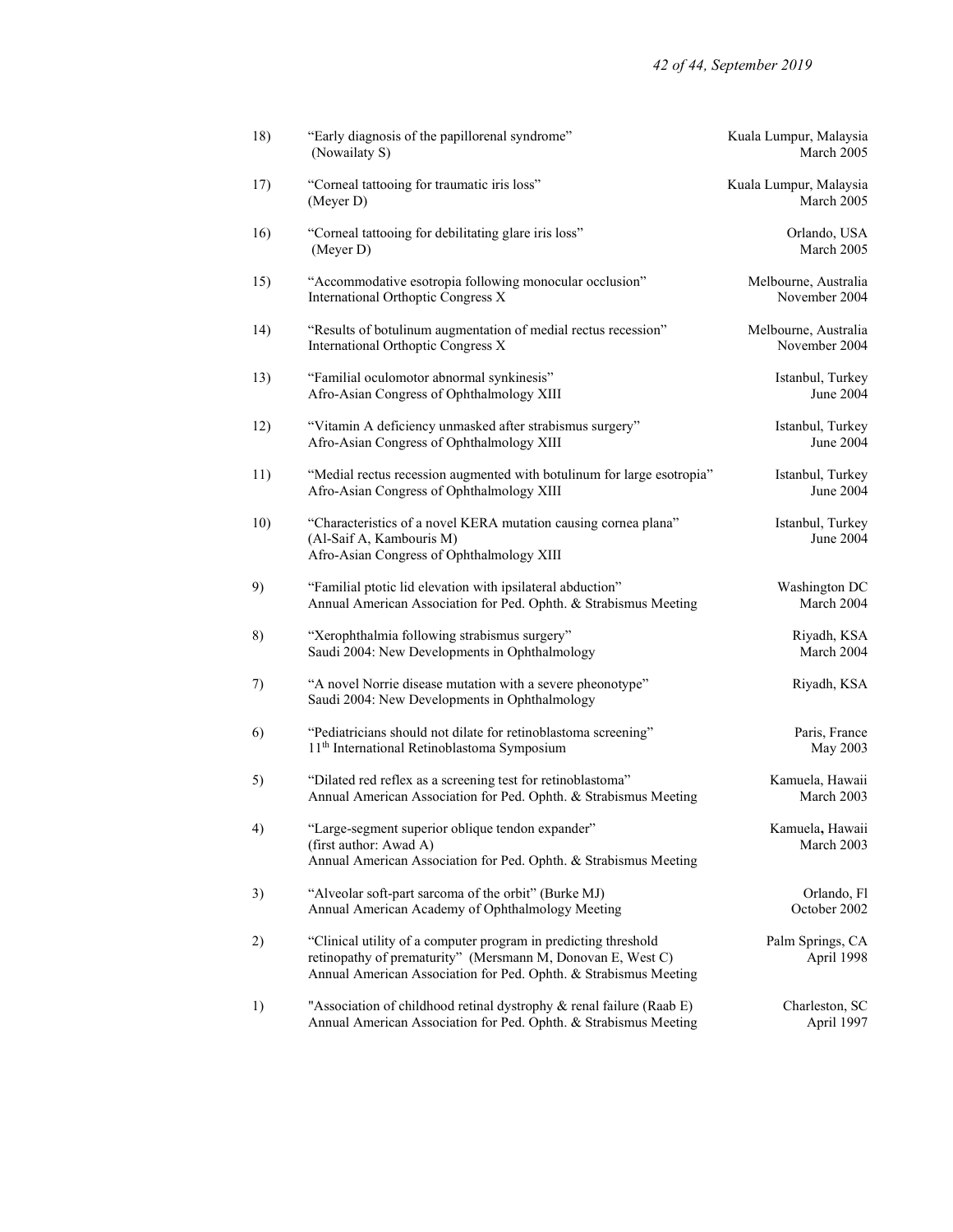|                     | <b>RESEARCH</b>                                                    |
|---------------------|--------------------------------------------------------------------|
| Cincinnati, OH      | Certified Retinopathy of Prematurity Examiner (#3512)              |
| 1998                | Supplemental therapeutic oxygen for prethreshold retinopathy       |
|                     | of prematurity (STOP-ROP) study, NEI - sponsored                   |
| West Indies         | St. Kitts Biomedical Research Foundation - neurosurgical assistant |
| Summer 1990         | Held responsibility for anesthesia, post-operative care, and       |
|                     | data compilation for primates undergoing substantia nigral         |
|                     | grafts for Parkinson's disease research                            |
| Queens, NY          | Hillside Hospital - psychiatric research assistant                 |
| Summer 1987         | Filmed patient interviews and researched case histories.           |
|                     | <b>COMMITTEES/JOURNALS</b>                                         |
|                     | Current                                                            |
| July 2017 - present | International Affairs Committee,                                   |

| American Association for Pediatric Ophthalmology & Strabismus                                                                                                   |                                                                     |
|-----------------------------------------------------------------------------------------------------------------------------------------------------------------|---------------------------------------------------------------------|
| Ethics Bureau,<br>World Society of Pediatric Ophthalmology & Strabismus                                                                                         | June $2016$ – present                                               |
| Member, Institutional Board Review<br>Cleveland Clinic Abu Dhabi                                                                                                | February $2016$ – present                                           |
| Editor, AAO Basic and Clinical Science Series<br>Part 6 (Pediatric Ophthalmology & Strabismus)                                                                  | $2019$ - present                                                    |
| International Consultant, AAO Basic and Clinical Science Series<br>Part 6 (Pediatric Ophthalmology & Strabismus)                                                | January 2015 - 2019                                                 |
| Associate Editor, Journal of AAPOS                                                                                                                              | January 2014 - present                                              |
| Editorial Board, Ophthalmic Genetics                                                                                                                            | January 2009 - present                                              |
| Ad hoc reviewer for American Journal of Ophthalmology,<br>Ophthalmology, British Journal of Ophthalmology, Journal<br>of Pediatric Ophthalmology and Strabismus | January 2008 - present                                              |
| Past                                                                                                                                                            |                                                                     |
| Co-Chair, Genetics Free Papers<br>World Congress of Pediatric Ophthalmology & Strabismus                                                                        | Hyderabad, India<br>December 2017                                   |
| Member, Research Council<br>King Khaled Eye Specialist Hospital                                                                                                 | Riyadh, KSA<br>December 2003 - 2005<br>January 2008 - December 2015 |
| Member, Resident Thesis Advisory Committee<br>Greater Riyadh Ophthalmology Residency Program                                                                    | Riyadh, KSA<br>June 2006 - December 2015                            |
| Co-Chair, Translational Anterior Segment Medicine<br>World Congress of Pediatric Ophthalmology & Strabismus                                                     | Barcelona, Spain<br>October 2015                                    |
| Editorial Board, Journal of AAPOS                                                                                                                               | April 2010 - December 2013                                          |
| Co-Chair, Recent Developments in the Anterior Segment<br>World Congress of Pediatric Ophthalmology & Strabismus                                                 | Milan, Italy<br>September 2012                                      |
| Chair, Morbidity and Mortality Committee                                                                                                                        | Riyadh, KSA                                                         |

King Khaled Eye Specialist Hospital January 2009 - 2011